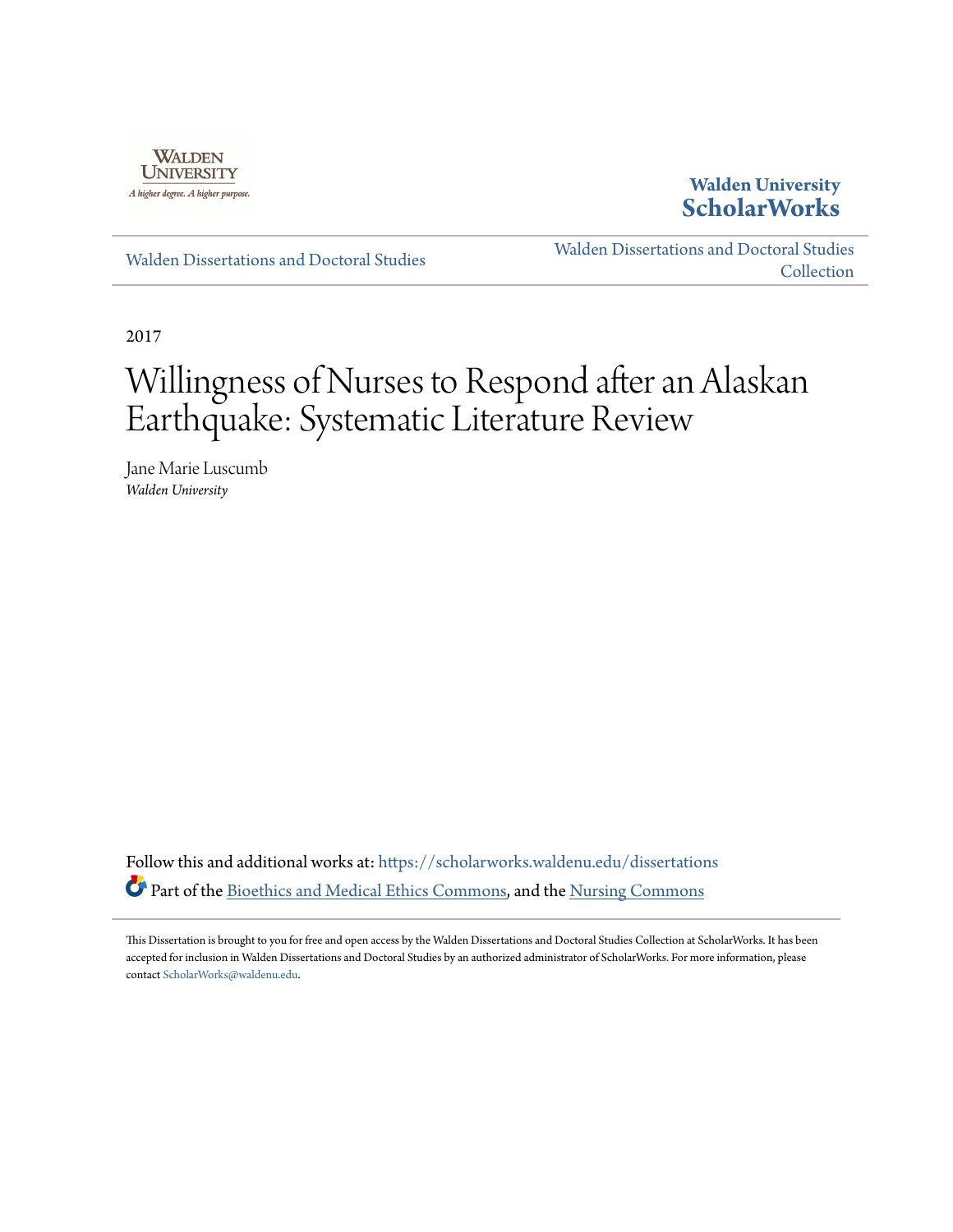## Walden University

College of Health Sciences

This is to certify that the doctoral study by

Jane Luscumb

has been found to be complete and satisfactory in all respects, and that any and all revisions required by the review committee have been made.

Review Committee Dr. Deborah Lewis, Committee Chairperson, Health Services Faculty Dr. Patti Urso, Committee Member, Health Services Faculty Dr. Alice Conway, University Reviewer, Health Services Faculty

> Chief Academic Officer Eric Riedel, Ph.D.

> > Walden University 2017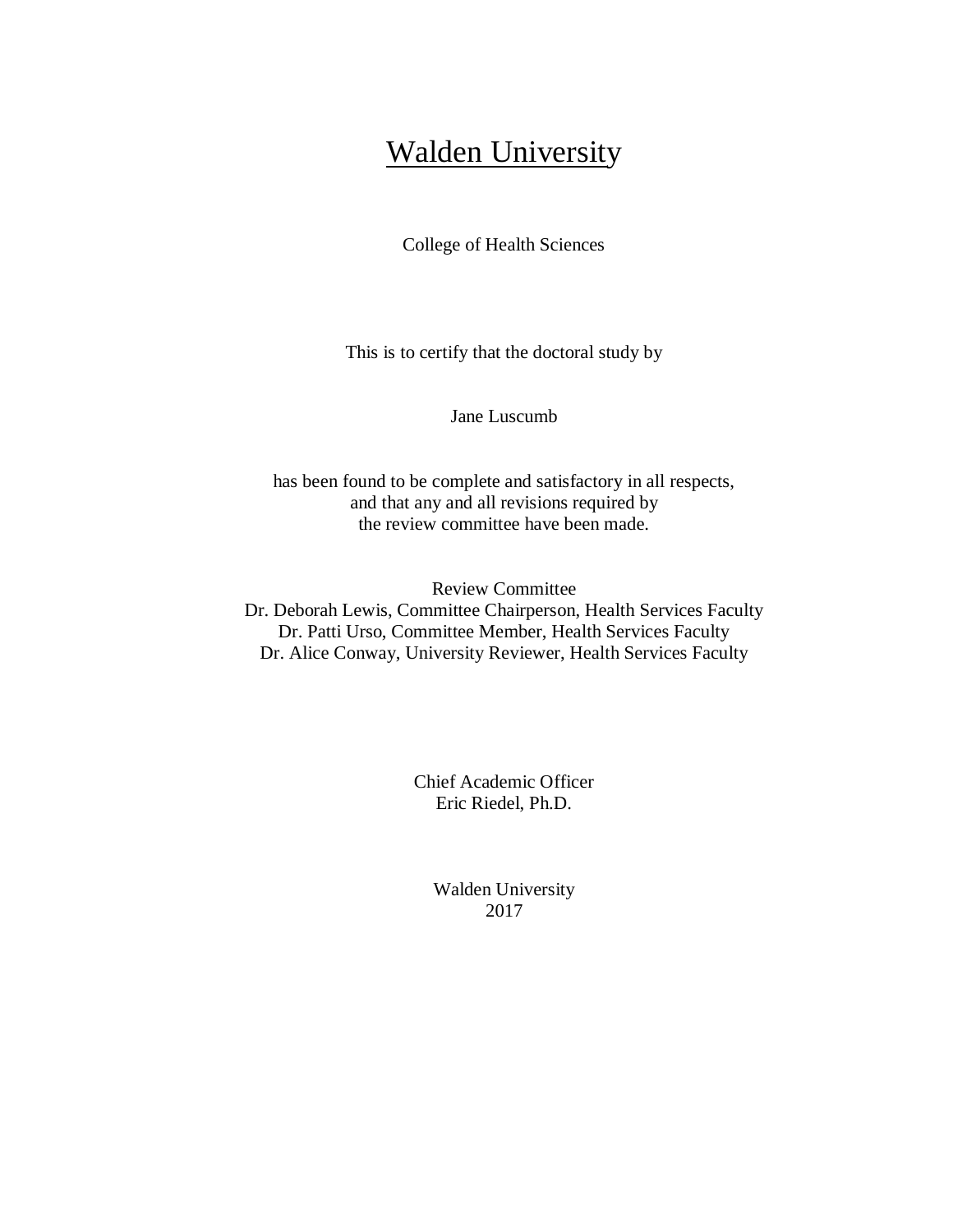### Abstract

Willingness of Nurses to Respond after an Alaskan Earthquake:

Systematic Literature Review

by

Jane Marie Luscumb

MSN, Walden University, 2009

BSN, Saint Francis College, 1989

ADN, Purdue University, 1978

.

Project Submitted in Partial Fulfillment

of the Requirements for the Degree of

Doctor of Nursing Practice

Walden University

February 2017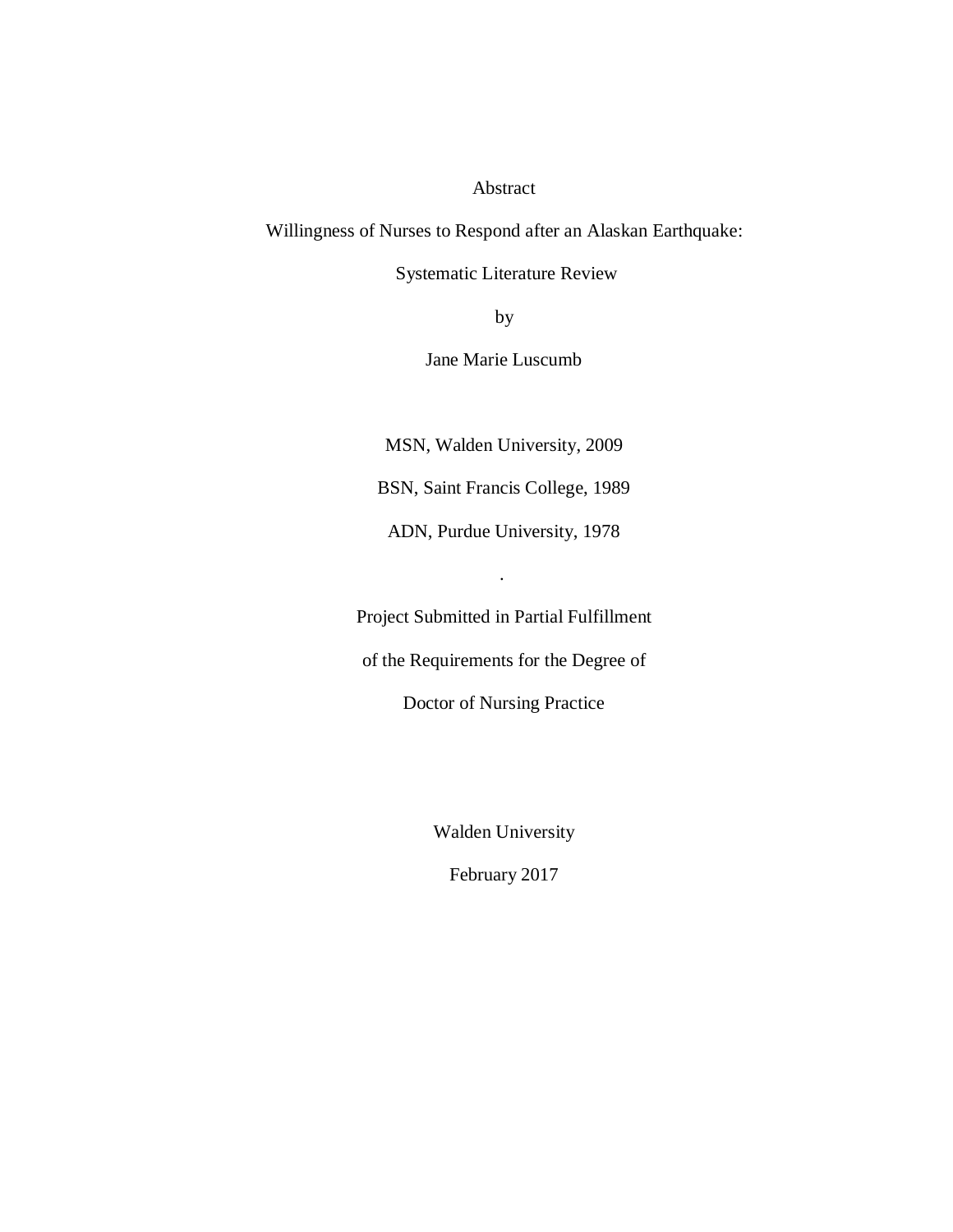#### Abstract

Nurses may share a commonality of issues which can affect their willingness and ability to respond as post-disaster emergency care providers. Guided by expectancy, locus of control, and chaos theory, a systematic literature review was conducted to identify the barriers which affect nurses' willingness and ability to report to their unit after a disaster occurs. Briggs methodology guided this systematic review, and Fineout-Overholt's and Melnyk levels of evidence were used to evaluate the reliability of information and effectiveness of their interventions. Fifteen articles meeting the inclusion criteria (addressed nurses' willingness to report to their unit or to contact the incident command center for mobilization, published in 2005 or after, and written in English) were reviewed. Twelve were systemic reviews of descriptive and qualitative studies (Level 5), one was a cohort study (Level 4), one was a report of expert committees (Level 7), and one reported findings from a pilot study. Five articles reported personal barriers related to the nurses' home caregiver responsibilities and four articles reported personal barriers related to nurses' concern for personal and family safety. Three articles reported institutional barriers related to unsure availability of necessary safety equipment, and two articles reported lack of disaster preparedness. Developing a disaster plan that includes emergency phone numbers, a prepared backpack of basic survival gear, and a plan for emergency child and elder care arrangements, as well as providing disaster training for nurses was recommended. Understanding health provider needs and willingness to respond to emergency situations contributes to positive social change by contributing to disaster risk reduction and ensuring safer and more resilient communities.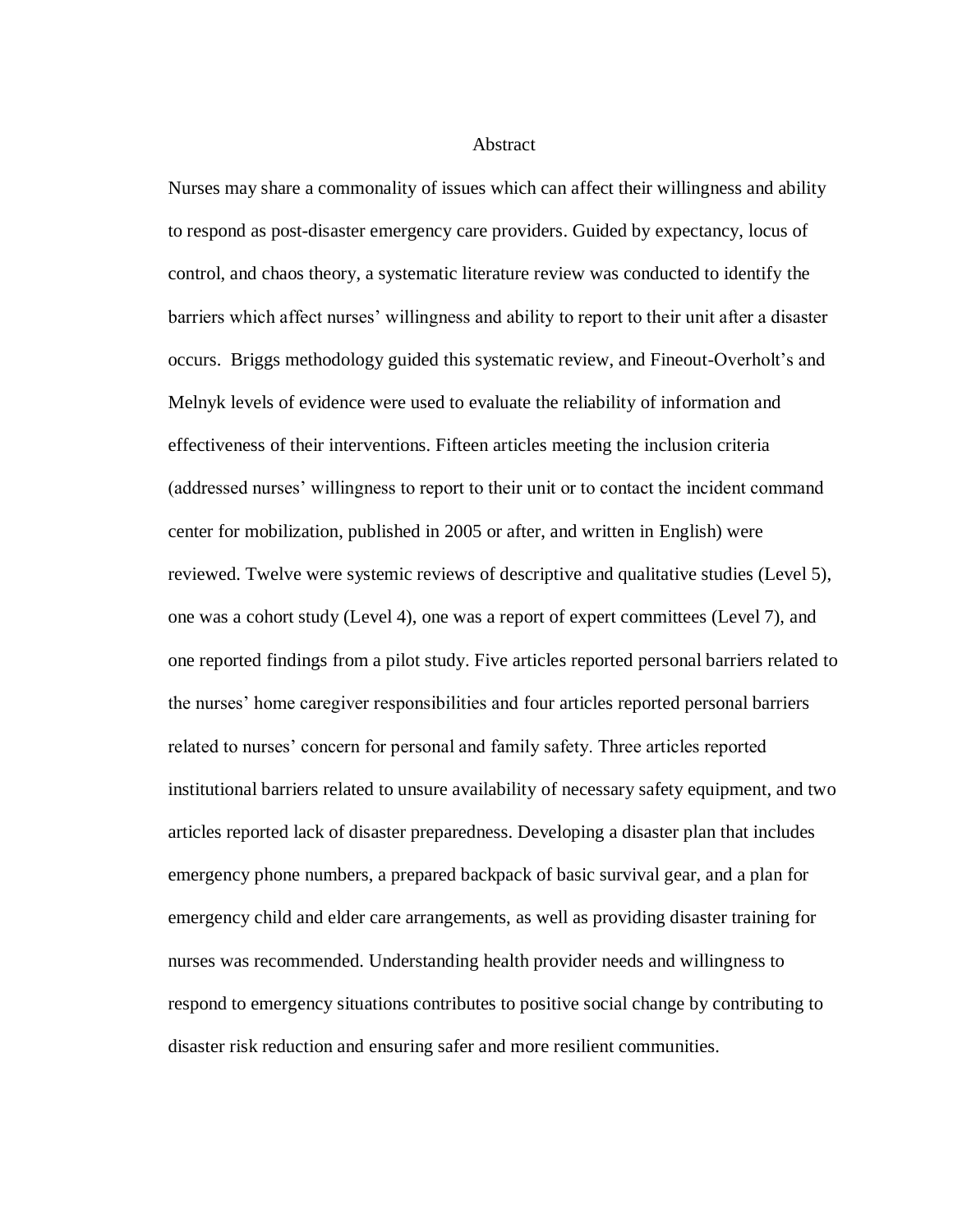Willingness of Nurses to Respond after Alaskan Earthquake:

Systematic Literature Review

by

Jane Marie Luscumb

MSN, Walden University, 2009 BSN, Saint Francis College, 1989 ADN, Purdue University, 1978

Project Submitted in Partial Fulfillment

of the Requirements for the Degree of

Doctor of Nursing Practice

Walden University

February 2017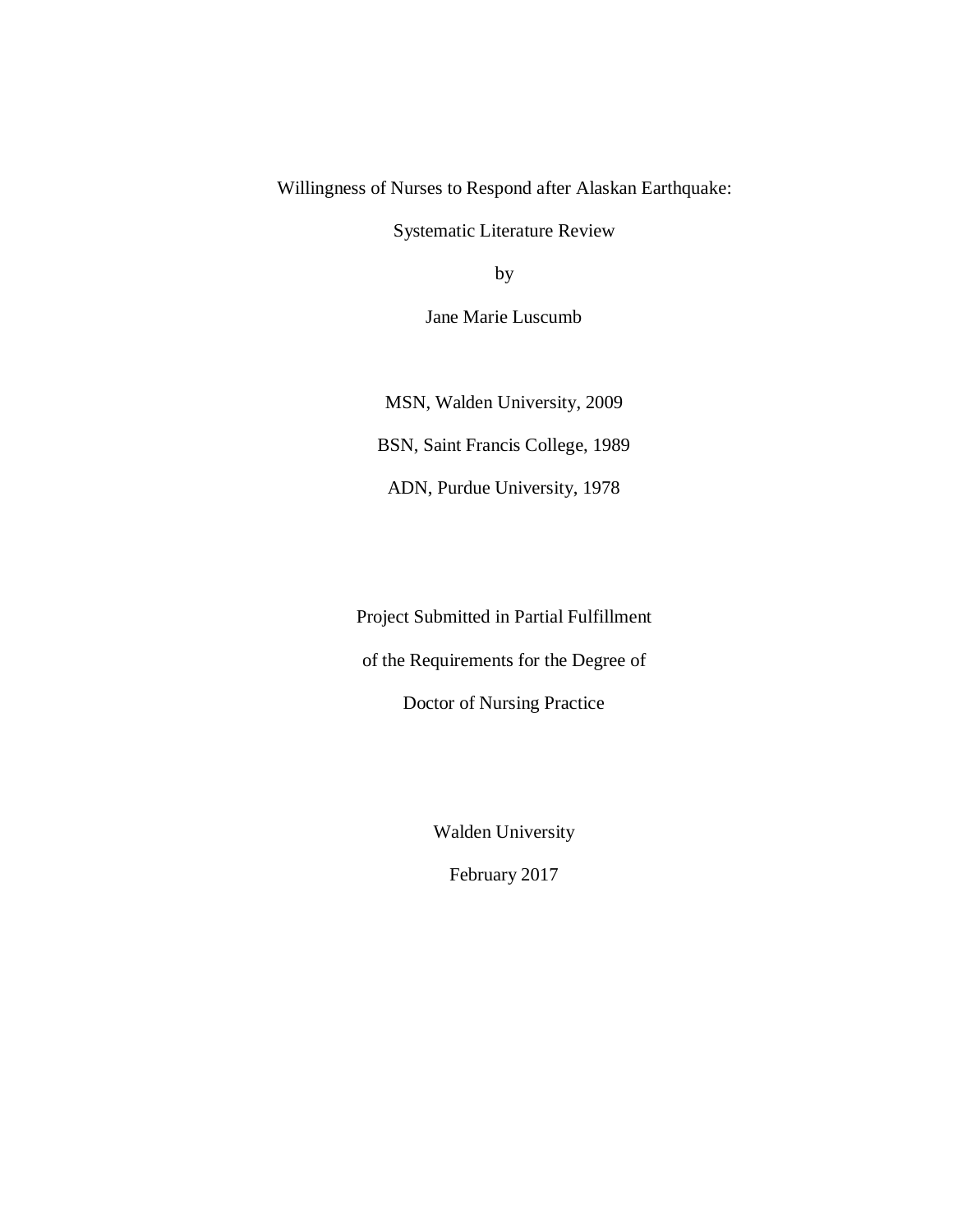#### Dedication

This long process could not have succeeded to its completion without the support of my family and close friends. I would first like to dedicate this project to my mother, Rosemary Stutzman, who, as a dedicated nurse, inspired me to spread my wings; to my father, Guy Robert Stutzman who taught me to think outside the box and to realize that all things are possible if you believe. I wish you were both here to celebrate with us. To my sisters and brother, Nancy, Carolyn, and Jim, thank you for your support and your understanding in this long endeavor. I love you more than you know.

I want to dedicate this project also to my son, Robert and my daughter, Jessica. I am so blessed to have children who have been so supportive. Thank you for your encouragement and support. I love you so much. Thank you for your understanding and telling me that "you can do it mom". Thanks for believing in me.

How do I possibly express my appreciation and love to my beloved husband David? You have been my solid rock throughout this challenging time in my life. When I felt I couldn't take another step or write another sentence, you always found ways to keep me focused on the task at hand. Thank you for all you have done for me through this process and for loving me unconditionally. I am so blessed to have you as my husband.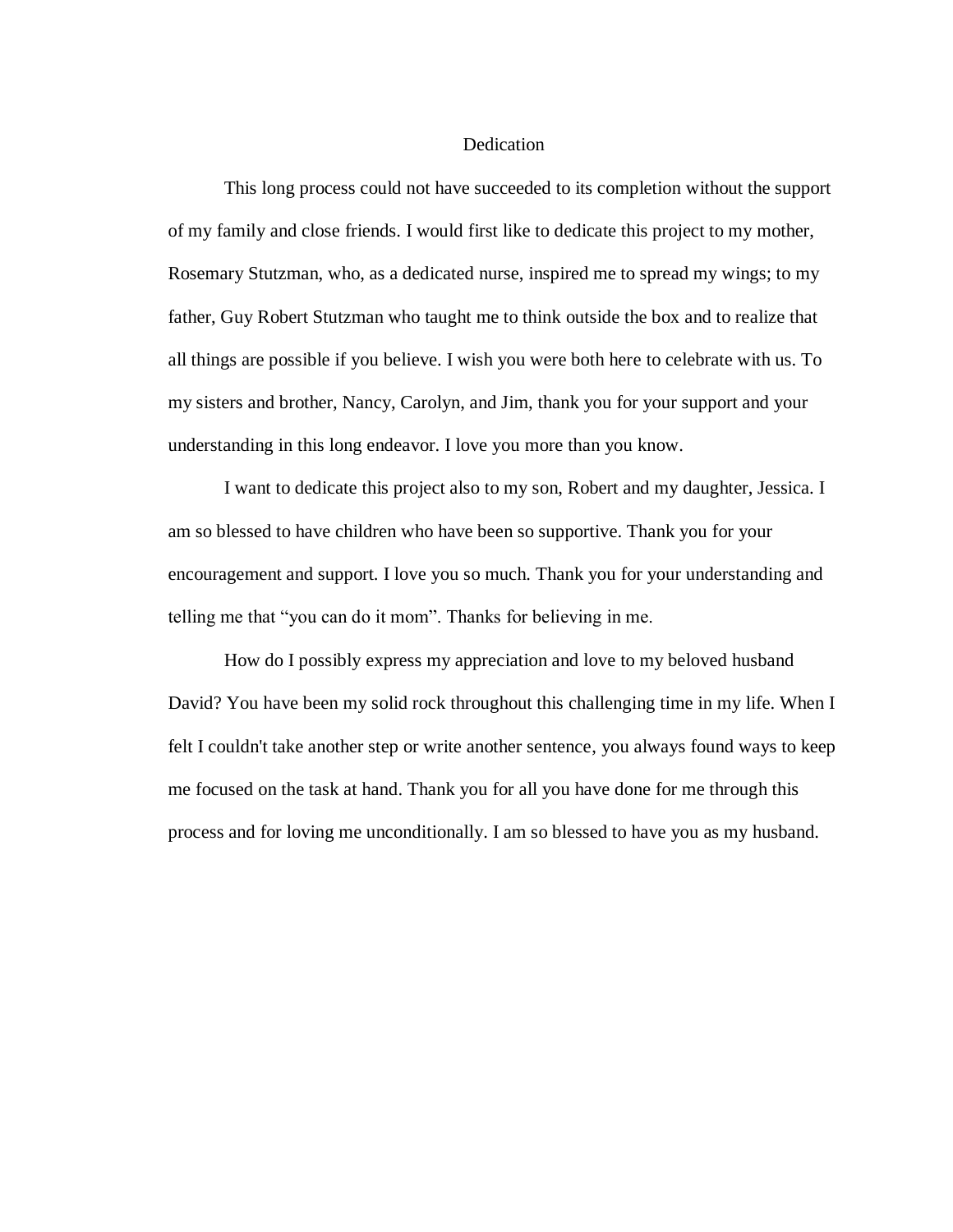#### Acknowledgements

I would like to acknowledge the following people who have been instrumental in my being able to complete this project. I have appreciated all that you have done for me over the past months and years.

Dr. Deborah Lewis, my chair at Walden University

Dr. Alice Conway, my committee member

Dr. Patti Urso, my committee member

Dr. Dianne Toebe, my mentor and friend at University of Alaska Anchorage.

Dr. Bernice Carmen, my mentor and friend as well.

The Nurses at Gerald Champion Hospital where I developed my clinical theses.

To Chris Cieslik, MSN (almost EdD.), my closest friend for over the past two decades. Her insights and her unselfish support has sustained me so many times when I wanted to give up. As a dedicated nurse, Chris gave me so much support and advice on a professional and a personal level and as my clinical preceptor. As a fellow Walden doctoral student and we have attended residencies and the later she worked as my preceptor. With her attentive ear, offering unique insights on many different levels, I could not do this without support. Thank you all for your support during this amazing and challenging journey.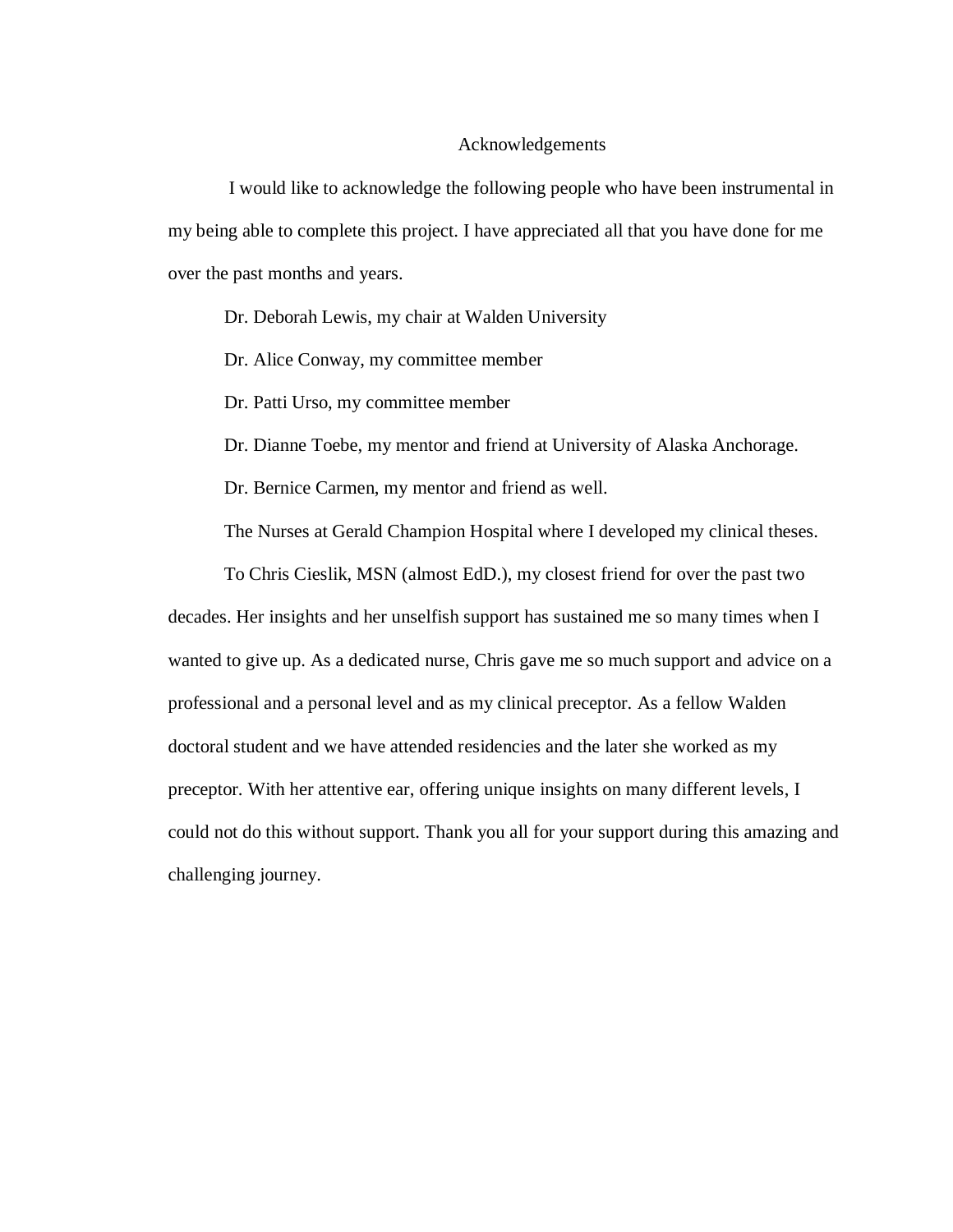| Section 2: Review of the Literature, Theoretical and Conceptual Framework10 |
|-----------------------------------------------------------------------------|
|                                                                             |
|                                                                             |
|                                                                             |
|                                                                             |
|                                                                             |
|                                                                             |
|                                                                             |
|                                                                             |
|                                                                             |
|                                                                             |
|                                                                             |

## Table of Contents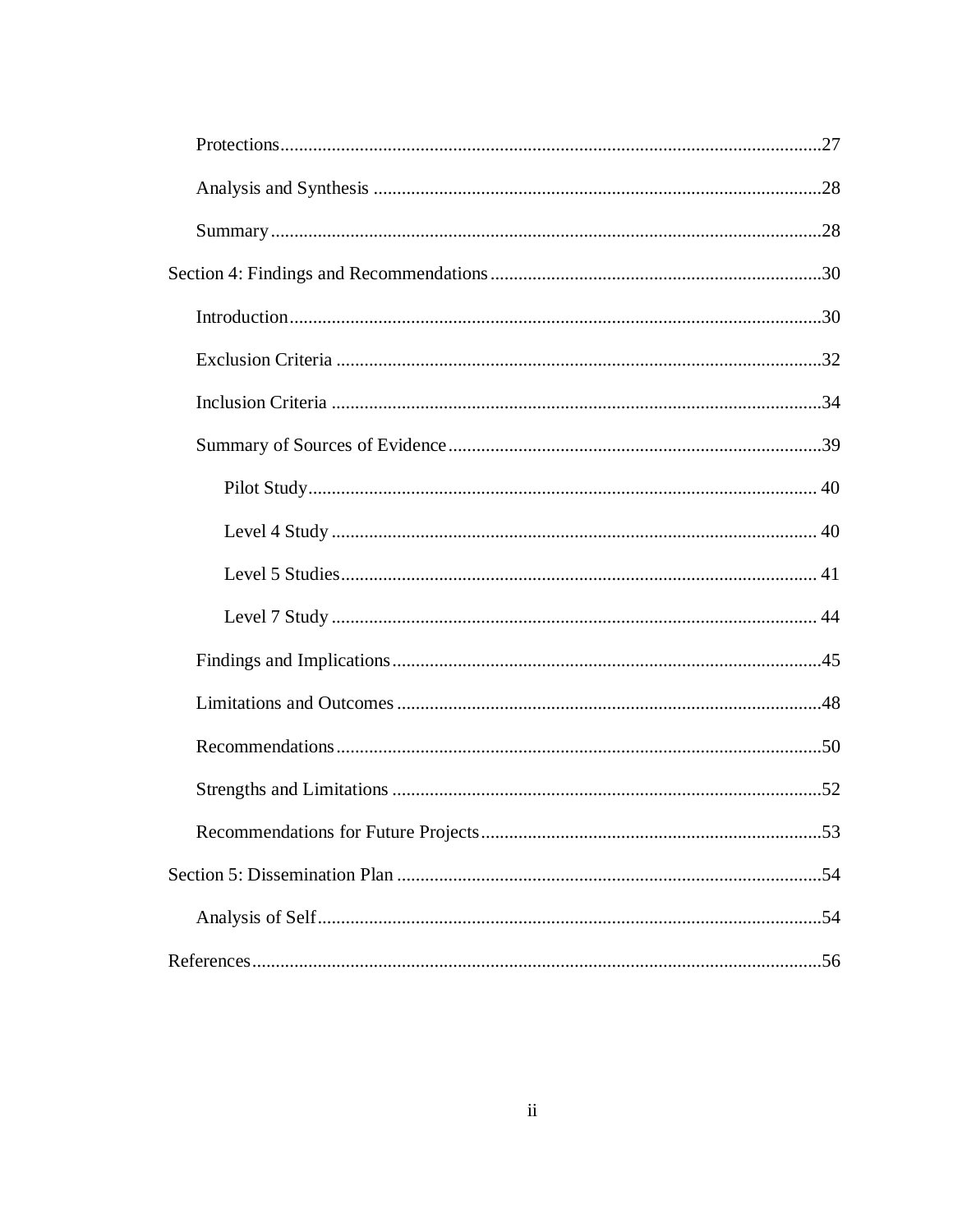## List of Tables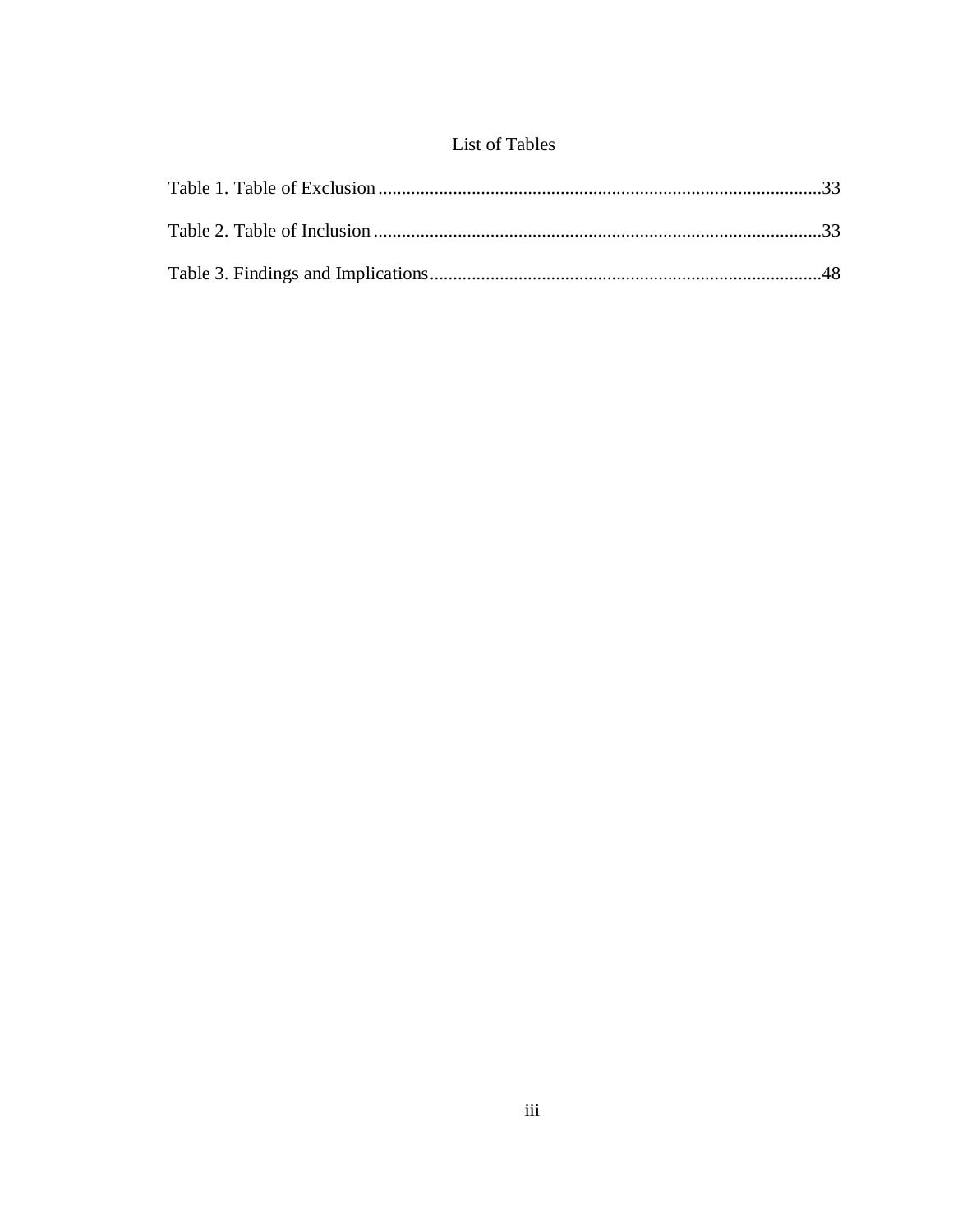| List of Figures |  |  |
|-----------------|--|--|
|                 |  |  |

|--|--|--|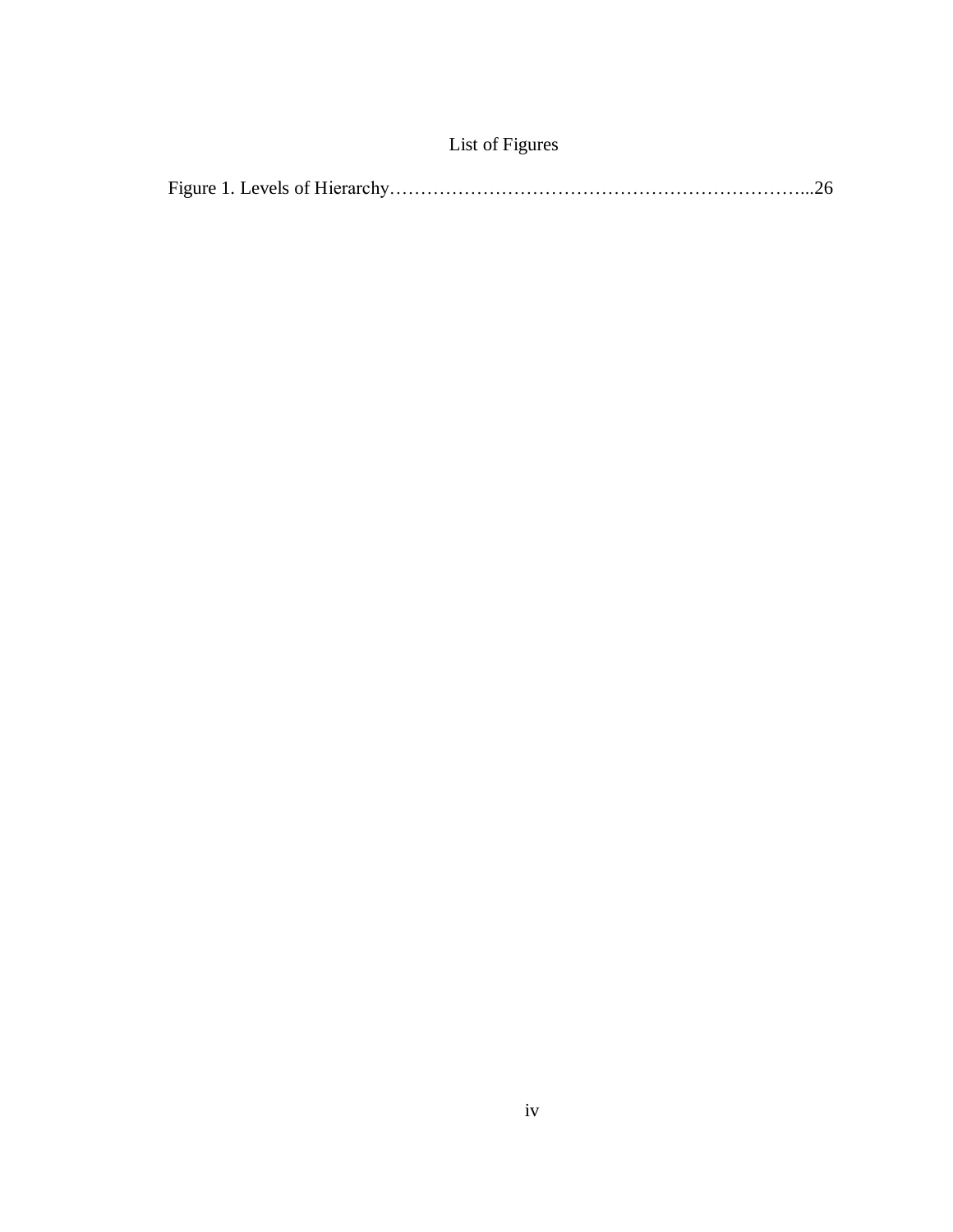#### Section 1: Nature of the Project

#### **Introduction**

Nurses are, by definition, care providers. According to Wall & Keeling  $(2011)$ , nurses who are by nature of their practice and numbers among the first responders to all types of human disaster. When emergencies do occur, nurses will be called upon to provide care to the people affected: however, many things can affect the willingness of nurses to respond (Adams & Berry, 2012). According to the American Nurses Association (ANA), (2010), although nurses are considered to be a "reliable responder due to their compassionate nature, for some there is conflict regarding if they will respond" (p.1). The ANA recognizes that the "well-being of their family is usually the nurse's primary focus" (p. 4). The nurse may also have concerns regarding their safety and the legalities of responding in an unfamiliar situation. The ANA strives to educate nurses that there is a framework which will support nurses who respond to a disaster.

The nature of this project identified a gap in the planning stage of disaster preparedness. Literature was reviewed and analyzed as to the trends in the nature and number of articles related to the topic. By systematically completing a review of the scholarly literature on the willingness of nurses to respond to a call for disaster relief, data were identified. Disaster preparedness planning will benefit from an exploration of the trends and factors related to nurses' willingness to engage in disaster relief work. These trends could be utilized in future disaster preparedness training, influencing more nurses to be prepared ahead of time and to respond to the call for aide, leading to positive social change.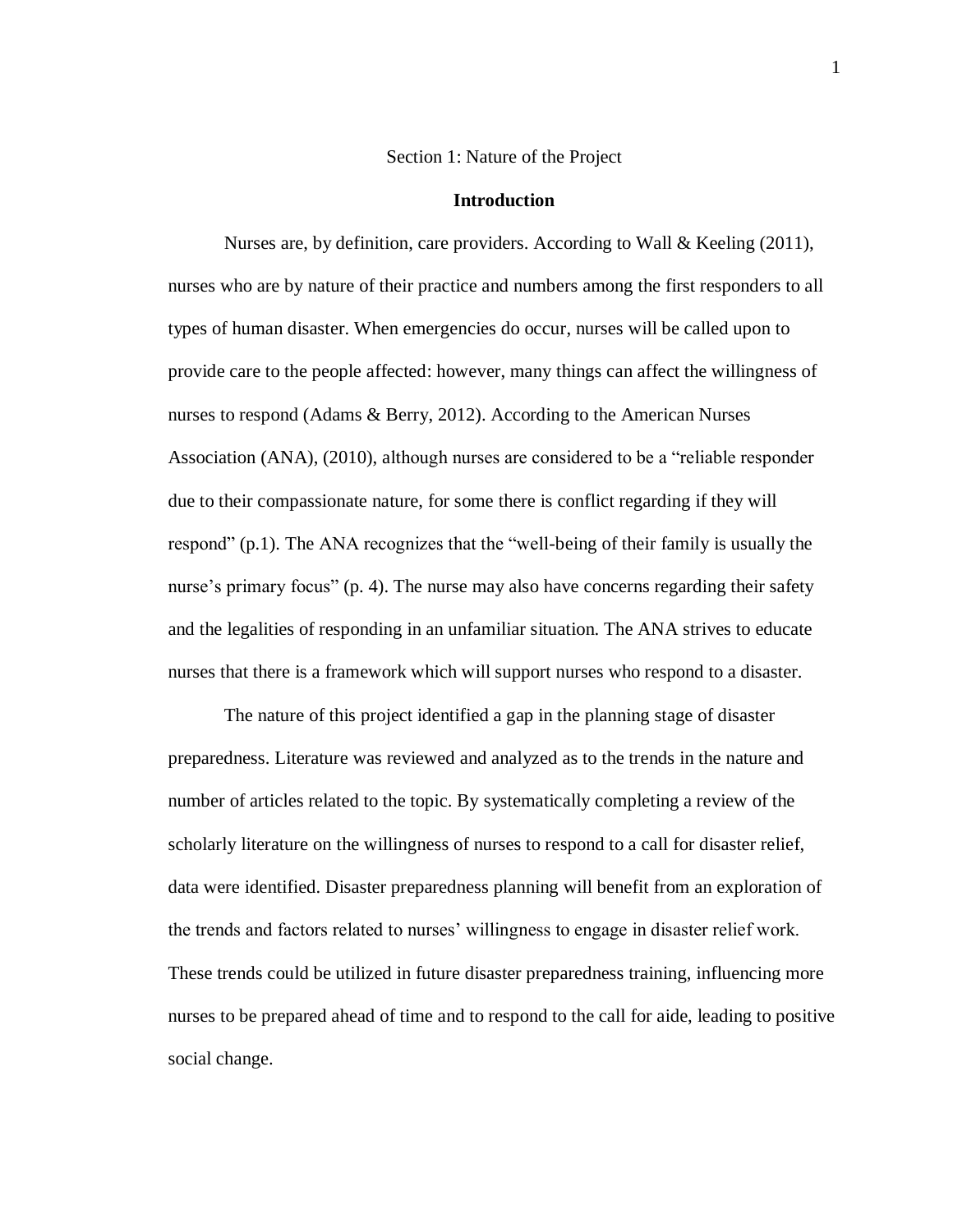#### **Problem Statement**

The local practice problem exists in the healthcare system of the State of Alaska where disaster preparation for earthquakes is an on-going concern for healthcare providers, citizens, and the communities. Alaska Respond (2016) advises Alaskans that earthquake preparation is especially important in Alaska where the 9.2 magnitude Alaskan Earthquake of 1964, the second most powerful earthquake recorded, claimed 132 lives. According to the Alaskan Earthquake Center (2011), as well as violent shaking, the ground liquefied, sections of mountains fell and streets rose many feet. After this event there were many data collected, which have assisted in improving survivability for people after future earthquakes all over the world (United States Geological Survey [USGS], 2016a). Because this earthquake happened in the United States, and in the last century, it has been frequently examined and critiqued, which led to many procedural methods in earthquake preparedness, not just in building codes but also in daily operations of city management.

Community disaster planners must project the number of relief workers needed in the event of disaster. Healthcare institutions must address the projected needs unique to their population. This cannot be done in Alaska unless healthcare institutions have an accurate count of nurses who will participate. Awareness of the factors related to willingness to respond need to be addressed. This Doctoral of Nursing Practice (DNP) project reviewed existing literature to determine how to encourage and support nurses regarding disaster relief.

Therefore, it was necessary to examine the evidenced-based information regarding the preparation of nurses before a disaster. In a disaster, the nurse's first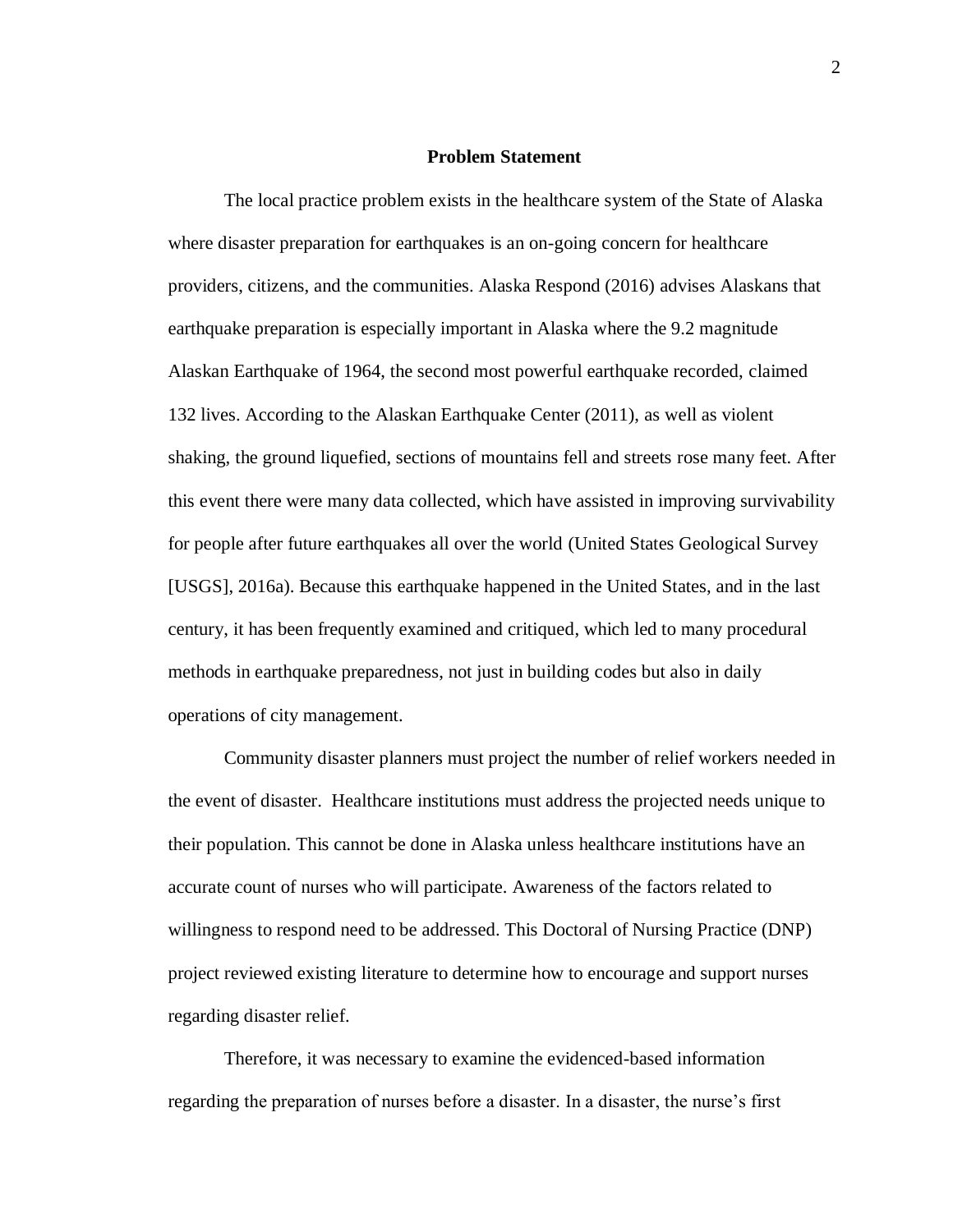commitment is to self, (ANA, 2010). As human beings, nurses are subject to the same vulnerabilities as everyone else. Reporting to work may not be the nurse's first priority. According to Advisen (2014), hospital planners realize that having enough workers to assist after a disaster may depend on how their staff is personally prepared. A study by Secor-Turner and O'Boyle (2006) discussed the stresses in these situations and the effect they may have on nurses. Being exposed to the unspeakable horror that accompanies a disaster may be more than many nurses have ever seen. The willingness of these nurses to place themselves in danger, perhaps, leaving family or children without a caregiver, needs to be analyzed so that disaster preparedness programs can be readdressed.

#### **Purpose**

A meaningful gap-in-practice existed concerning the procedural methods in earthquake preparedness that organizations have written (ANA, 2010). These policies specify a certain number of nurses who are needed for the disaster relief, depending on the emergent situation and the type of unit (Gage, 2006). The actual number of nurses who showed up to their unit may not be adequate to provide care for victims (Couig, 2012). The willingness and ability of nurses who respond varies by type of disaster (Adams & Berry, 2012). According to Advisen (2014), the nurses' availability and willingness to serve will often depend upon their family's safety, especially, when the earthquake has also impacted their families.

According to Jones (1995), the Alaskan earthquake became the best documented and thoroughly studied earthquake with a goal to restore operations as rapidly as possible. Jones (1995) quoted President Johnson (1964), "We should learn as much as possible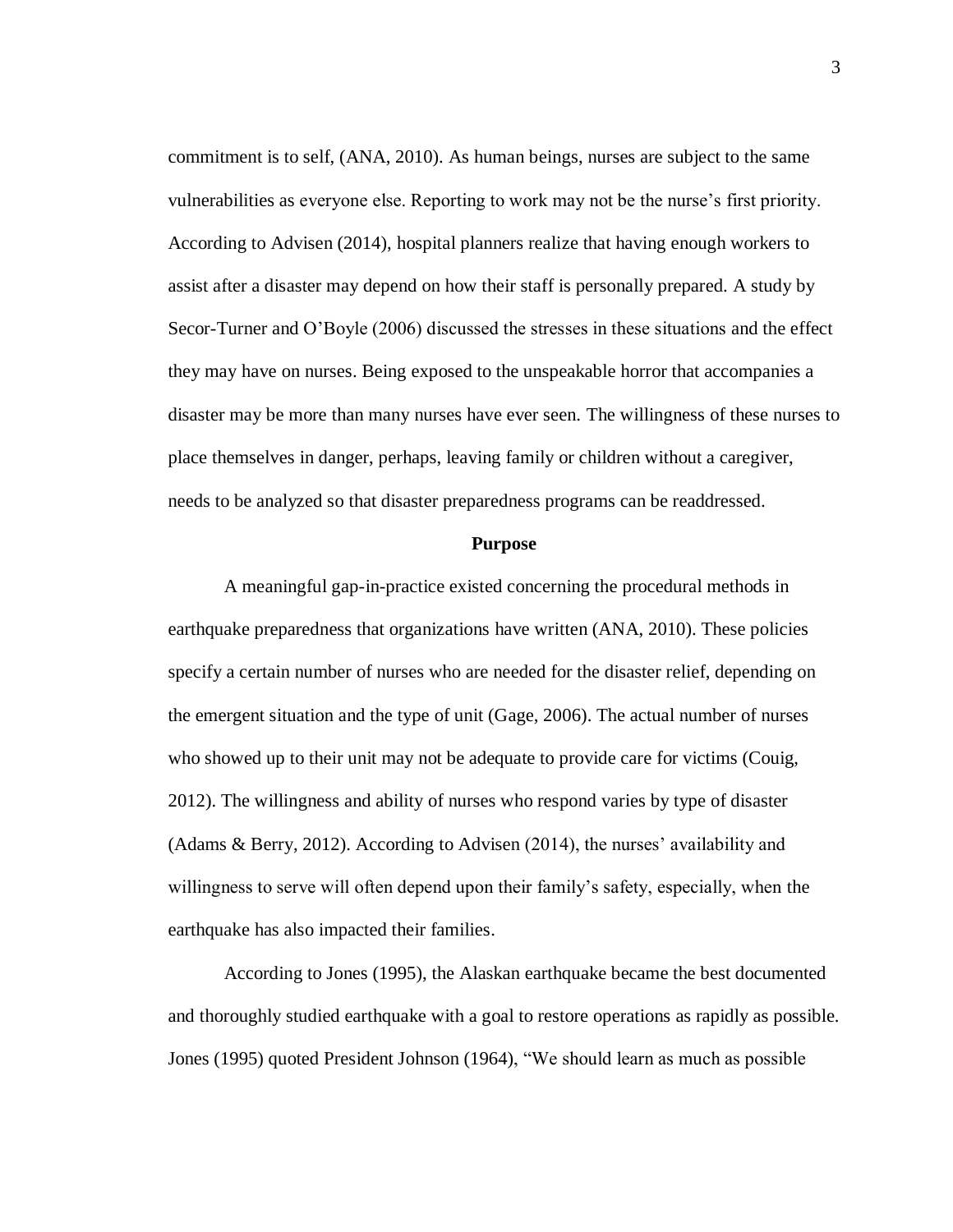from the Alaskan earthquake, to cope with them more adequately" (p. 1). This became the stimulus to drive the major thrust of earthquake research.

With the 1964 earthquake being so frequently examined and the emergency actions critiqued, procedural methods in earthquake preparedness were proposed, developed, and planned for, not just in building codes, but also in planning for emergency medical care (Alaska Earthquake Center, 2011). The assumption in these plans is that personnel such as nurses are available to provide the care proposed in the earthquake disaster plan (Adams and Berry, 2012). In order to be able to report to the scene of a disaster nurses must be prepared. The reality is many nurses or their families may be victims of the destruction.

The purpose of this systematic review of literature was to identify those obstacles which stand in the way of nurses responding to a disaster. According to the ANA (2010), there is a "gap in our nation's disaster preparedness and response systems" (p. 1). The assumption that all nurses will respond and be available for indefinite amounts of time is a gap in disaster planning (p. 2). Obviously, not all nurses in an organization will report. Therefore, the disaster plans will not function as anticipated and the shortages at emergency sites may actually discourage nurses from responding (Adam and Berry, 2012). Volunteer organization including Red Cross and Alaska Respond (2016) are critical to addressing surge capacity and filling in where necessary. Government organizations including Federal Emergency Management Agency (FEMA), according to Alaska Command (2014), provide military units for deployment, structuring, and coordinating all military branches as needed for humanitarian aid. All are indispensable to fill in the gap when nurses are unable to report to work.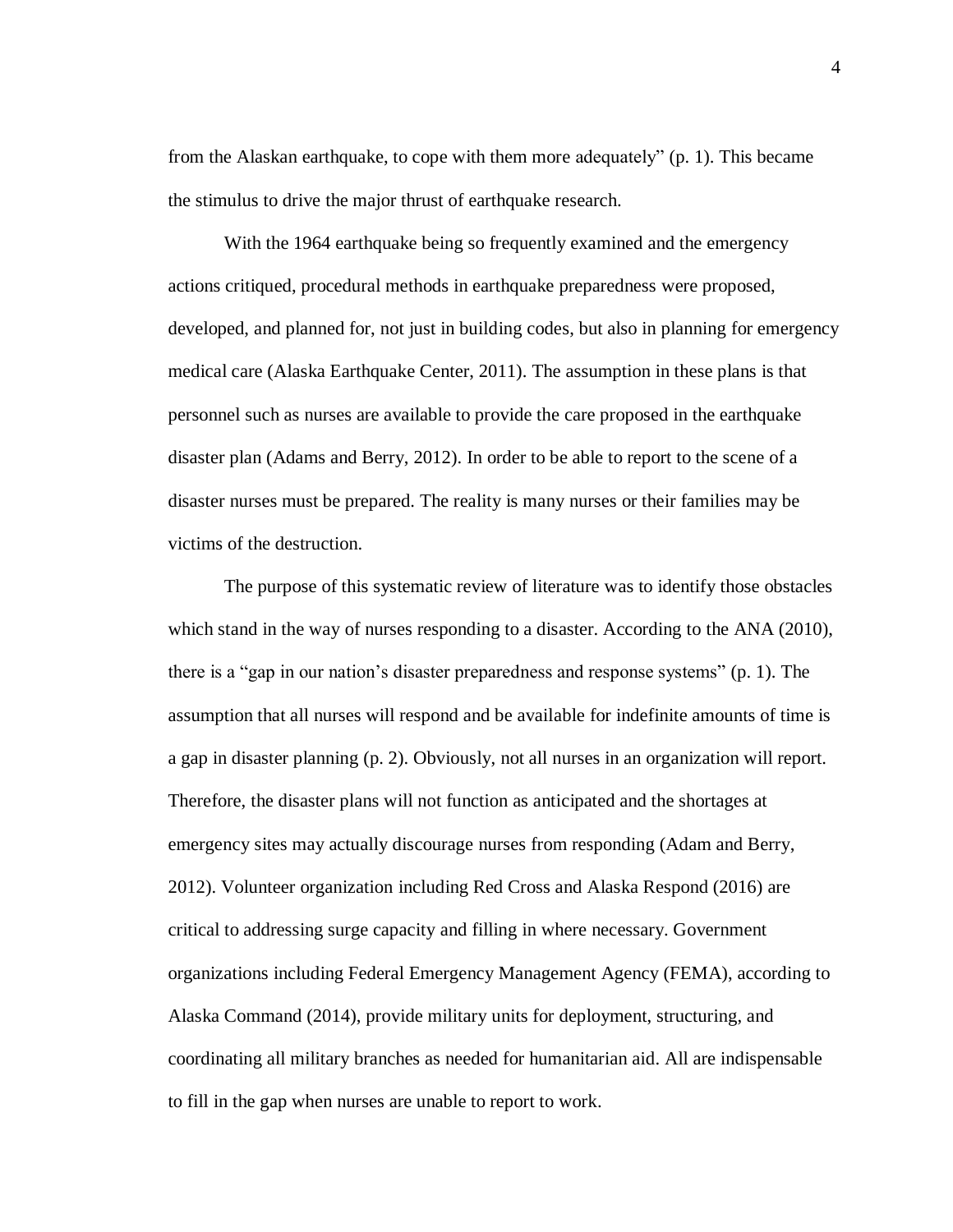By knowing what the literature stated about the willingness of nurses to respond, greater accuracy in the written disaster plans, as stated by Gage, (2006) became possible. In this article, the author describes core competencies which assess the operational aspects of disaster management that can also transcend staff roles.

This doctoral project has the potential to provide community organizations with scholarly information about the factors which may contribute to information about the willingness of nurses to respond. Encouragement and support of nurses can be addressed before a disaster happens. In addition to disaster drills, organizations in the health care system need to focus on willingness of nurses to respond. This focus could be used in estimating availability of staff, but also in practice drills and preparedness where the anticipated response rates are expected. If disaster planners would acknowledge this gap in the plans, nurses could be involved in the discussion. The resulting awareness and the acknowledgment of the issue might increase nurses' response rates. The literature contained innovative ideas or strategies to deal with the unwillingness to respond. A study by Gage (2006), reviewed "the ability of a hospital to manage daily surge, adequate amounts of space, and staffing directly affects how hospitals will handle patient surges during an emergency" (p. 1). There is a gap in practice in hospital disaster plans if they are expecting their own nurses to report to work after a disaster. Currently, the solution to this discrepancy has been the mobilization of governmental and volunteer organizations (ANA, 2010). However, the best persons to fill the vacuum are the bedside nurses who know the unit. Only as a last resort, such as a deficit in personnel, are alternate teams recruited to fill that gap. The solution to prevent this scenario is for nurses to be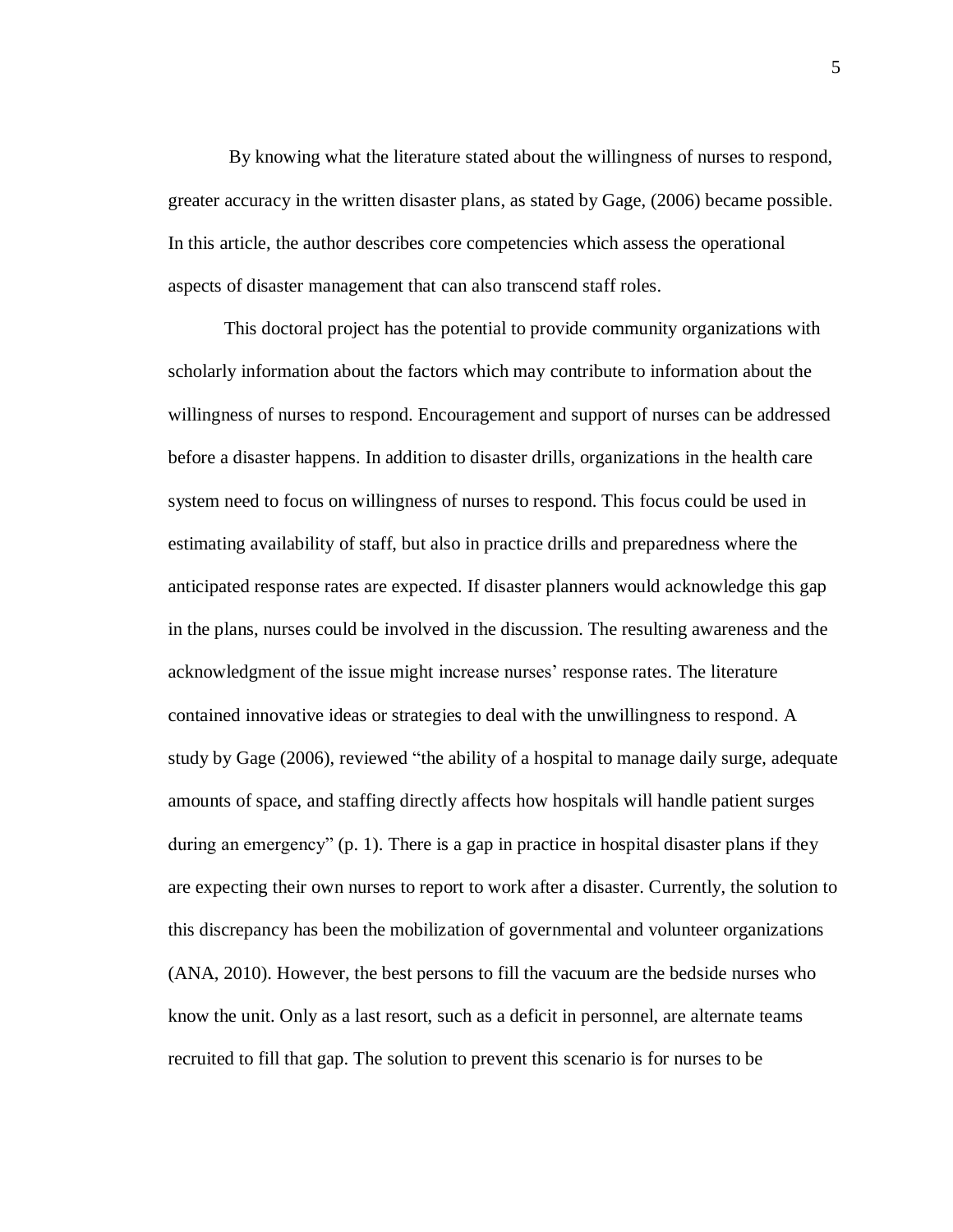personally prepared; to leave children in prearranged care; to grab an emergency bag and be personally prepared to help save lives (Centers for Disease Control (CDC), (2016).

This doctoral project identified trends in earthquake disaster planning and provided a review of scholarly literature regarding the barriers which could contribute to the willingness of on and off duty nurses to participate. This literature review regarding the willingness of nurses in terms of factors such as preparation, education, and resiliency will help to close the gap in earthquake preparedness planning regarding nurses' responses in an earthquake emergency.

The guiding practice-focused question was: What factors influence nurses' willingness to respond to a disaster? Potential questions addressed include:

- 1. How confident are nurses in themselves, their basic nursing abilities, and being able to assist a community during the time following an earthquake, in both the community and hospital setting?
- 2. How physically and psychologically prepared are nurses to help their community after a disaster?
- 3. How willing are nurses to place themselves in danger, perhaps leaving family or children without a caregiver for periods of time?
- 4. What are the legal and ethical issues nurses must consider when providing care during a disaster?

#### **Nature of the Doctoral Project**

A systematic review of relevant and scholarly literature was done with library searches as the source of evidence. Articles on earthquake preparedness planning and nurses' willingness to respond for disaster relief were collected. Data were extracted,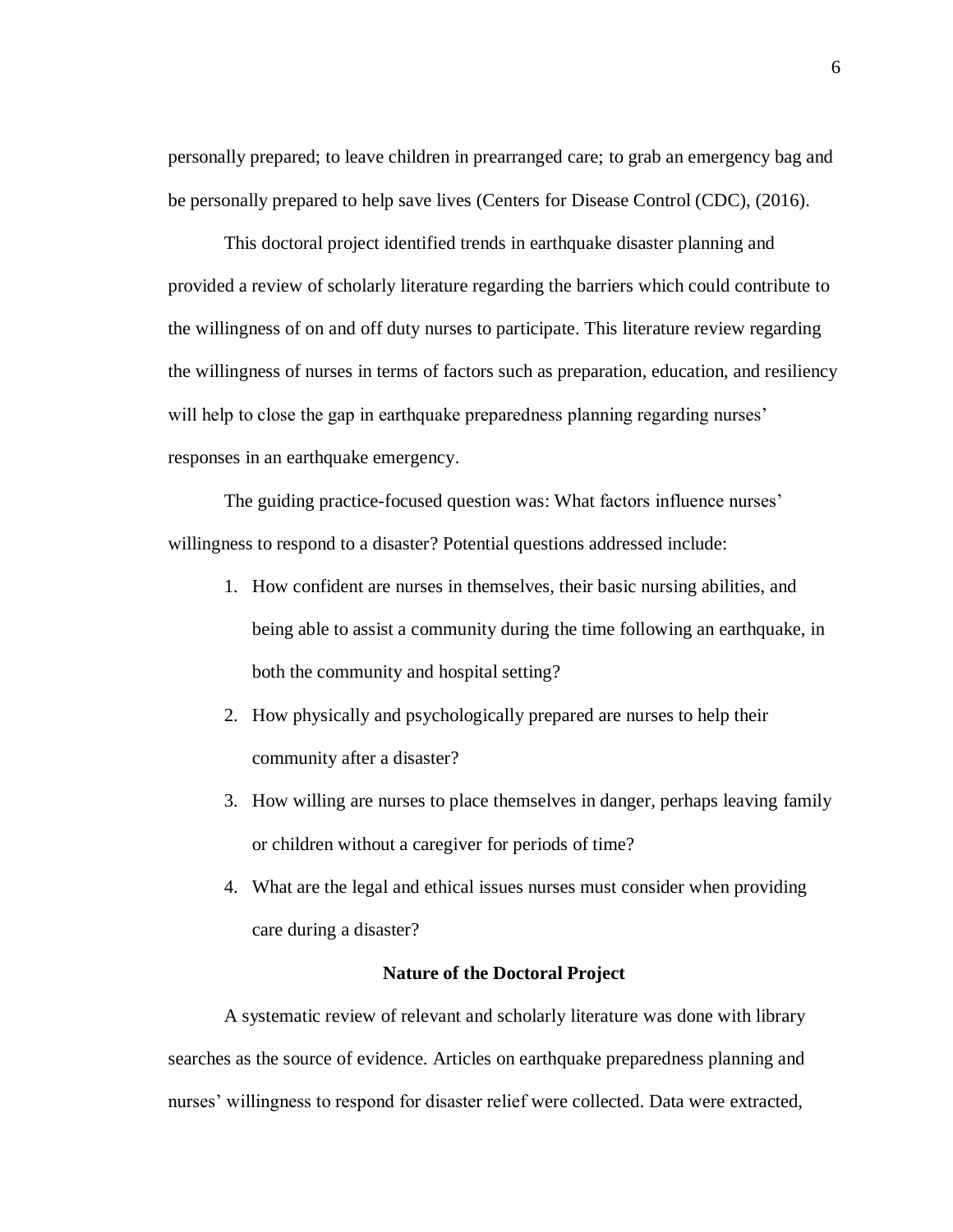critically appraised, and summarized to reveal the use in earthquake preparedness and nurses' willingness to respond for relief. According to President Eisenhower (as cited in The American Presidency Project, 1957),

Plans are worthless, but planning is everything. There is a very great distinction because when you are planning for an emergency you must start with this one thing: the very definition of "emergency" is that it is unexpected, therefore it is not going to happen the way you are planning (p. 1). Hospitals and healthcare institutions may have great disaster plans, scrutinized, labored over, and discussed, but if, when the time comes, no one shows up, all that planning was worthless.

An interesting note is that according to Murphy (1996) the basis of the chaos theory was not postulated until the 1970s but President Eisenhower in 1957 emulated its meaning perfectly as it applies to the unpredictable nature of earthquakes. The chaos theory will be discussed later as a theoretical underpinning model for this project.

According to ANA (2010), the gap-in-practice was discovered that earthquake disaster plans assume that nurses are available as needed without considering the willingness of nurses to leave their families to respond for disaster relief. This may result in not enough nurses to attend to the injured. This project explored the willingness of nurses with implications for disaster pre-planning, including awareness, education, acknowledgement, and successful strategies.

#### **Significance**

The stakeholders in relation to this study are primarily those involved in local disaster preparedness programs that exist in the state of Alaska, including volunteer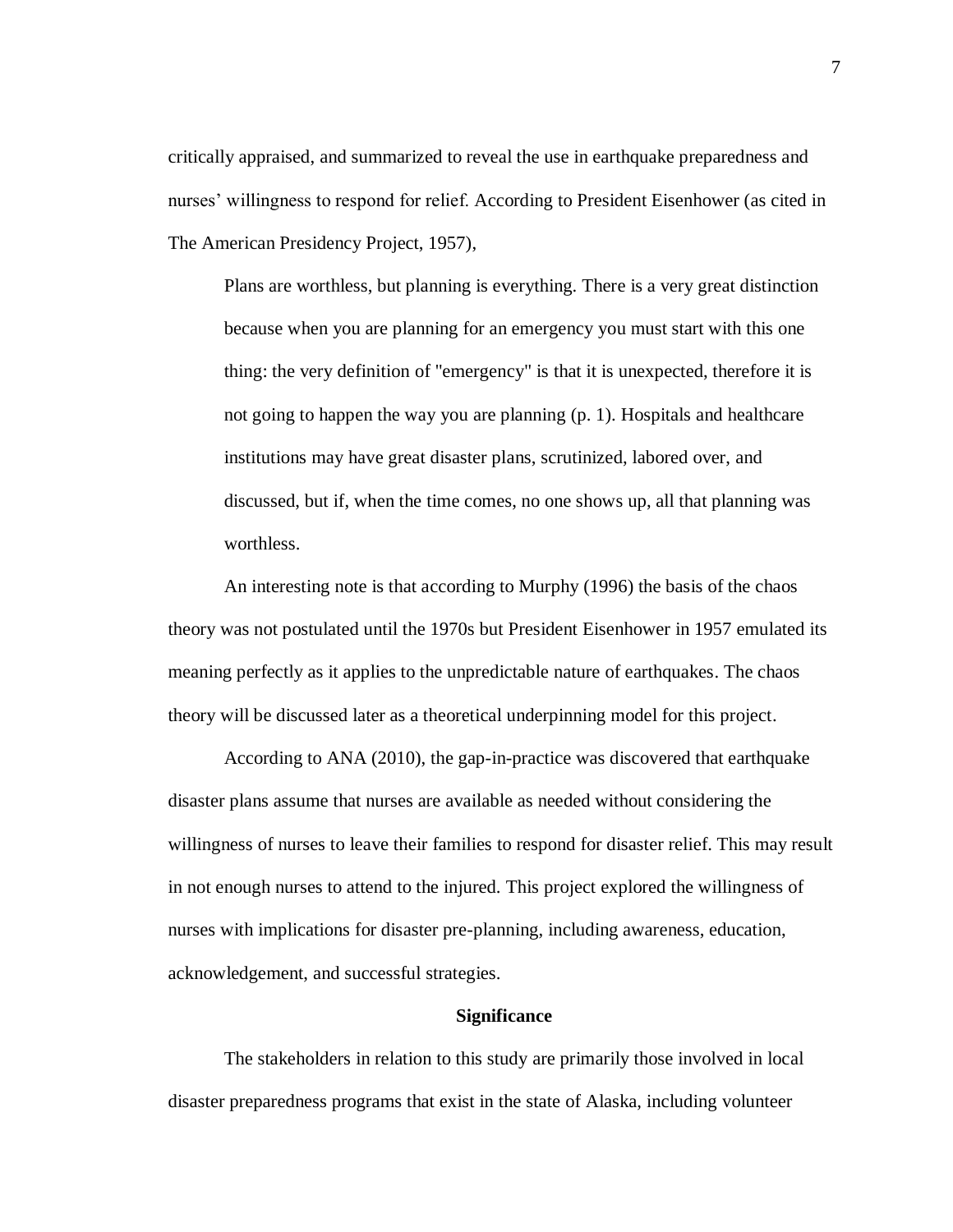emergency response teams, faith based organizations, community planners, healthcare institutions, planners, military units, the U.S. government and other organizations in the healthcare system. These stakeholders provide the means and planning for earthquake disaster relief. According to Gage (2007), they are responsible and accountable at the federal, state, and local levels for realistic planning that was able to be implemented during and after an earthquake the ultimate stakeholders are the victims of the earthquake who depend on the prior plans for their survival and care.

Nurses are also indirectly stakeholders as their awareness and advance preparation regarding responding for disaster relief impact their willingness to respond. Hopefully, acknowledging and planning will include strategies and factors identified in the review of the literature. Responding for disaster relief is crucial for Alaska where few trauma center emergency facilities exist. Many rural communities are without surgical trauma capabilities. This doctoral project has the potential to contribute to the emergency plans of hospitals and other facilities where nurses are employed by increased awareness of willingness to respond as a variable in their plans. This project has potential transferability to earthquake planners at the state, municipal, and organizational level who plan for earthquake disaster relief throughout Alaska. It assumed that disaster plans include nurses as primary caregivers in most locations and in all types of emergency care without considering how many nurses may be willing to respond and provide care for extended time periods.

This project has the potential to influence positive social change regarding disaster preparedness and the role of nurses in the planning. Planning and disaster drills could potentially include information on willingness to respond. Discussions and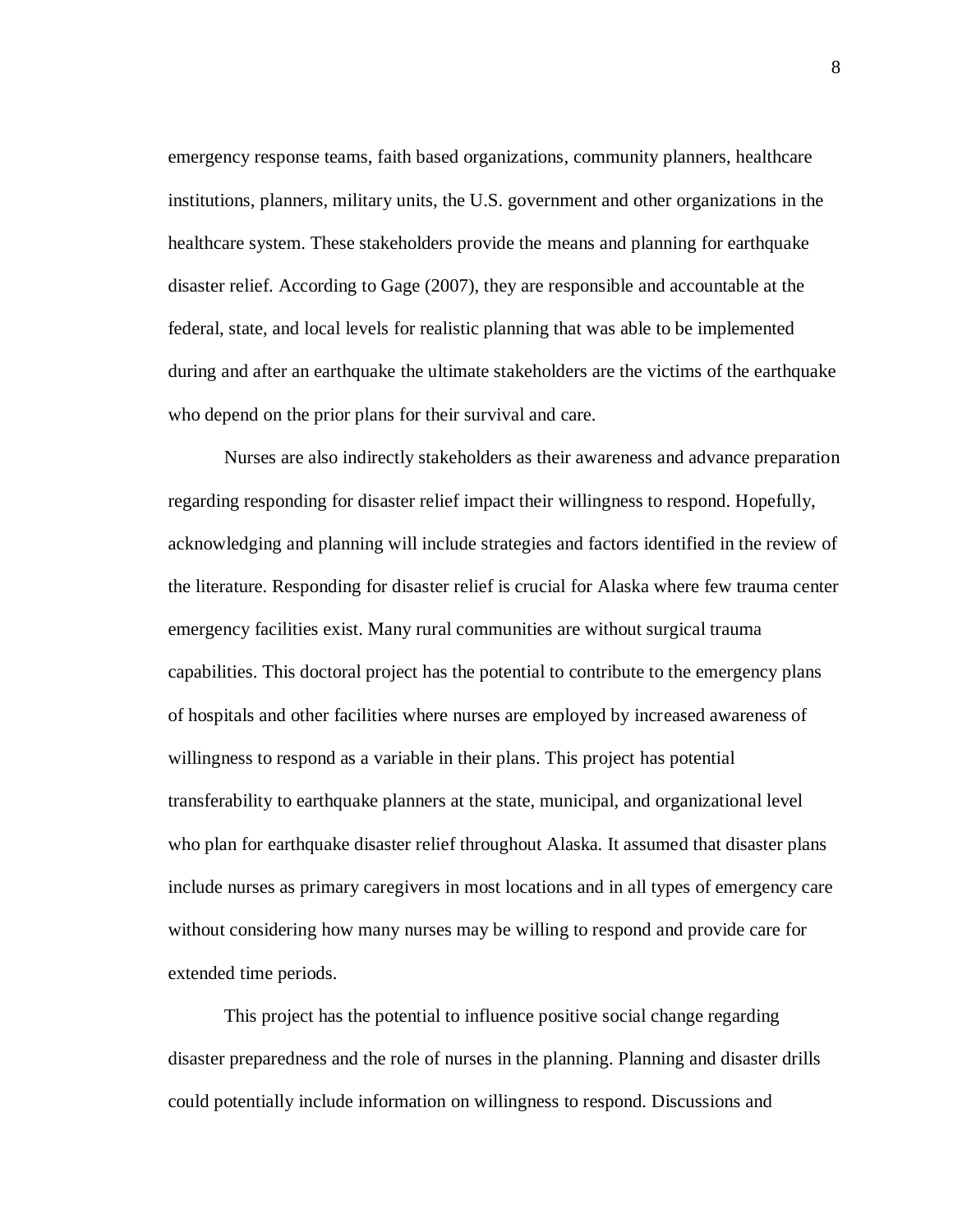strategies to encourage participation could be included in planning and practice. The realities of a disaster and the obstacles to responding could become part of planning and practice at all levels of planning from hospital plans to community plans to statewide earthquake disaster relief plans.

#### **Summary**

Section 2 identifies the theoretical framework, the relevance to the nursing profession, provides local background and context, and explains the role of the DNP student. The approach to assess and explore the willingness of nurses to respond to earthquake disasters in Alaska will consist of a systematic review of literature. Literature searches used Walden library databases. Critically appraised, and summarized articles were select for factors influencing nurses' willingness to response for disaster relief. Also, the articles were analyzed for strategies that may be put into place or which may already exist to encourage willingness of nurses and to increase their awareness of policy during disaster planning.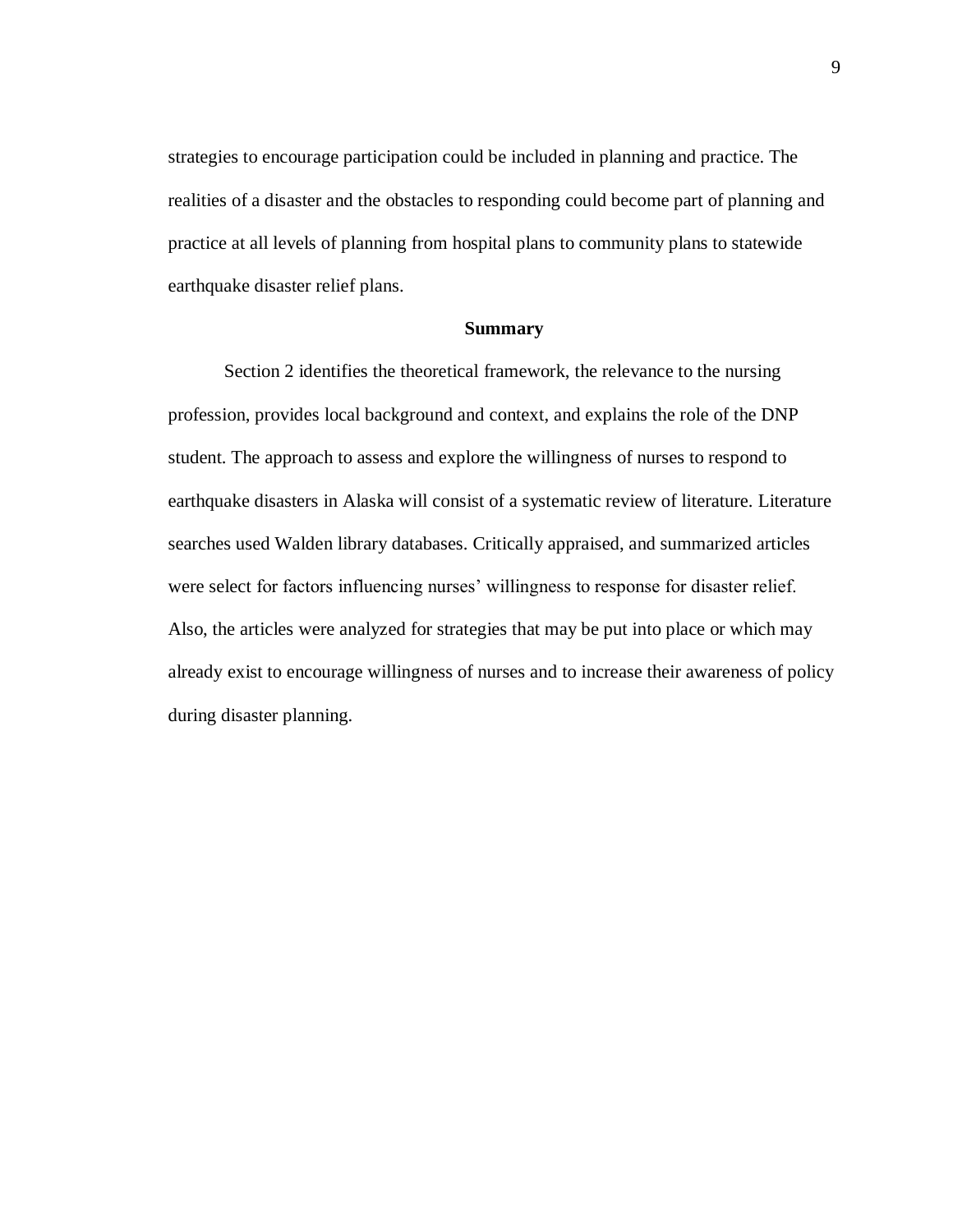Section 2: Review of the Literature and Theoretical and Conceptual Framework

#### **Introduction**

Currently, a gap-in-practice exists between the community's expectations for numbers of nurses who will be needed to participate in an earthquake disaster, according to written disaster plans, with the realities of actual numbers of nurses responding in an earthquake disaster. The reality is that nurses may not respond as anticipated (Qureshi, et al., 2005). The purpose of this DNP project was to analyze the literature related to the willingness of nurses to respond in disaster and then to share the findings with local hospital planning community agencies who may apply this data to the community disaster management plans.

A systematic literature review, according to Holley, Salmond, and Saimbert (2012, p. 7), "will assess action planning, act to implement, apply expertise, critically appraise and search databases". The purpose of this DNP literature review was to explore in the evidence-based literature the concept of the willingness of nurses to respond to determine what was already been known and studied. The evidence from the literature review were assessed, appraised, and searched to increase awareness and justify approaches to this gap. It is hoped that this doctoral project will be a contribution to minimize local emergency preparedness planning strategies.

This section identifies the major concepts which are underpinning this doctoral project and were used to support this study. The chaos theory, described by Murphy (1996), was applied due to the unpredictable and volatile nature of disasters, particularly earthquakes. The Vroom Expectancy theory, as described by Ejeta, Adralan, and Paton (2015), looked at the motivation of the nurses' actions during the relief effort, and the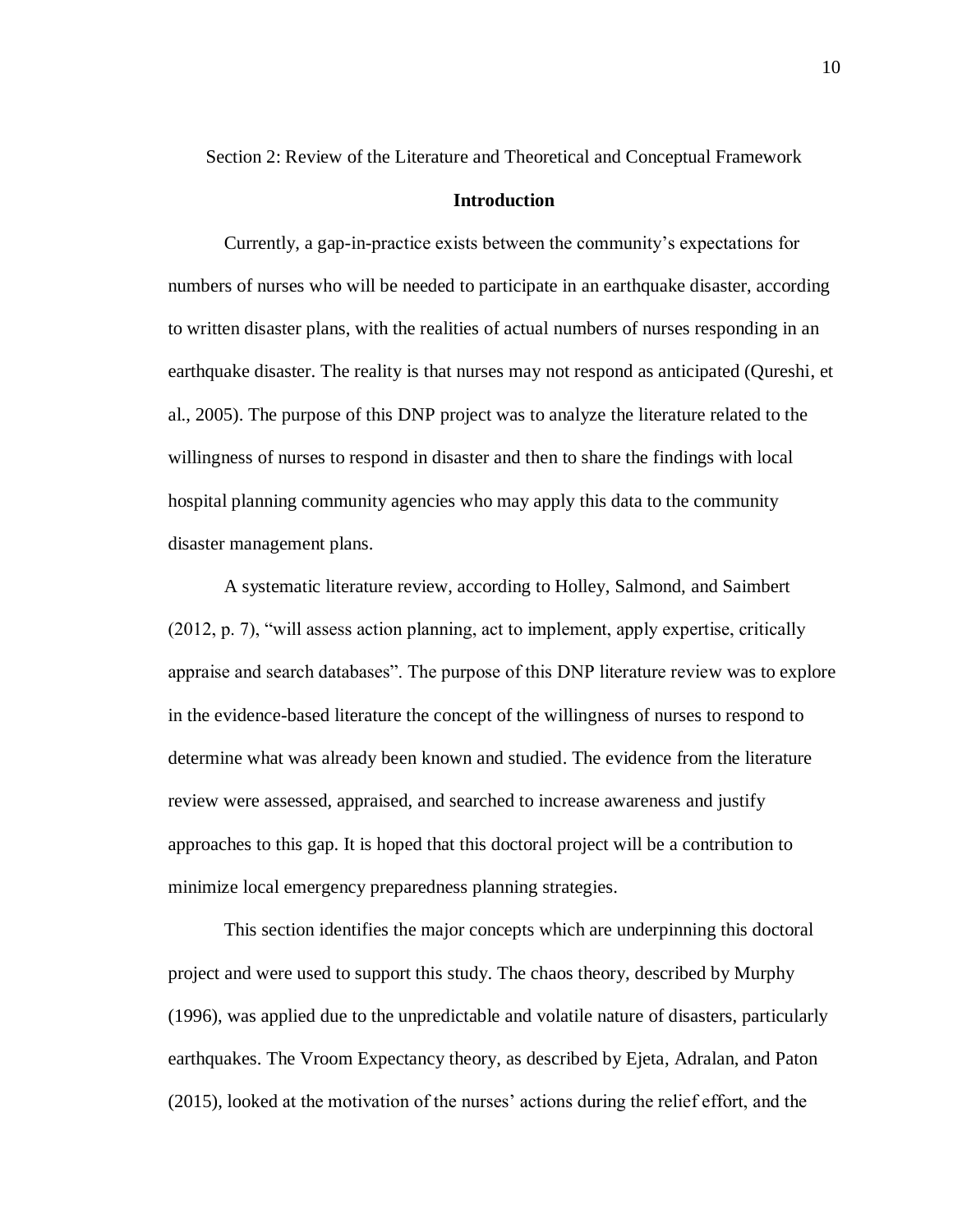theory of locus of control, according to Rotter (1982), examined the larger picture of the hospital and community level regarding the nurse's willingness to respond to the community after a natural disaster.

Section 2 includes evidence-based literature to identify the choices that nurses need to make related to the categorization their individual obligations in balance with the need to be supportive to their community. The relevance to nursing practice identified in Section 2 recognized the local hospital emergency preparedness protocol and ascertain if there is a gap-in-practice from what is expected to occur when the hospital has dealt with emergent situations.

This DNP project looked at the local background and context of this gap-inpractice issue by looking at the uniqueness of Alaska and the emergency needs of the Alaskan people after a disaster. The role of the DNP student was to be active in creating a systematic literature review and to thoroughly analyze the data in order to identify trends revealing issues in nurses' willingness to report to their unit for disaster relief. An additional role of the DNP student was the dissemination of this project to stakeholders at the local hospital level.

#### **Concepts, Models, and Theories**

There is a need to study the contributing factors of nurses' willingness to respond during a disaster. The theories that were used in this doctoral project was related to the environment in which a disaster occurs and to the motivation of nurses who respond, as related to the individual behavior as influenced externally and internally. According to Murphy (1996), the overall broad theory that provided the concept for this project is chaos theory that is apropos to the environment during a disaster. The planned and linear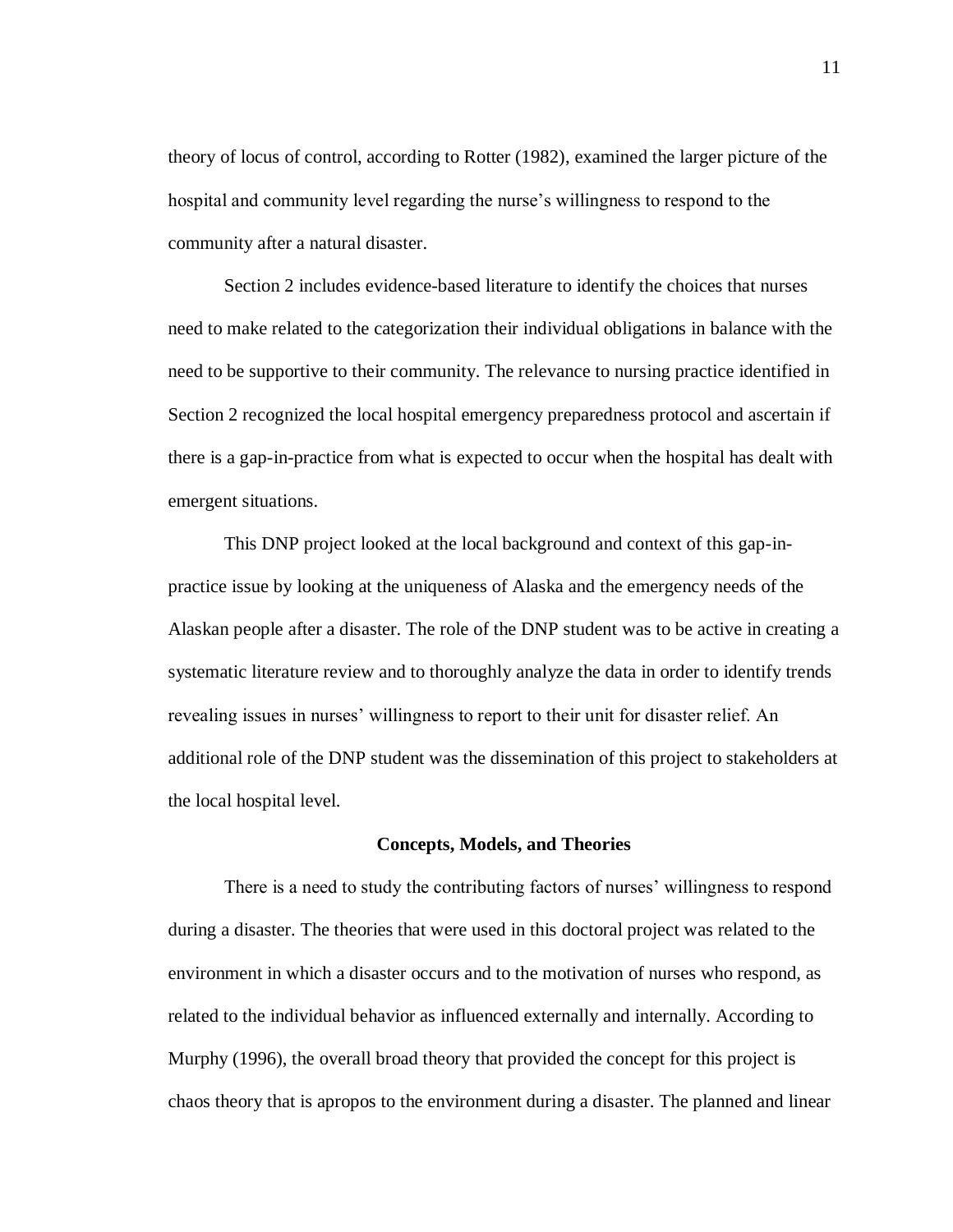disaster preparedness plans cannot possibly apply to the chaotic nature that remains unknown. Murphy (1996) explains the chaos theory uses nonlinear planning to optimize on a situation which would be more consistent with chaos and unexpected events (p. 96). The hospital policies and plans that were developed may not be applicable during a disaster. An example is that nurses who fully expected to respond and who were included in the disaster plan to respond may not respond because of personal consequences of the earthquake. Thus, the predicted outcome of the preparedness will not be possible.

Regarding the motivation of the nurses to respond, Vroom's (1964) expectancy theory was used to examine the nurses' perceived needs during a disaster which influenced their behavior, especially related to the workplace, and willingness to report to work during ae disaster. According to Vroom, behavior is influenced by the value of the perceived goal and includes behavioral responses strongly affected by values and beliefs of an individual (p.1).

The theory of locus of control, as described by Ejeta et al., (2015) was used to examine factors that influence willingness to respond. These factors might be internal motivators, such as loyalty, sense of duty, and the degree of self-efficacy of the nurse. External motivation may be positive as related to the hospital workplace's incentives to respond or negative as related to personal or family injury or damage (Ejeta et al., 2015).

The terms needing clarification in this doctoral project included *respond*, *disaster relief*, and *willingness*. For the purpose of this DNP study, the term *respond,* as in willingness to respond, means nurses not on duty during a disaster will show up to their unit, be ready to work, or will contact their unit for further directions regarding how they can assist (Adams and Berry, 2012). According to Qureshi et al. (2005), *ability to*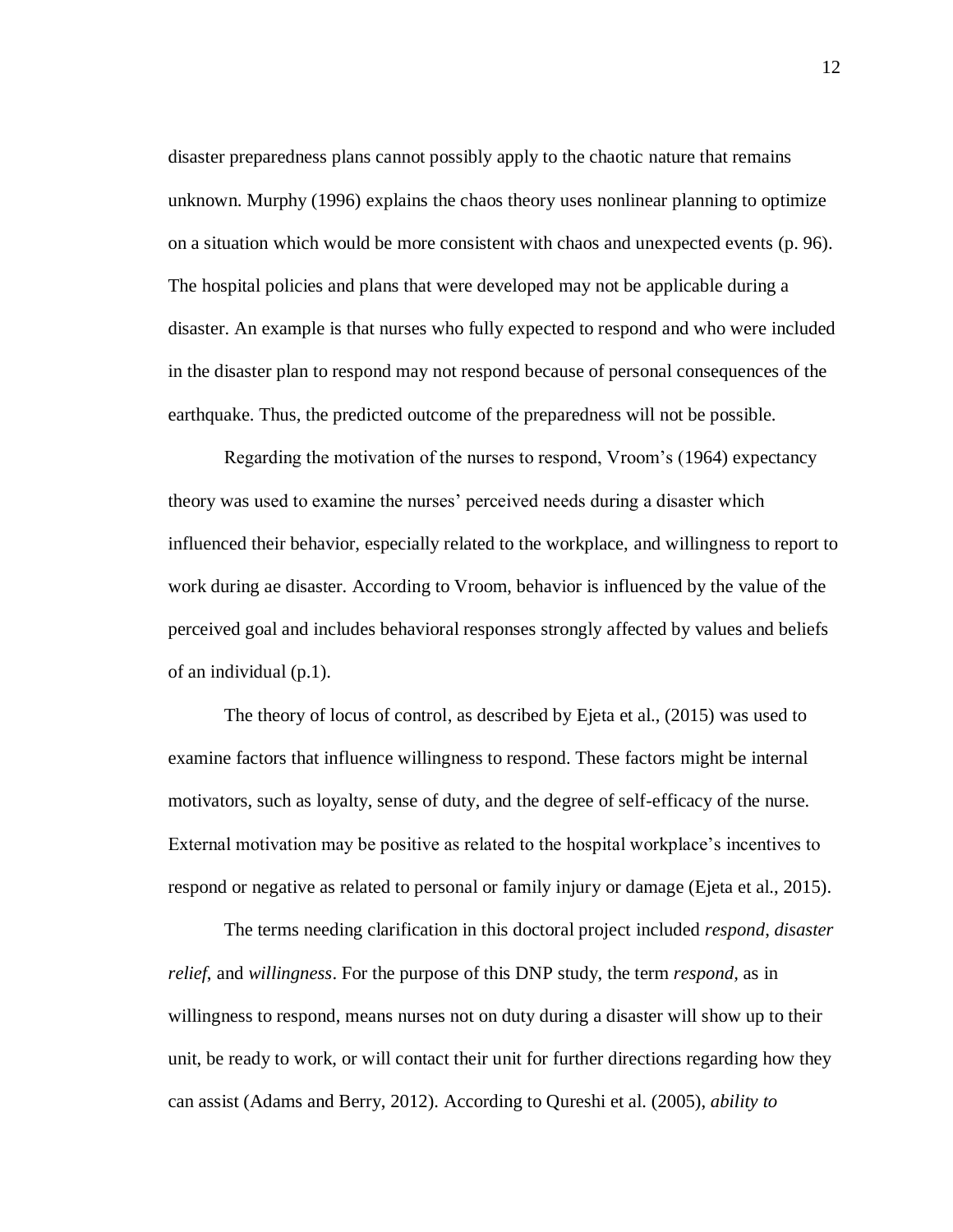*respond* is similar to *willingness to respond* but may be different. Willingness points to intention, wanting to participate, agreeing to go where needed, whereas ability incorporates the physicality of nurses actually getting to the disaster staging area.

#### **Relevance to Nursing Practice**

Being available to assist the injured after a disaster is an important function of nursing. According to Adams and Berry (2012, p. 1), "adequate staffing is a key component of surge capacity and must take into consideration the willingness and ability of healthcare personnel to report to work". According to Joint Commission, (2008, p.19) "surge capacity is defined as the ability to expand care capabilities in response to sudden following a disaster". In this study the major barriers for staff after a disaster were the responsibility for childcare with a common theme of needing to secure shelter for their family. Not only were concerns for their family of concern, also was the type of disaster condition the nurses to which the nurses would be exposed and to have the potential to bring contagions back to their family.

Qureshi et al. (2005) proposed the type of disaster affected the willingness of nurses to report. "Respondents were more willing to respond to a snowstorm and environmental disaster and less willing to respond to radiation, chemical, and / or an infectious" (p. 1). The study also identified barriers to willingness and ability such as transportation problems, childcare concerns, personal, family, and pet health (p.1).

Advisen (2014) studied the competence of the emergency disaster system and made the following recommendations. "Hospital employee health and safety under extreme conditions begins with the design and construction of the facility itself. It should accommodate surges. A safer building contributes to the willingness of staff to respond"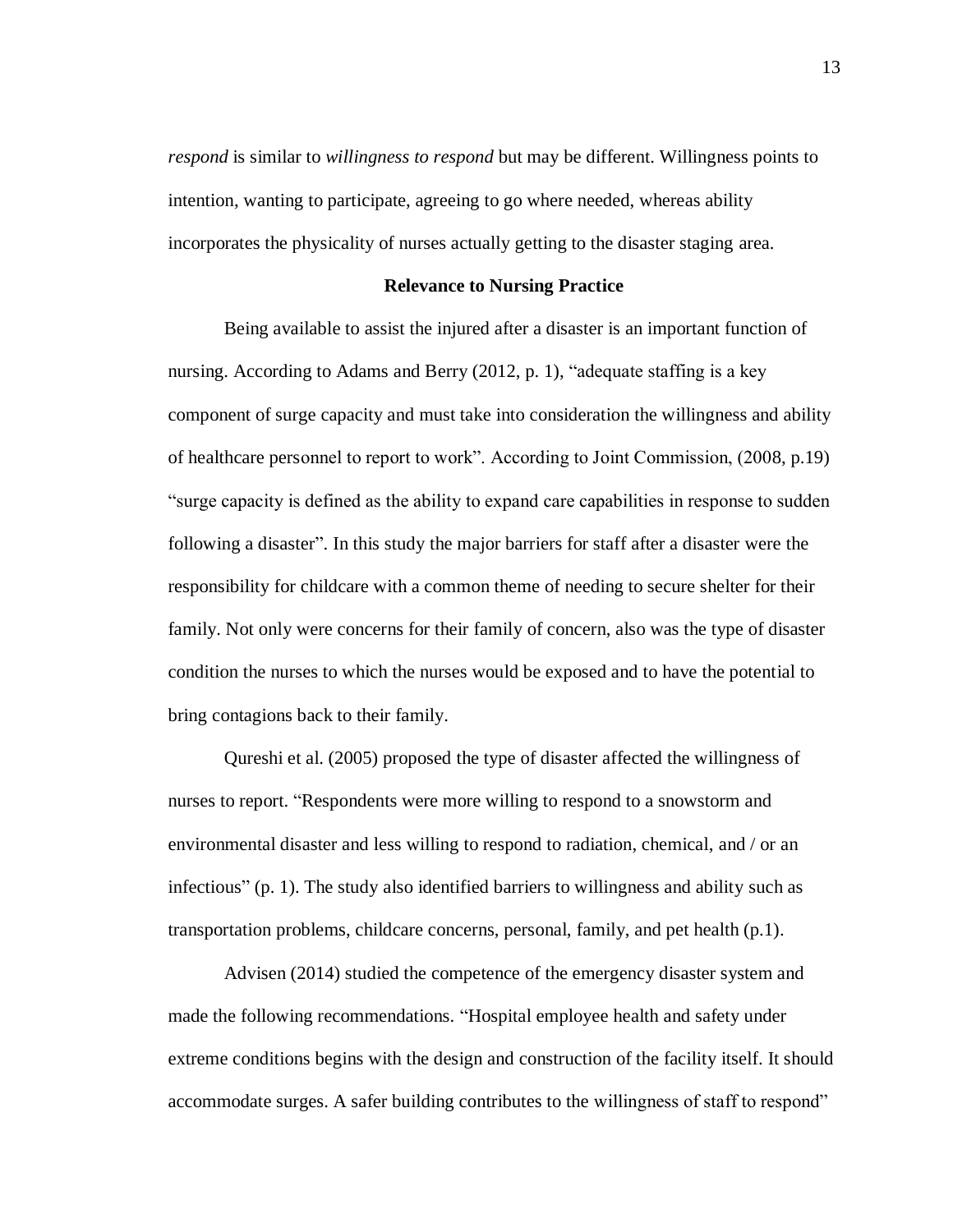(p. 2). The author also discussed the internal plan for staff rotation (Advisen, 2014) assuring staff has adequate rest periods. They also recommended a system for contacting retired and part time staff from the community to assist in time of need (p.3). According to, Adams and Berry (2010, p. 2), "if fewer than anticipated healthcare personnel report to work in response to a disaster, safety and sustainability of the care provided may be jeopardized". Inadequate healthcare workforce during a disaster affects the survival and health outcome of victims

A study by Secor-Turner and Boyle (2006) identified the psychological barriers which influence nurses' willingness to report. "As consequences of disaster work, these may include;

- exposure to death and dying,
- pain and terror.
- psychological diagnoses such as posttraumatic stress disorder (PTSD),
- acute stress disorder (ASD).
- depression and substance abuse (p. 416)."

The Institute of Medicine (IOM), quoted by the ANA (2016), discusses the current state of nursing practice during and after a disaster,

Nurses should take a leadership role, practicing to the full extent of their training, to lead change to advance health, and to collaborate with other professions to improve research and the collection of analysis of data on workforce requirements (p.1 of 22). To collaborate with other disciplines will help to assure that in time of a disaster everyone needed to provide safe patient care, will respond to the call.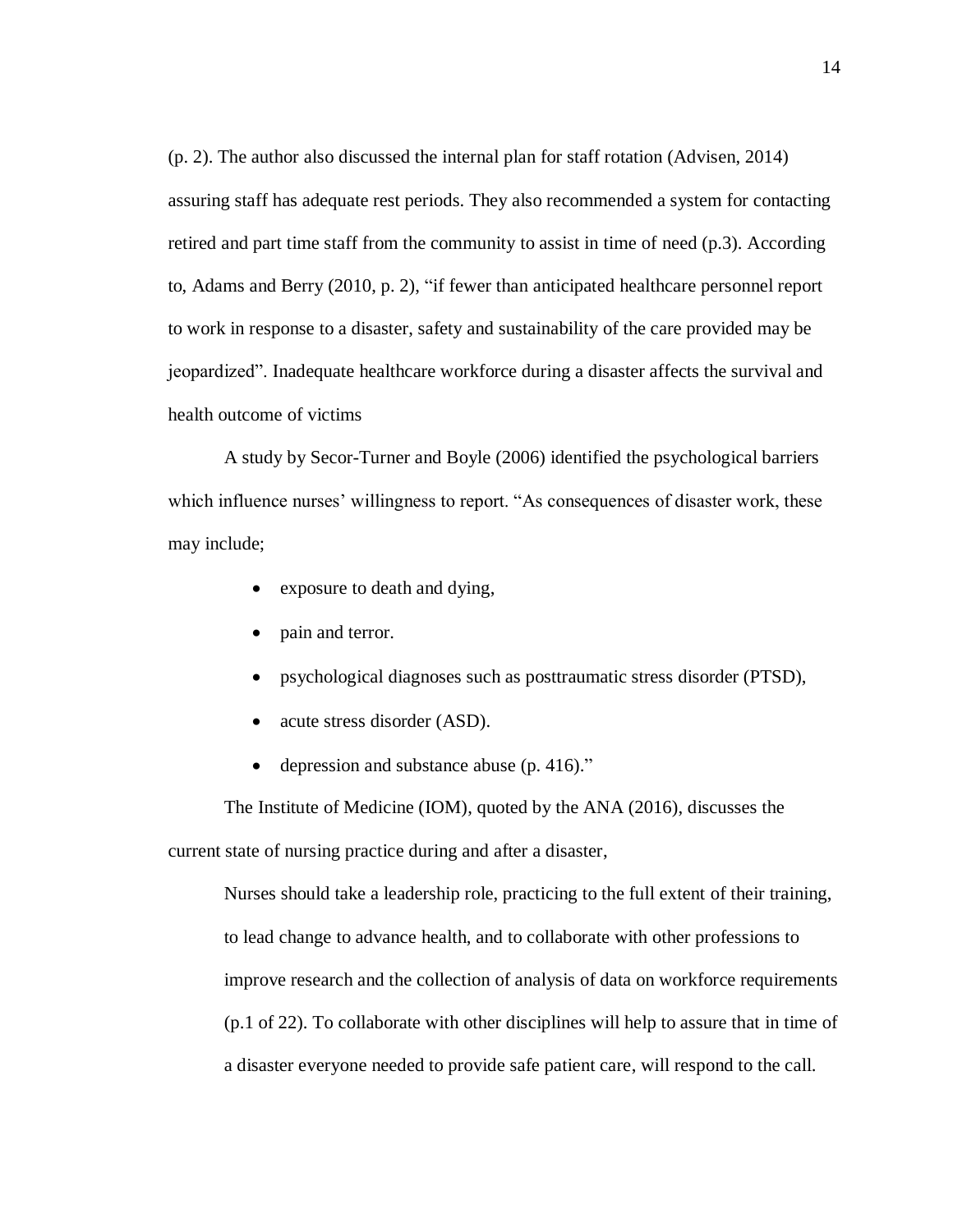To summarize the current state of nursing practice in this area, Alaskans live in an earthquake prone area (USGS, 2016a). In order to affect social change as it relates to earthquakes in Alaska, nurses must prepare as early as possible to assure that they are ready for any type of disaster, not just earthquakes. According to the Alaskan Earthquake Committee (1973), the United States in 1964, was not planning specifically for an earthquake or other natural disasters. At this particular time in history, according to Jones (2007), the world was posturing for war. Just two years prior to the Alaskan Earthquake of 1964, Americans were consumed by the reality that nuclear missiles were reportedly aimed at the United States from Cuba (Office of the Historian, 1962).

According to Washington Times (2011), "by 1960, nearly 70 percent of American adults thought that nuclear war was imminent. By 1965, an estimated 200,000 shelters were built in the United States." Alaska was as prepared as any people could be for the devastation that was about to befall, but instead of the destruction coming from the skies it came from deep underground.

National Research Council (1970) authored a book with the individual accounts of the 1964 earthquake stating that after the quake stopped, disaster protocols were swiftly put into place. Homeless families began to stream into the hospitals for sanctuary where there was a vital working system in place to receive them. The 1964 earthquake occurred around 5:30 pm AST on Good Friday. Dr. Martha Wilson, Director of Alaska Native Service Hospital (1970) claimed that many people were less likely to be injured because they were either in their cars, coming home from work, or were on their way to a Good Friday church service. One comment was especially poignant when considering the willingness and ability of nurses to report to work after an earthquake; nearly "everyone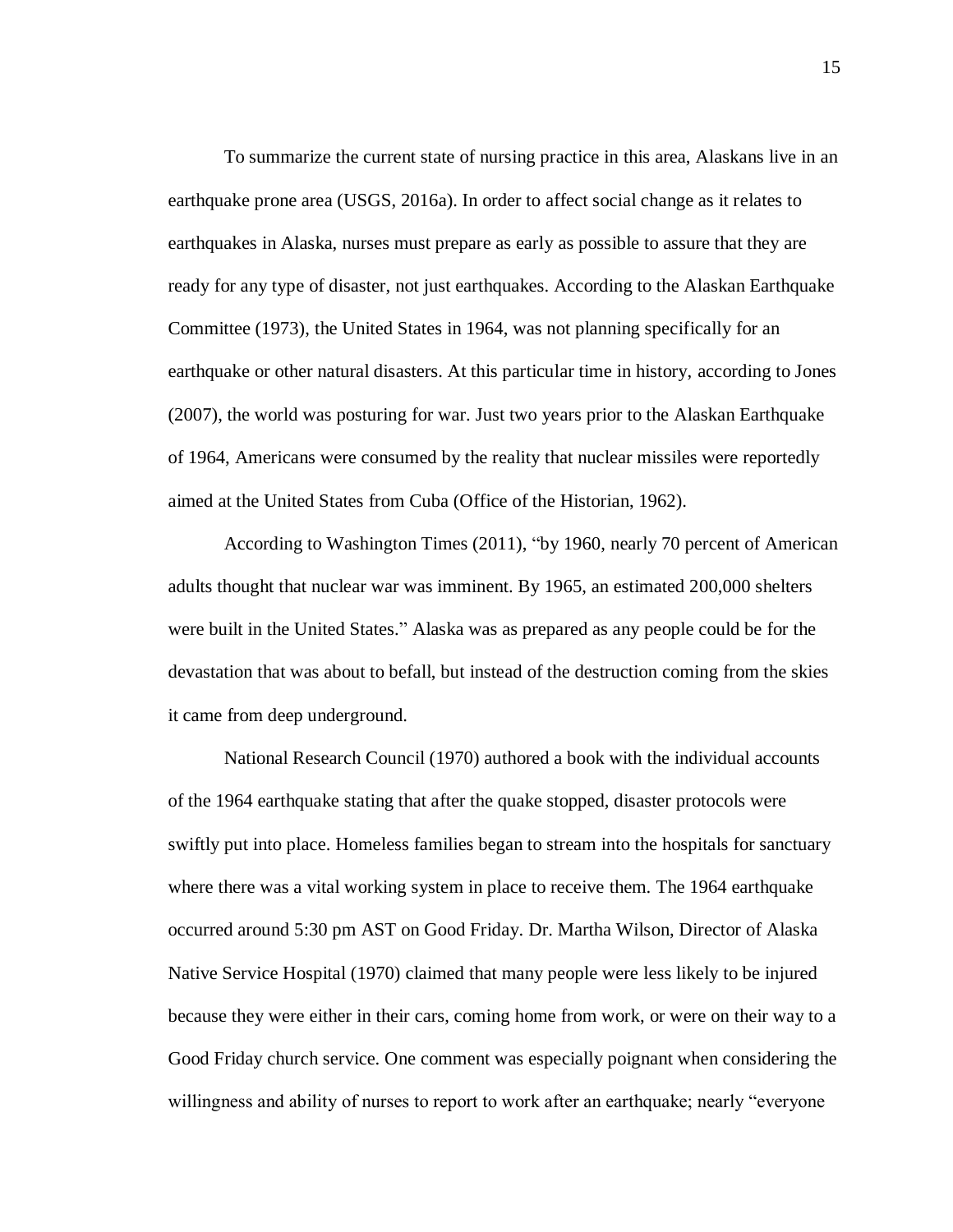had their shoes on" (p.19). This exemplifies the importance of even the smallest detail of preparedness enabled many to escape serious injury.

During any disaster, nurses provide crucial support at a time when they may feel inadequate for the task ahead. According to Chaffee (2009), nurses question if there would be functioning equipment for nurses to use. Should they bring their own nursing supplies and personal items? How do nurses contribute adequately without becoming a burden themselves? Alaska Respond (2016), a volunteer medical organization, instructs participants to bring a three-day supply of self-sustainability supplies when mobilized to respond to a disaster.

Strategies and standards of practice that others had written about are amply available to nurses. A report by (Centers for Disease Control [CDC], 2016) discussed the recommendations to humanitarian aid workers stating "it is critical to prepare before relief is needed by assuring adequate immunizations and taking classes to be registered by a relief agency such as the Red Cross" (p.1). In order for nurses to be confident in their own abilities to respond to a disaster, certain preparations can be made prior to an emergency. To assure aid worker's safety the CDC (2016), recommended bringing items for self- sustainability, such as their own drinking water, high calorie snacks, cell phone, sturdy shoes, and a whistle. They should also bring their own equipment, including their own blood pressure cuffs, stethoscope, flash light, and minimal first aid kit when responding to a disaster setting (p.1).

#### **Local Background and Context**

There is local evidence that disaster preparedness in the community and the hospitals depend on an estimated number of nurses available for disaster relief during an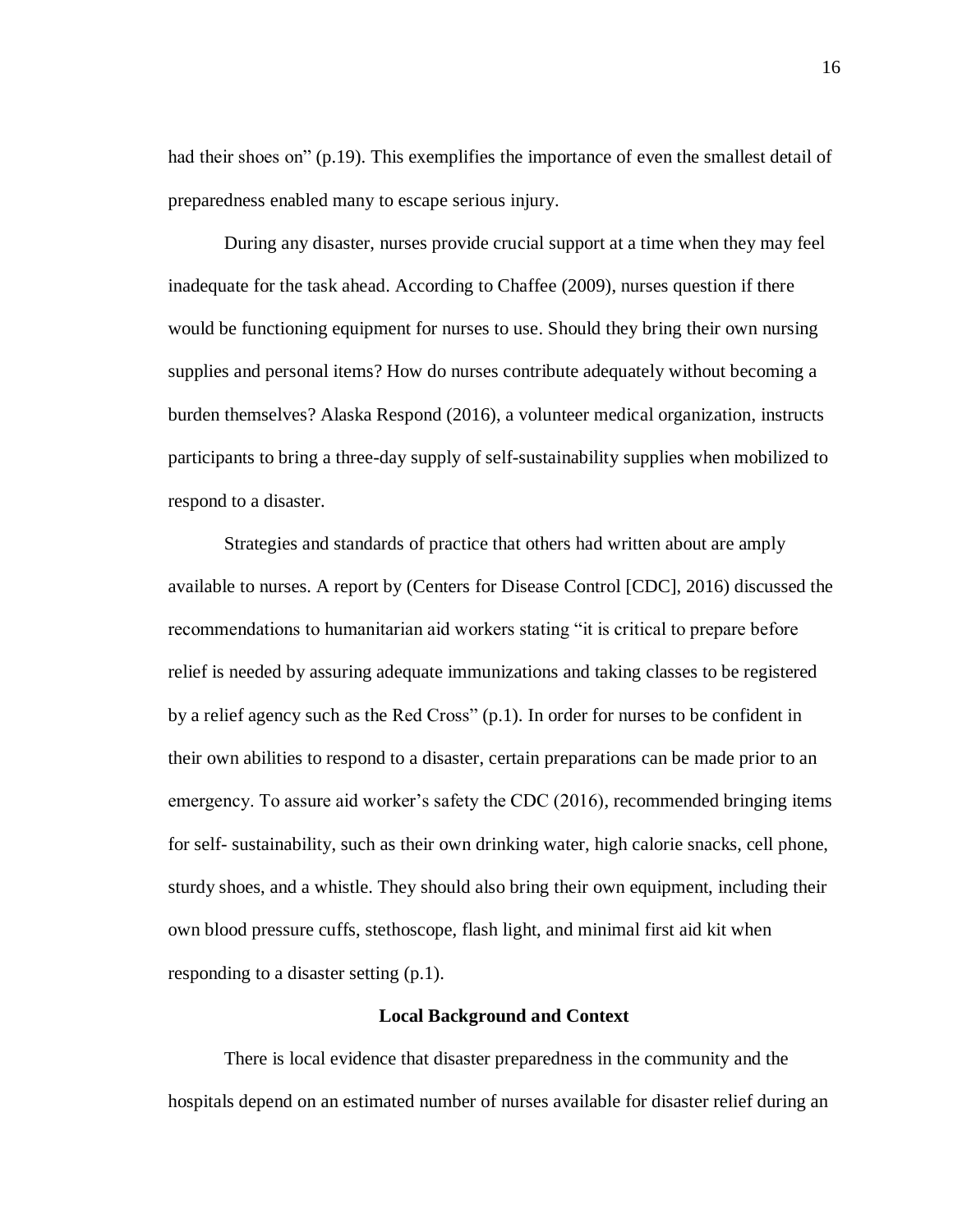earthquake. Volunteer organizations and the nearby military units that would be on full alert, would help to fill in the gaps. In the state of Alaska, Anchorage is the largest city other than the nearby military installation, independent bush pilots, and the Red Cross, there are no other closely located nursing resources who could be on the ground quickly enough to assist in a disaster. According to the State of Alaska, the Department of Military and Veterans Affair/Division of Homeland Security & Emergency Management (DMVA/DHS&EM) (2011), "Planning for emergencies ensures that emergency services, local authorities, and other organizations better communicate and coordinate efforts, improving disaster response and post-disaster recovery. Federal, state, and local requirements are concerned with providing safety and security for the public under threat of a full spectrum of potential disasters" (p.1). In addition, the remote locations of Alaska can make evacuation of the injured more difficult than other parts of the country.

#### **Role of the Doctoral Student**

As well as being a DNP student, I am also a faculty member at the University of Alaska, Anchorage which has an associate and bachelor of nursing program locally. The program offers nursing degree completion to distance students located in all of the larger villages via video broadcast throughout the state. This curriculum is broadcasted to 13 additional distance sites to reach much of Alaska. I also provide clinical instruction at two of the three hospitals within Anchorage, and I have been trained in emergency preparedness policies at the hospitals during an orientation. I have visited the areas in Alaska devastated by the 1964 earthquake and have seen first-hand the still visible destruction. After studying this particular topic over the past years, I registered with the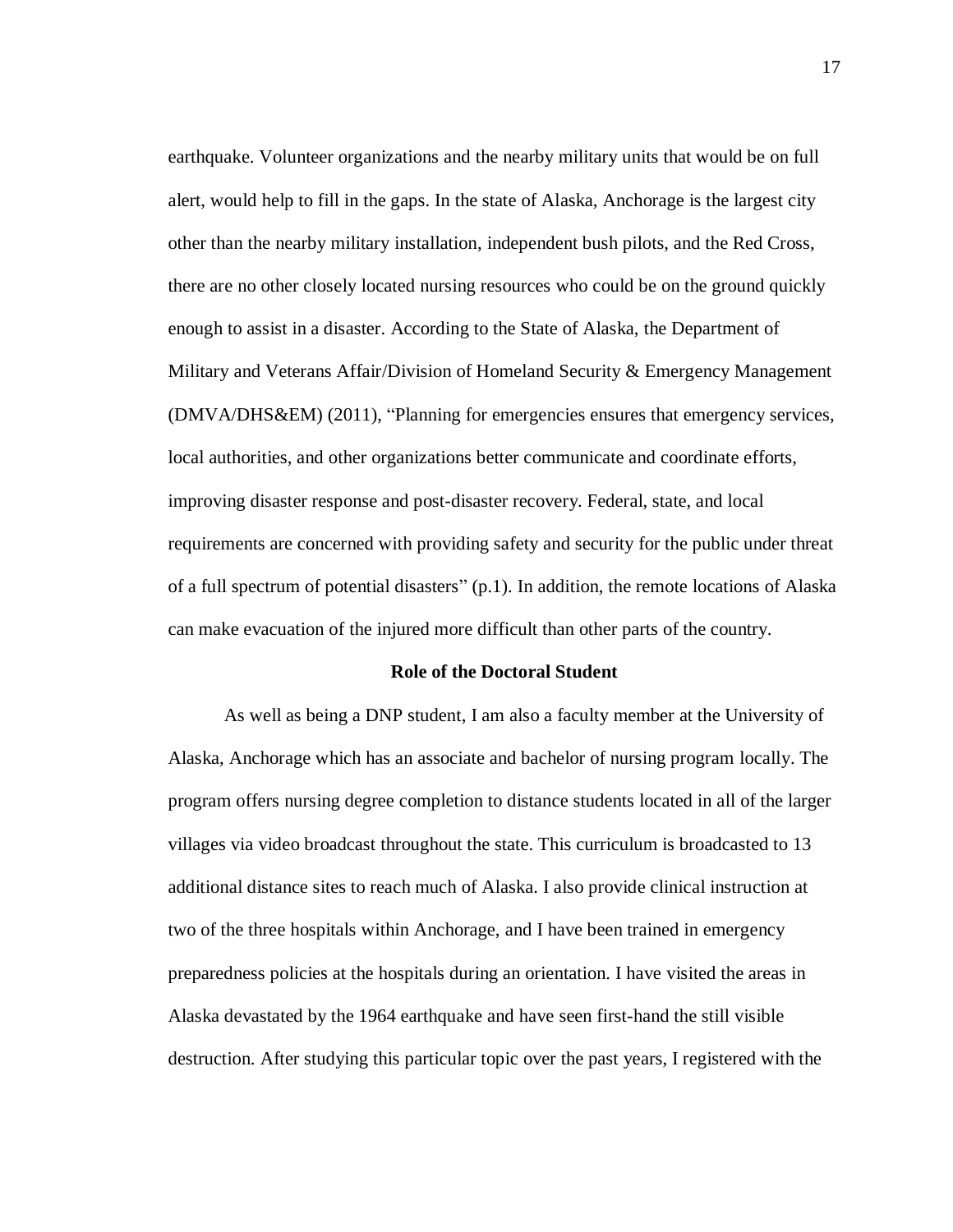Alaska Respond Organization in order to be as competent as possible in time of a disaster.

I am a citizen of the community in which several minor earthquakes occur daily, albeit most are 3.0 magnitudes or less and not as noticeable (USGS, 2016b). I have experienced firsthand the unsettling experience of disorientation and confusion after a 7.2 magnitude quake which occurred in January of 2016. I became resolved in identifying the emotional state in which nurses find themselves after surviving an earthquake and determining how nurses and disaster plans can anticipate the needs of their staff.

My motivation for this doctoral project was to review the literature on willingness of nurses to respond for disaster relief and to share the data with the local hospitals and community agencies involved in disaster preparedness to contribute to the advance planning and expected nursing staff during the next event. I will be living and working here where earthquakes are commonplace and my perspectives on this topic may help motivate nurses and myself to influence preparedness planning.

My potential bias was my belief that nurses are self-sacrificing and altruistic people who will want to help during an earthquake disaster, but may be incapable of responding for a variety of reasons. My optimism about their participation was a bias that I addressed by reviewing existing literature on motivation to respond during disasters.

#### **Summary**

When looking back at history, the United States is a nation that does realize the importance of preparing for a significant disaster. A major disaster is not discriminatory and those who are in its path become very vulnerable. It does not matter what type of disaster, be it natural or man-made; anyone can become a victim. This project looked at

18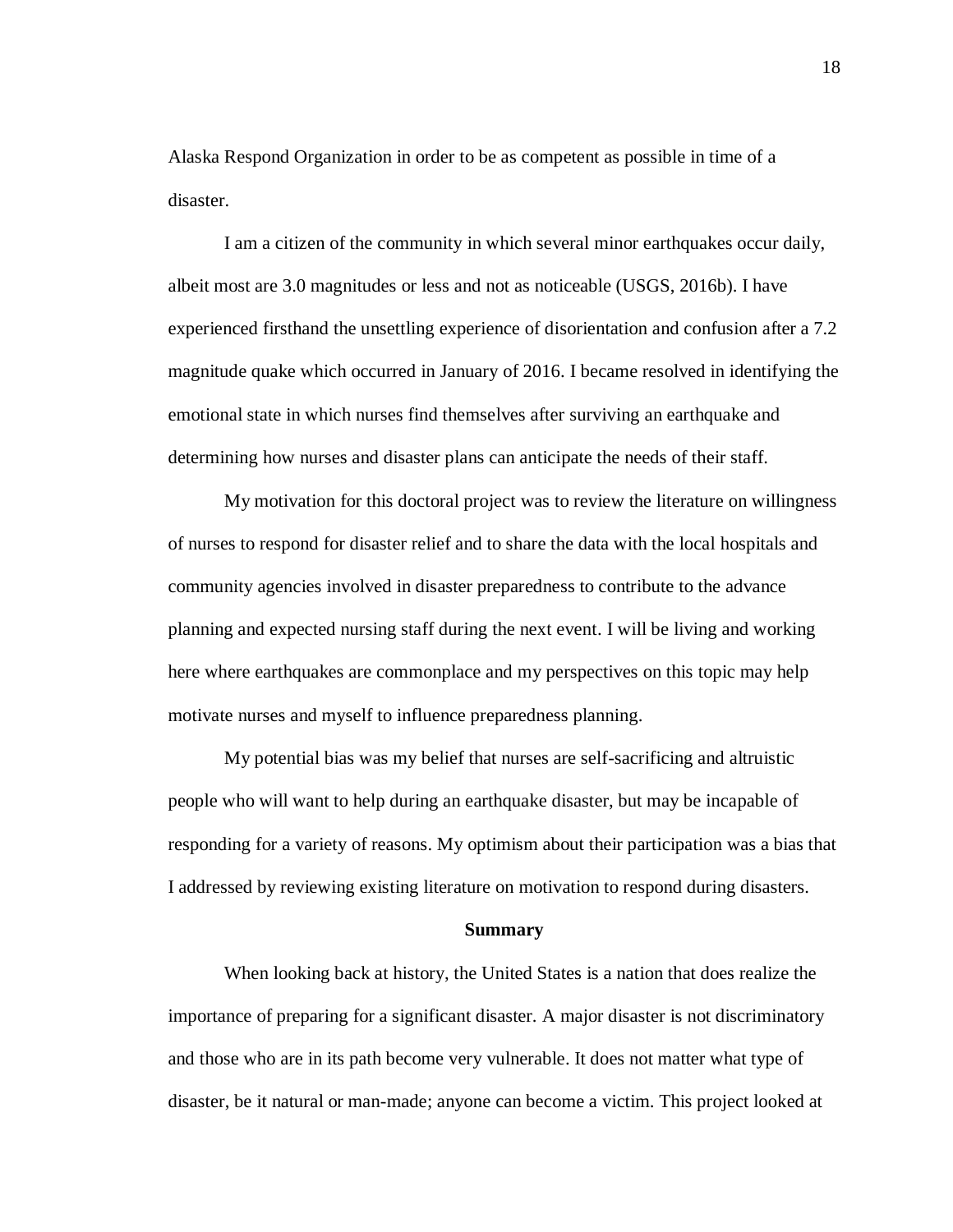barriers which nurses face when making the decision to respond to any disaster, not just earthquakes. It examined the small things which can be done, that could make the difference in just seconds. Seconds in a disaster, could make the difference between life and death. This project showed that there is transferability into a host of other disciplines as well as geographical locations. Preparedness for disaster is certainly not just a nursing concern nor is it just an Alaskan issue. It is applicable to all who have caregiving responsibilities where they must report to work and do their job.

The current gap-in-practice is related to disaster preparedness planning that expects certain numbers of nurses to be available for disaster relief and the reality that these nurses may not be able or willing to provide earthquake disaster relief. An extensive review of the literature provided information on motivation to participate and on experiences from other disasters reporting that are documented in the literature. This evidence provided the stakeholders awareness and information to use in addressing the expectations for nursing care to be available in an earthquake disaster.

Section 3 reviewed the practice focus questions, further identified the sources of evidence and the need for exploration into the area of disaster preparedness. It developed the method of creating search criterion, and of critiquing and analyzing the evidencebased literature. Section 3 analyzed and synthesize data, described the methodology of the data collection which helped to inform this DNP project.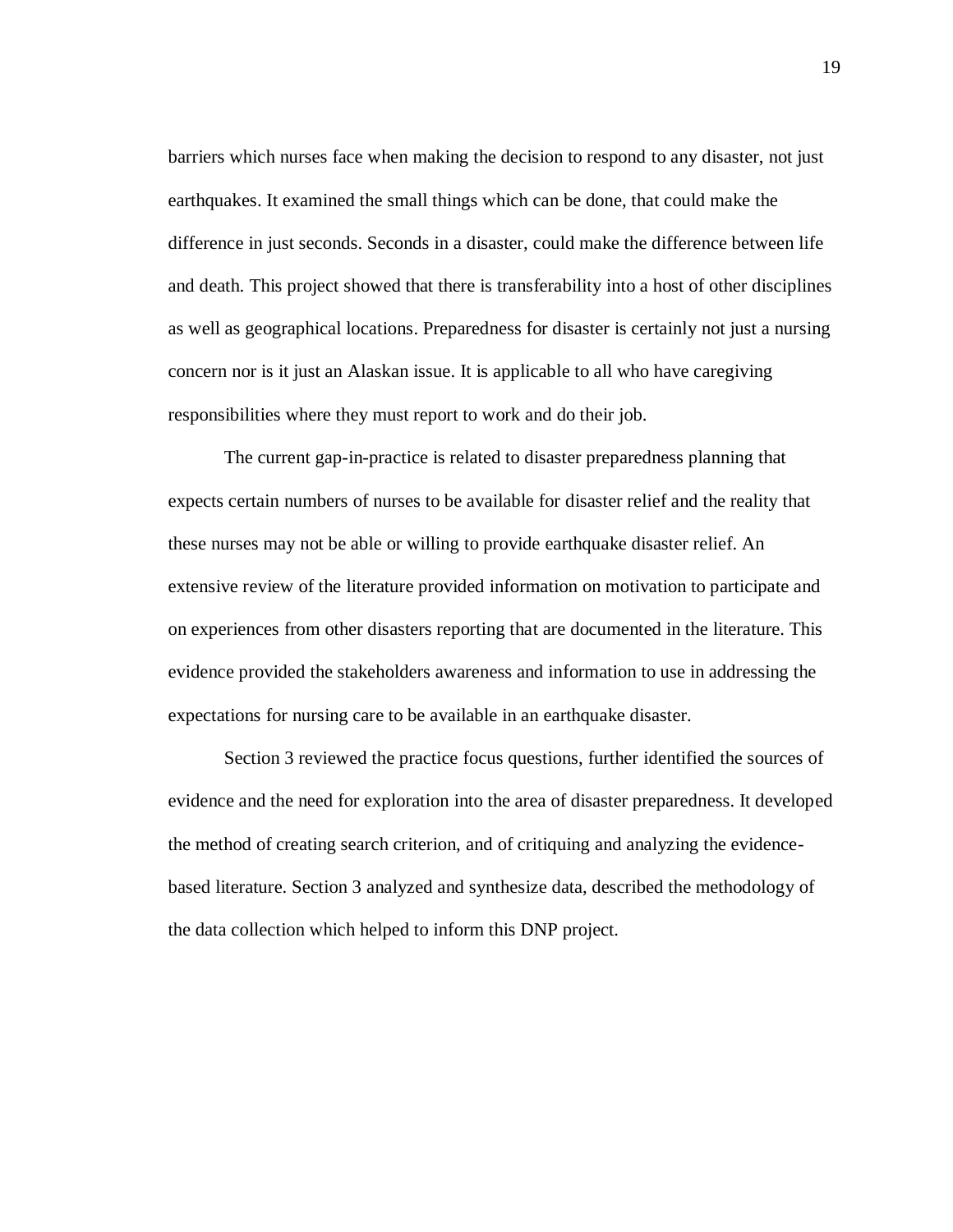#### Section 3: Methodology

#### **Introduction**

The nursing problem of providing care in Alaska comes with unique considerations. Preparation for the unexpected is part of life in remote areas. After an earthquake occurs, hospitals are expecting nurses to report for duty but not all nurses will be able to help (ANA, 2010). Many will be involved in caring for their own family or neighbors. Some may have been injured themselves.

The purpose of this DNP study was to perform a systematic literature review of existing evidence-based research regarding the willingness and ability of nurses to respond for work after a disaster. According to Fineholt-Overholt et al. (2005) "data will be searched for the best evidence, critically appraised, addressing the sufficiency of the evidence and evaluating the outcome" (p. 339-341). Trends which developed were identified and correlated to indicate what barriers effect the nurse's decision whether or not to report.

Section 3 identifies the local problem, the gap-in-practice, and the practice focused questions. Section 3 also clarifies the purpose of the study, how its approach aligned to the questions, and the operational definition of key aspects of the DNP project.

#### **Practice-focused Questions**

The need in Alaska for nurses to be prepared for emergencies is vast. Due to extremes in temperature and natural disasters, Alaskan nurses must be ready and available to assist after a disaster (ANA, 2010). The gap-in-practice is that there may not be enough nurses who are able to report to work after a disaster to fill the need of multiple injured patients. According to Gage (2007), "effective surge capacity relies upon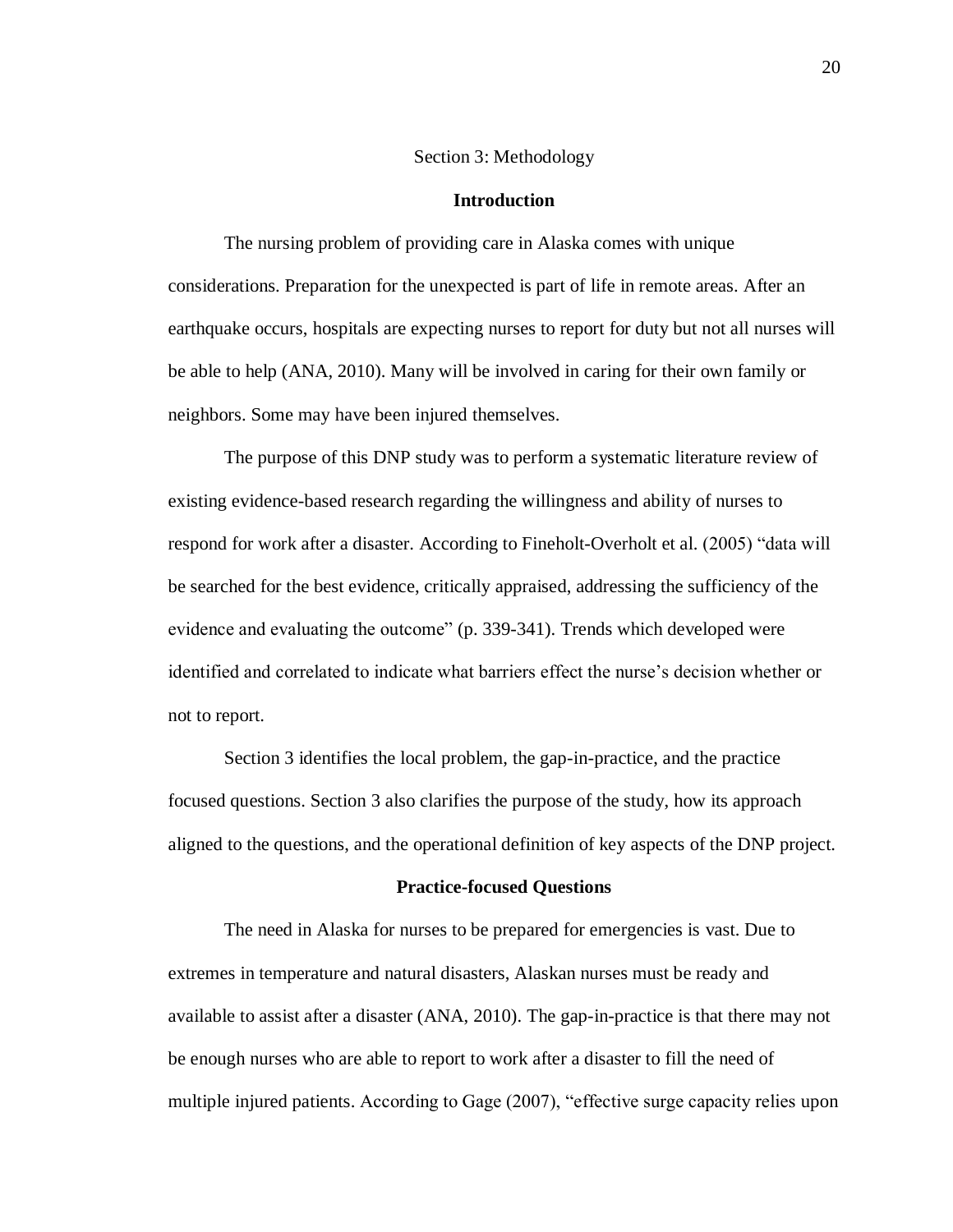the coordination of the hospital policies to mobilize staff and outside agencies"  $(p.1-2)$ . The problem of staffing may occur after a disaster due to multiple variables. According to Adams (2009), "Nurses should make every effort to be thoroughly informed about their organization's disaster plan and to advocate for disaster drills that include a cross-section of personnel on a variety of shifts" (p. 1).

The guiding practice-focused question was: What factors influence nurses' willingness to respond to a disaster? Potential questions which were addressed included:

- 1. How confident are nurses in themselves, their basic nursing abilities, and being able to assist a community during the time following an earthquake, in both the community and hospital setting?
- 2. How physically and psychologically prepared are nurses to help their community after a disaster?
- 3. How willing are nurses to place themselves in danger, perhaps leaving family or children without a caregiver for periods of time?
- 4. What are the legal and ethical issues nurses must consider when providing care during a disaster?

The purpose of this DNP project was to analyze the issues affecting nurses after a disaster which impact their decision whether or not to report to their unit. According to Holley et al., (2012), "systematic reviews provide a summary of research findings using explicit, rigorous, processes to identify, critically appraise and synthesize relevant studies available on a topic" (p. 3). This evidence-based practice method of examining literature is aligned to the practiced-focused questions. The need to reconcile the already published literature is important in order to ascertain the perceived barriers These practice-focused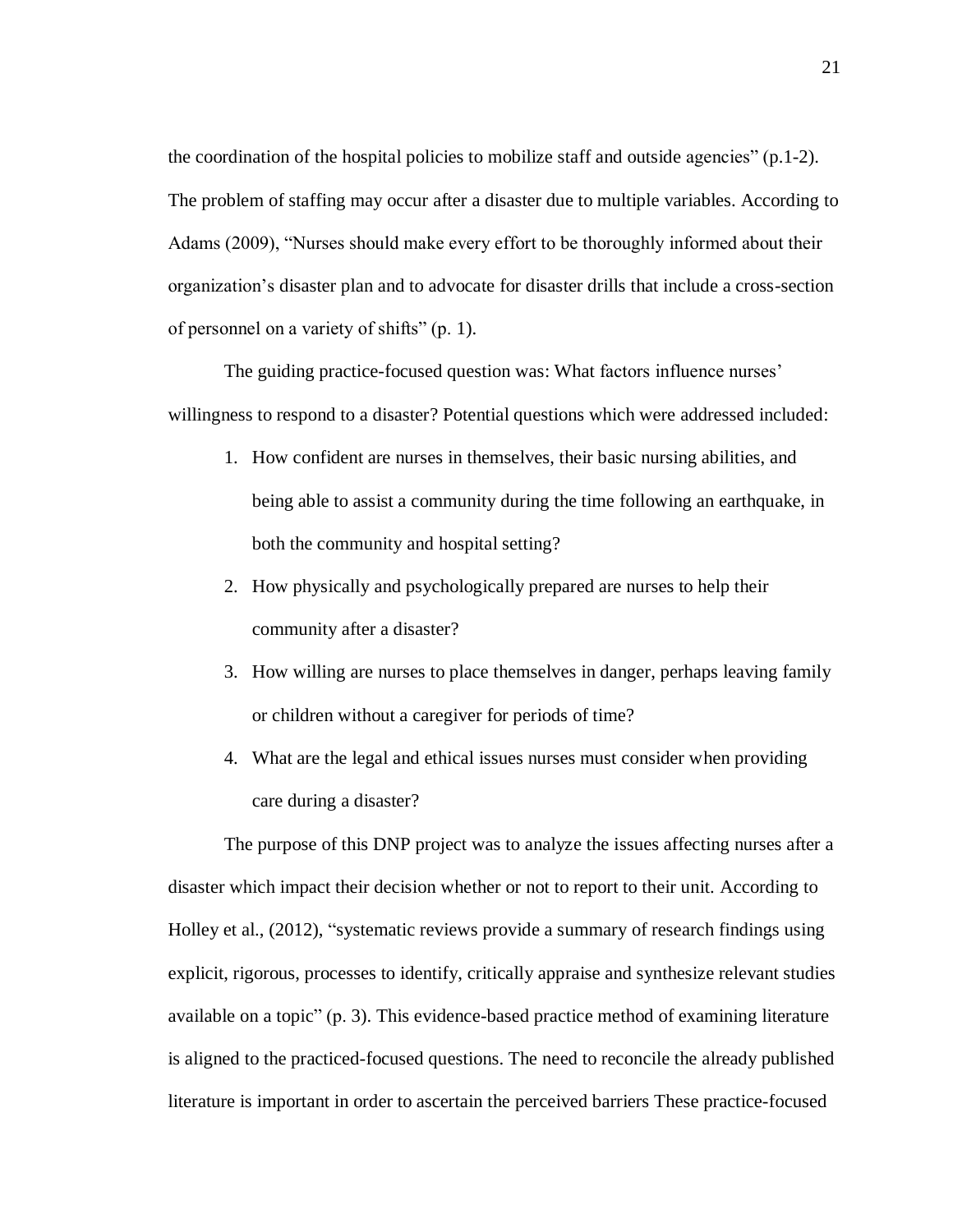questions reflect the difficult choices which are often made by nurses when facing a disaster situation. According to Couig (2012), concern for self and for family, caretaking commitments, availability of personal protective equipment (PPE), and lastly, education and training were the main reasons for not reporting to the hospital after a disaster.

Polit & Beck (2014), described "research utilization (RU) as the use of findings from disciplined research in a practical application that is unrelated to the original research. In RU, the emphasis is on translating empirically derived knowledge into realworld applications; the genesis of the process is a research-based innovation or new evidence" (p. 34). This would be similar to using theory designed to explain a mathematical equation to explain the chaotic design of a disaster.

The operational definitions of key aspects of the DNP project were identified through the lens of the chaos theory. According to Murphy (1996), "the theory is useful as an analogy as natural disaster may disrupt or violate the status quo, and to raise question about organizational control of public perceptions" (p. 95). During an earthquake, the chaos theory will help to identify the extraordinarily difficult choices that nurses must make after a disaster; to take care of self and family or report to work.

Operational Definitions of Key Aspects of the Doctoral Project

**Nurse:** a person who cares for the sick or infirm; *specifically*: a licensed healthcare professional who practices independently or is supervised by a physician, surgeon, or dentist and who is skilled in promoting and maintaining health. Retrieved from Merriam-Webster's Collegiate Dictionary, (2016)

**Willingness:** of or relating to the will or power of choosing. Retrieved from Merriam-Webster's Collegiate Dictionary, (2016)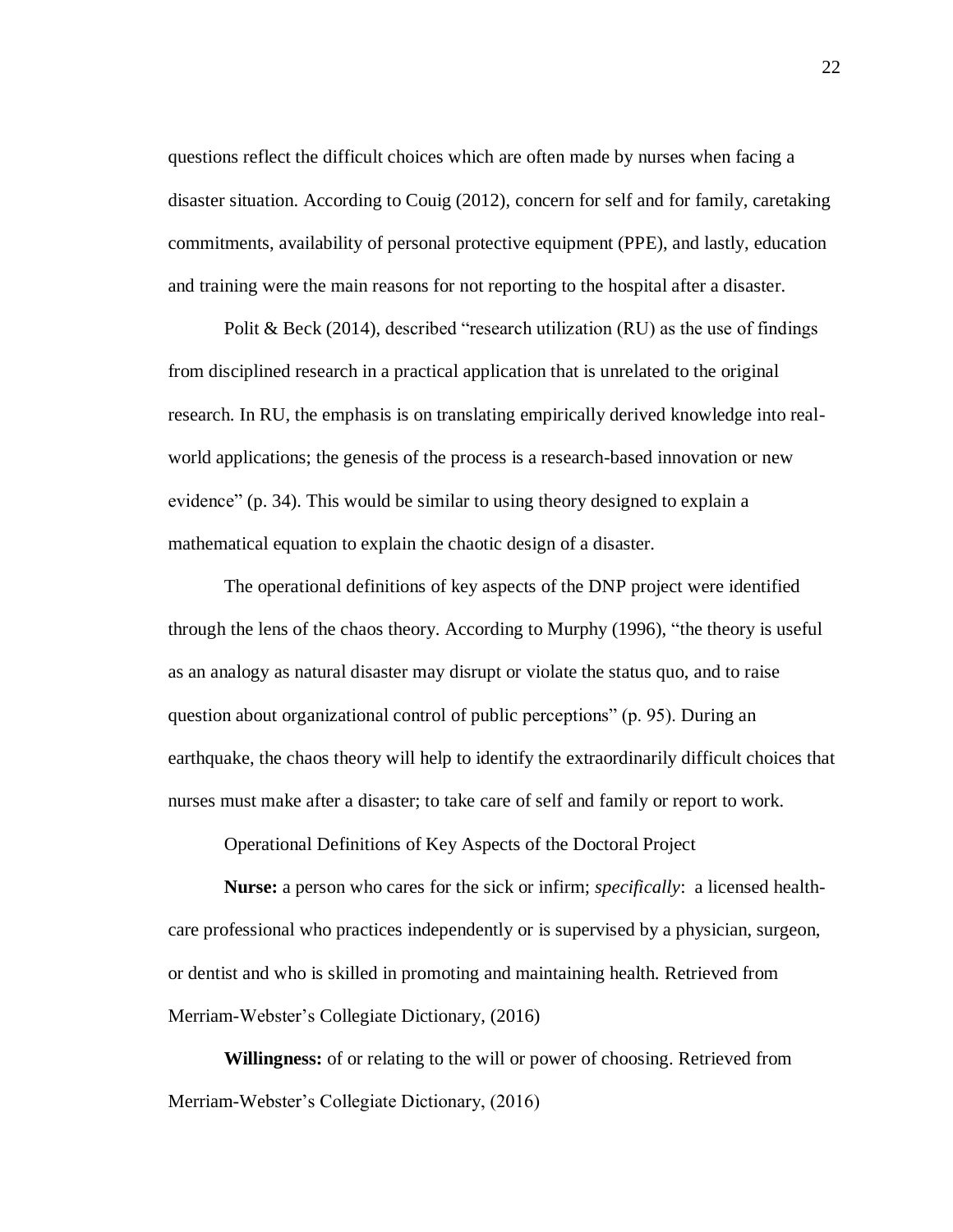**Respond:** to react in response Merriam-Webster's Collegiate Dictionary, (2016)

**Disaster:** something (as a flood or a tornado) that happens suddenly and causes much suffering or loss. Merriam-Webster's Collegiate Dictionary, (2016)

#### **Sources of Evidence**

Sources of evidence were discovered through word searches in several databases**.** Primarily, the data collected were derived from peer reviewed nursing journals. In order to analyze the data for this project, the systematic literature review protocol was used. According to Godfrey and Harrison (2015), a guide was created to "develop the study objectives, questions, inclusion and exclusion criteria, and search strategies" (p. 5). The method of critically analyzing research data was applied to this DNP project in order to assure adequate rigor in the research's overall validity.

Research questions were posed to reflect the initial areas of nurses' concerns. These concerns revealed questions of safety, family, preparation, strength, and legalities (ANA, 2010). In order to analyze the data for this project, the systematic literature review protocol was a guide to development of the study objectives, questions, inclusion and exclusion criteria, and search strategies, including the analysis and presentation of results. Research questions were listed to reflect the initial areas of nurses' concerns regarding perceived barriers. These concerns revealed the questions nurses ask regarding safety for themselves and their family, disaster preparation, their own strength, and legalities.

According to Godfrey & Harrison (2015), "a systematic review involves the analysis of all of the available literature to determine the effectiveness of a given practice. The review process provides a predetermined plan to assure rigor and minimize bias" (p.6). The first-step for data selection was to identify the exclusion and inclusion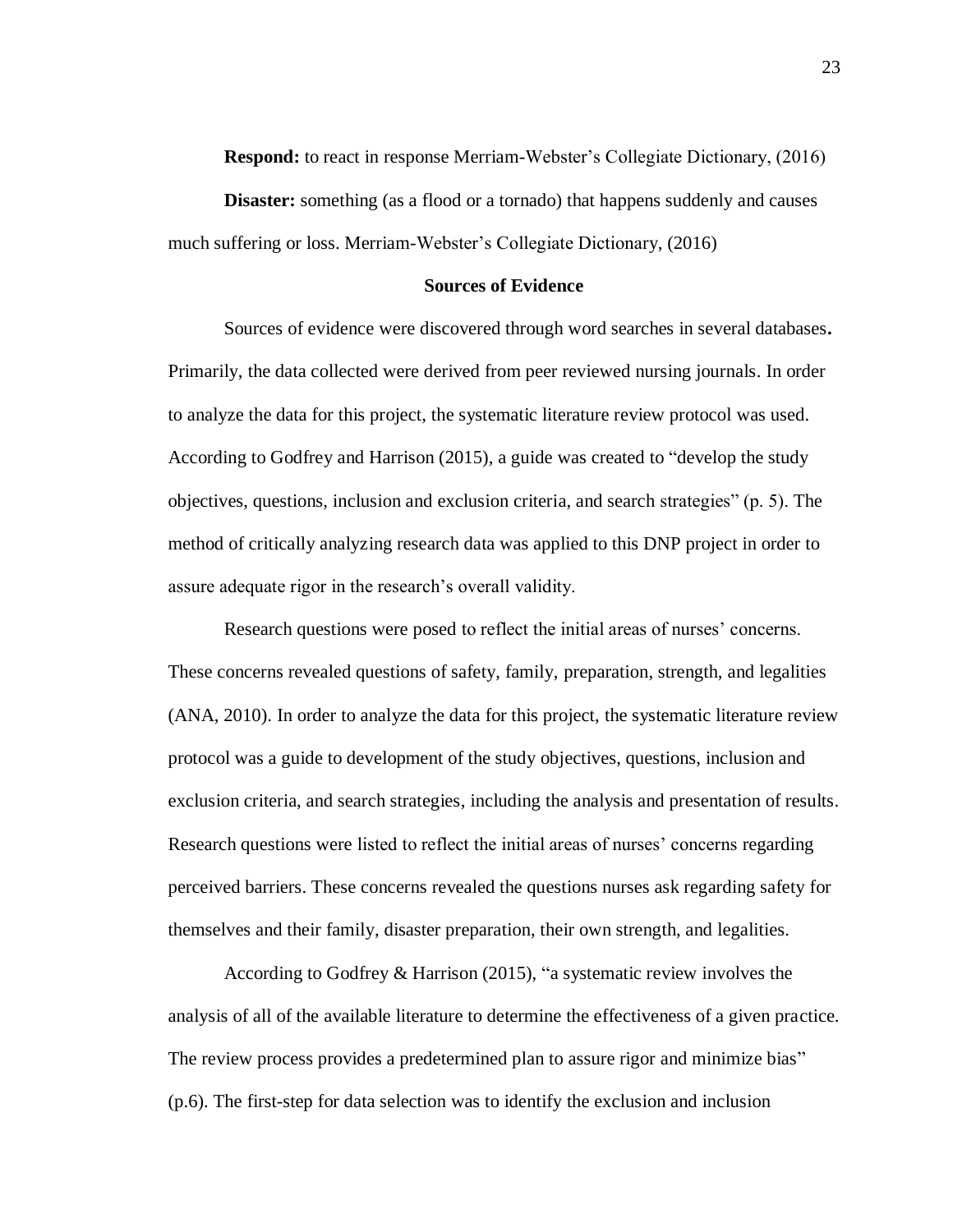evidence. According to Godfrey & Harrison (2015), "the exclusion and inclusion evidence should focus on the participants, the interventions, and the outcomes" (p. 7). The decision to use or discard studies is dependent upon how the PICO question is stated. Research methodologies which were considered are randomized control trials, clinical trials, and case studies.

Inclusion criteria consisted of studies which discuss nurses' willingness to report to their unit or to contact the incident command center for mobilization. Disaster response studies in which nurses are asked to respond in some way was considered. As well as worldwide studies, as there is much to learn from how nurses respond to the same similar dangers but in other countries.

Exclusion criteria was determined to be any journal which is not available in English, any article studying students, and any article before 2005. This would be excluded if nurses were not included in the results.

To assure the search is rigorous the search strategy must convey structure. According to Godfrey & Harrison (2015), an initial search should be completed at this time to assure the criteria is on tract. The key search terms produced the initial studies. This was followed by a second, more thorough search in multiple databases, to identify more complete evidence. These two searches were combined and inserted in Table 1. The search words were the same but the databases were different and limits such as scope, were applied. The next step was to perform a hand search to check the relevance of the data collected. A record was maintained to record the databases searched, any limitations, subjects, key words, and number of inclusions articles.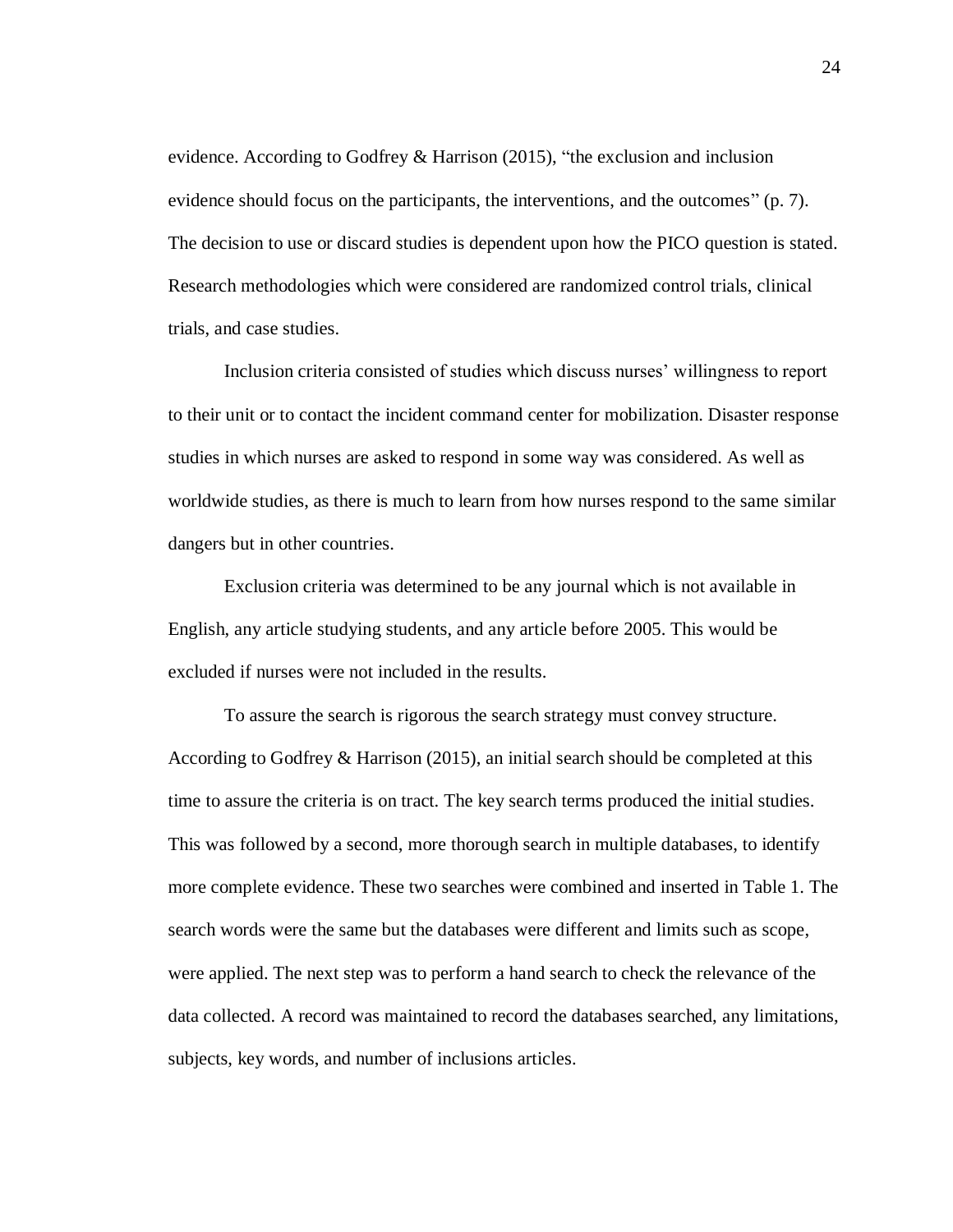According to Polit & Beck (2008), "confidence in the evidence is enhanced when the research methods are compelling, when there have been multiple confirmatory replication studies, and when the evidence has been systematically evaluated and synthesized" (p. 37-38). The data were collected from individual data bases in order to strive for study replication. In this manner the evidence of nurses' willingness to respond to a disaster reflected more reliable results.

The sources of evidence and practice-focused questions were studied and developed from Walden University Library internet libraries using databases CINAHL Plus with Full Text, Cochrane Database of Systematic Reviews, Cochrane Methodology Register, MEDLINE with Full Text, and Military & Government**.**

Evidence was ranked with the use of a seven-tiered model of evidence hierarchy. According to Melnyk & Fineout-Overholt (2005), evidence used in scholarly research is ranked based upon the reliability of information and effectiveness of its interventions in a model of seven tiers of evidence. Beginning with Level 1, randomized control trials (RCT), in which reviews of where subjects are chosen at random, to Level 7 containing opinions of authorities or experts. Figure 1 summarizes the model. This DNP project will draw evidence primarily from Level 5, with a few studies form level 4 and 7. By identifying the levels of evidence the systematic review was considered more rigorous.

25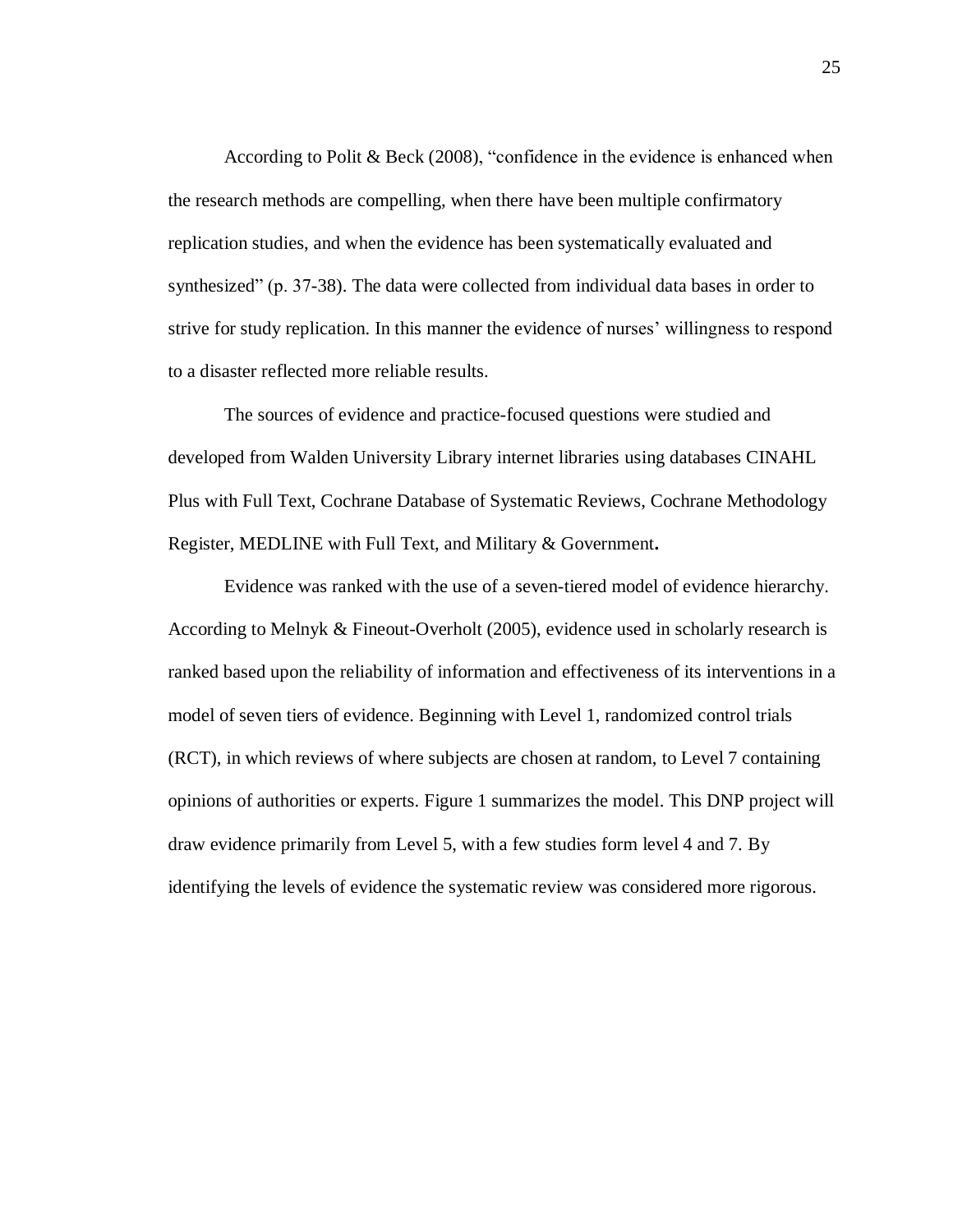Level I: Evidence from a systematic review of all relevant randomized controlled trials (RCT's), or evidence –based clinical practice guidelines based on systematic reviews of RCT's

Level II: Evidence obtained from at least one well-designed randomized controlled trial (RCT)

Level III: Evidence obtained from well-designed controlled trials without randomized, quasi-experimental

Level IV: Evidence from well-designed case-control and Cohort Studies

Level V: Evidence from systematic reviews of descriptive and qualitative studies

Level VI: Evidence from a single descriptive or qualitative study

Level VII: Evidence from the opinion of authorities and /or reports of expert committees

*Figure 1.* Levels of Hierarchy. "Level I research contains all RCT. Level II contains at least one RCT. Level III has evidence from well-designed control trials without randomization. Level IV contains evidence from well-designed case-controlled or cohort studies. Level V contains qualitative studies. Level VI has evidence from one single qualitative study. Level VII contains evidence from the opinion of authorities or expert committees".

The relationship between this evidence and the original purpose in Section I of this project was to identify the themes regarding the willingness and ability of nurses to report to work after a disaster and to discover the motivational issues influencing decisions. The literature was a mix of studies and was classified as to which level of evidence is used. By creating appropriate questions regarding these topics search words were developed. According to Gough, Oliver, and Thomas (2012), a systematic approach will employ explicit, rigorous, and accountable methods to inform new research questions. In this way the practice–focused questions will be critiqued to assure appropriateness.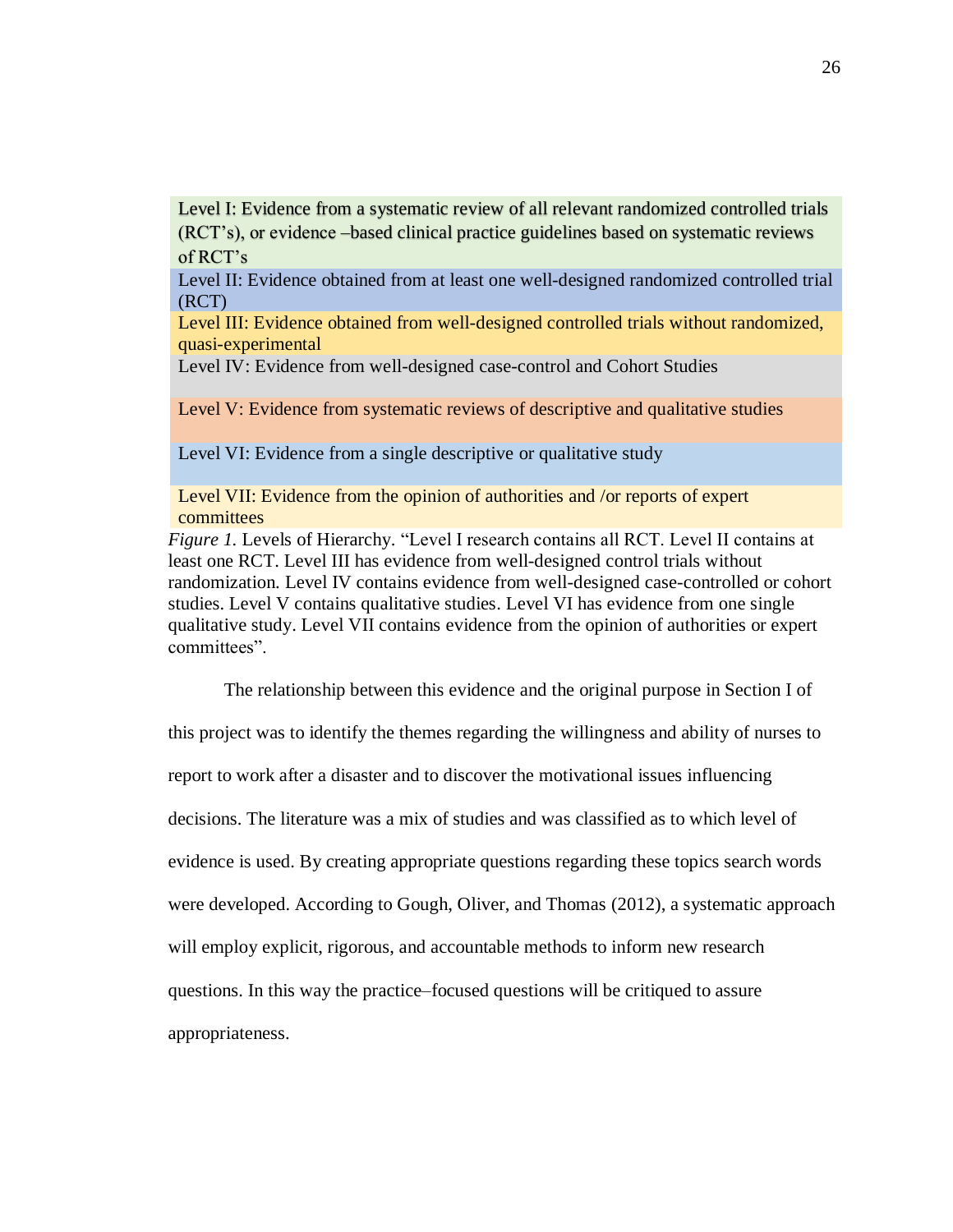# **Published Outcomes and Research**

In order to find outcomes and research related to nurses' willingness to report for work after a disaster, a computer database search was completed. The databases and search engines that were used for this systematic literature review were CINAHL Plus with Full Text, Cochrane Database of Systematic Reviews, Cochrane Methodology Register, MEDLINE with Full Text, and Military & Government**.**

The key search terms and combination of terms were as follows: *nurs*\*/ OR *hospital worker/* AND *willingness*/ AND *report/* OR *respond/* OR *work/* AND *disaster*/ OR *earthquake* NOT *student\*.*

The scope of this project in years was expanded to include important data related to the 1964 earthquake with following data which had been collected over the past 52 years. The type of literature searched was peer reviewed journals of nursing. This search was exhaustive and comprehensive as described by Finfgeld-Connett, & Johnson (2013) "when conducting these types of reviews, literature searches should be consistent with the goal of fully explicating concepts and the interrelationships among them" (p.1). To assure integrity it is important to design the research study to be rigorous, transparent, as well as replicable. For this project the literature was searched with the above named criteria.

# **Protections**

According to Abbott & Grady (2011), "the Institutional Review Boards (IRBs) are integral to the U.S. system of protection of human research participants" (p.1). Whenever human subjects are involved an integral part of the process is to assure there will be no harm to participants. This DNP project completed a systematic literature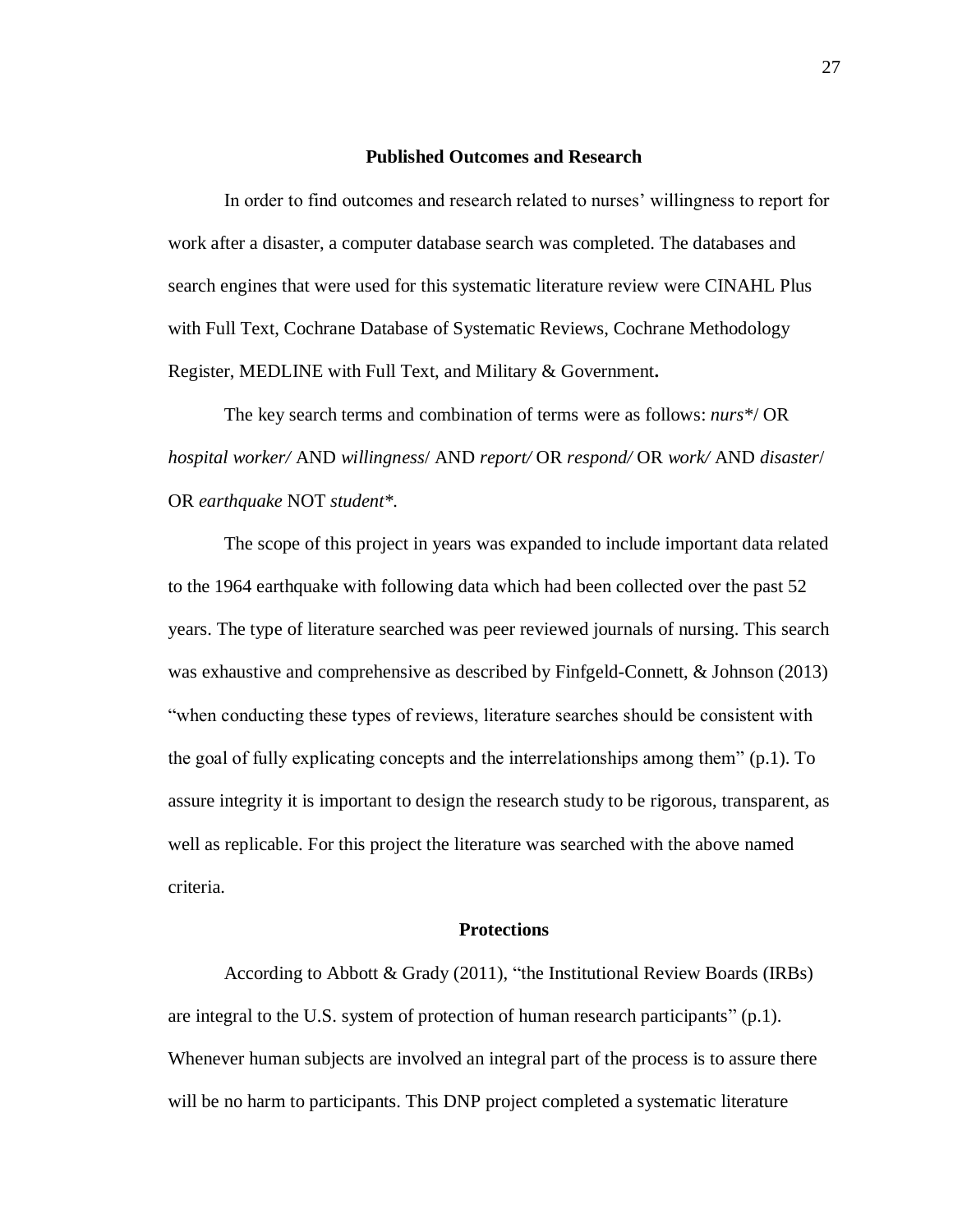review which did not include human subjects. An IRB approval number 09-07-16- 0065455 was completed to assure all ethical measures are taken and to fulfill Walden University's DNP projects requirements.

#### **Analysis and Synthesis**

The process for developing a systematic literature review began with the appropriately asked questions, acquire the evidence, appraise the reviews for quality and confidence, determine applicability, put into practice, and to assess the outcomes. (Holley et al., 2012). The gathering of the literature was completed via internet access to search engines. After analyzing all appropriate studies, the trends which evolved were transferred to a table where the chosen evidence was analyzed, critique and appraised. Trends that arose were analyzed in order to determine if there is an issue of barriers which prevent nurses from reporting to their unit after a disaster. Dissemination of these trends was summarized and presented to be determined for this project.

### **Summary**

Nurses have consistently proved to be compassionate, and reliable care providers during uncertain times (ANA, 2010). If there is a disaster nurses will have to make difficult decisions; to provide care for family or go to work. According to the State of Alaska Emergency Operations Plan (2011), "employees at all levels of government and the private sector will see to the welfare of their families before trying to report to work" (p.7). According to Fung & Loke (2013), inadequate healthcare workforce during a disaster affects the survival and health outcome of victims. It is important to discover what the current culture of disaster preparedness is as it applies to nurses providing care.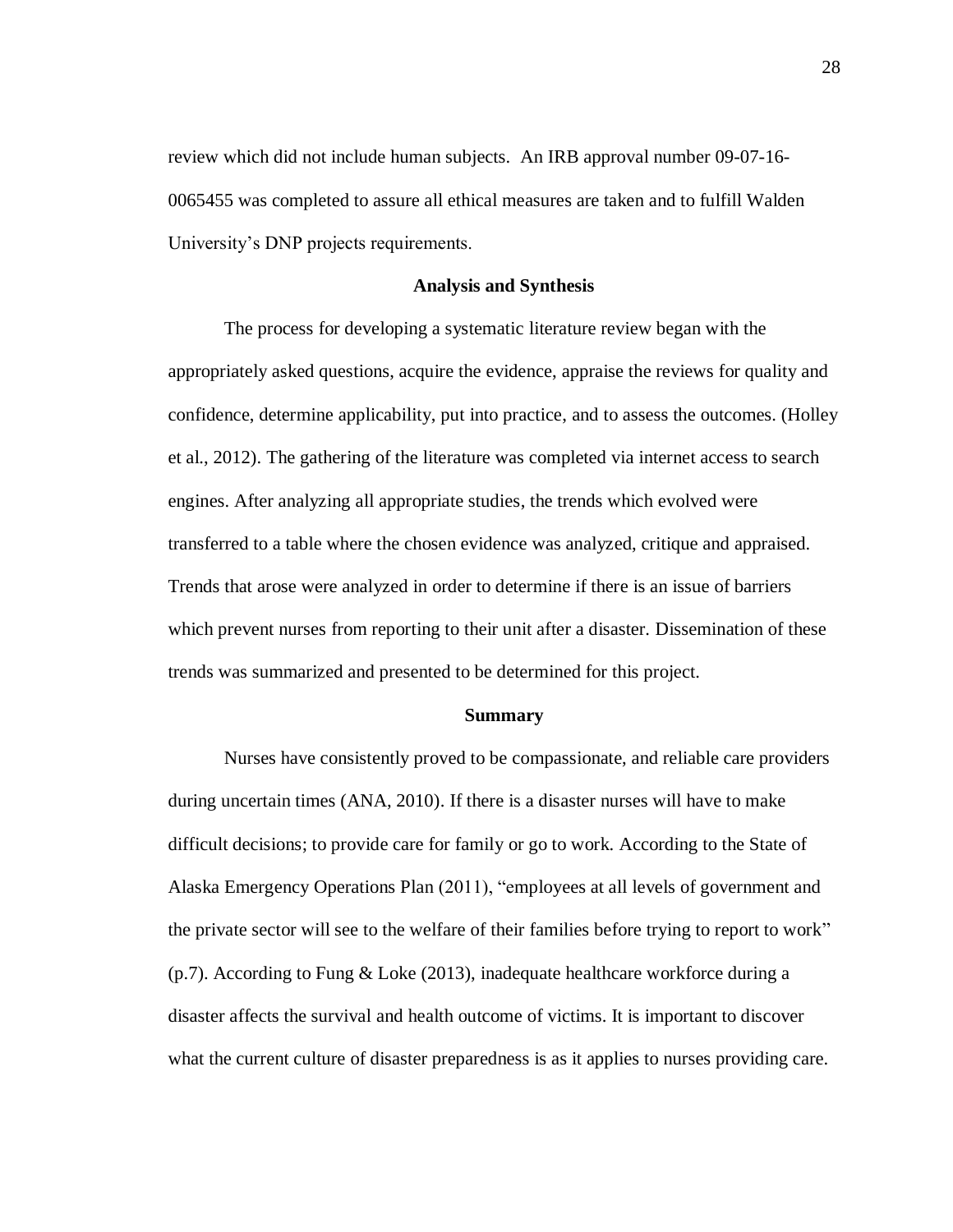This DNP project focused on nurses and hospitals but showed the transferability to include all professions and institutions which provide critical emergency services to the vulnerable.

Section 4 includes findings of the research that resulted from analysis and synthesis and implications of what the results mean, discuss limitations, outcomes and impacts on the findings, describe implications resulting from findings, and potential implications for social change. Recommendations were proposed to present solutions to address the gap-in-practice. Strengths and limitations were discussed and recommendations for future projects.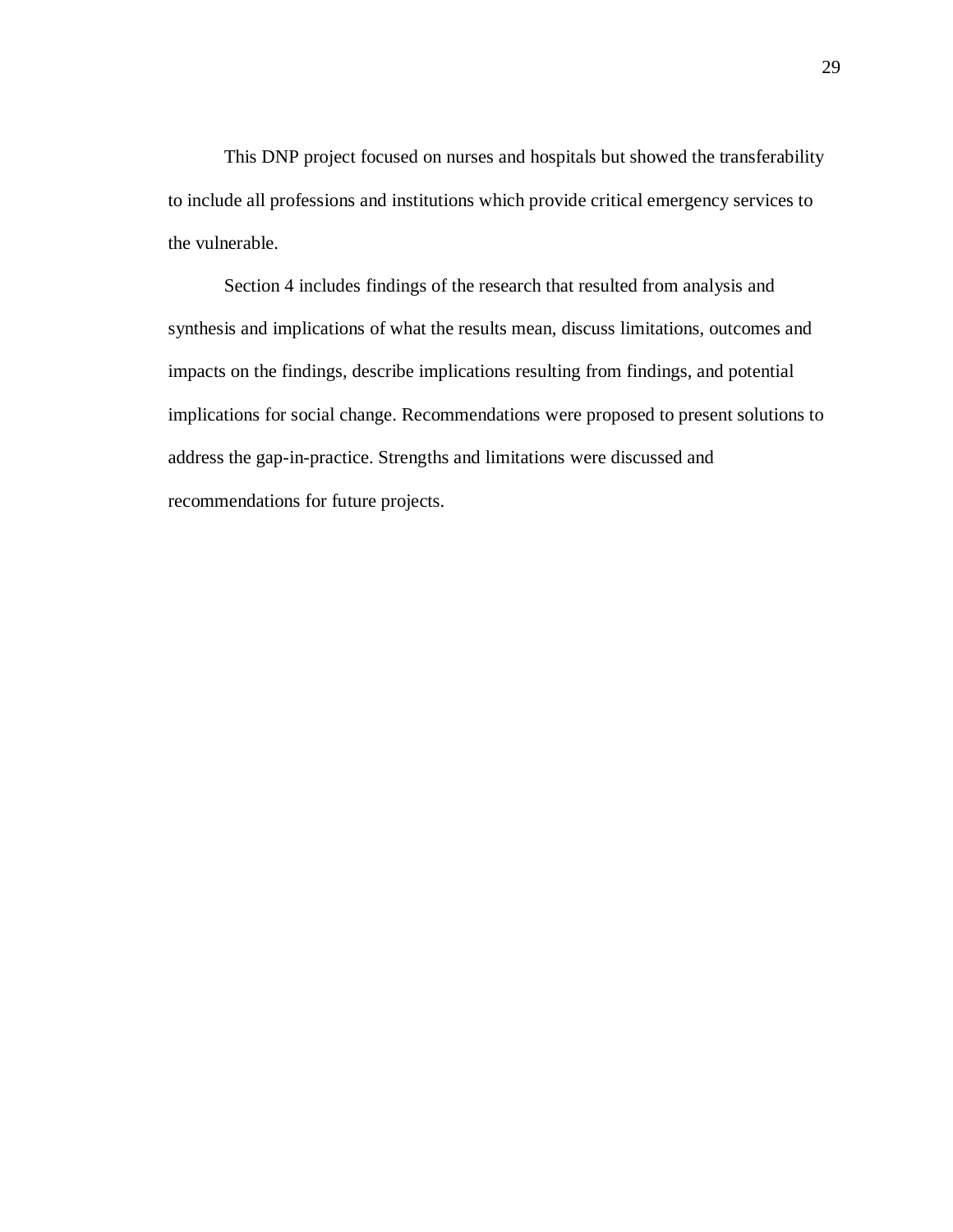Section 4: Findings and Recommendations

# **Introduction**

When disaster strikes it usually arrives unannounced and interrupts its victims' previously planned agendas. To question the willingness of health care providers to show up and provide care, is not assuming they had other plans for the day. Perhaps one of these nurses, who is expected to assist in the wake of a disaster, is a single mother whose child was injured in the earthquake that morning. She may be unable to notify her unit due to cell towers being affected. A gap-in-practice occurs when the expected and planned for outcome does not occur. Institutions make their plans but due to the chaotic nature of disaster, in particular an earthquake, it is very difficult to predict the outcome of the response, as described by the chaos theory (Murphy,1996).

The purpose of this doctoral project was to identify the barriers which affect the willingness of nurses to respond for disaster relief after a disaster and to discover what policies can be prepositioned to decrease these barriers and increase the number of nurses available to report to assist in disaster relief.

The sources of evidence were chosen from peer-reviewed professional journals, both from nursing and from other professional disciplines. A systematic review was performed as described in Godfrey and Harrison (2015). The databases used were CINAHL Plus with Full Text, Cochrane Database of Systematic Reviews, Cochrane Methodology Register, MEDLINE with Full Text, and Military & Government. Questions were developed and search criteria were created from these questions: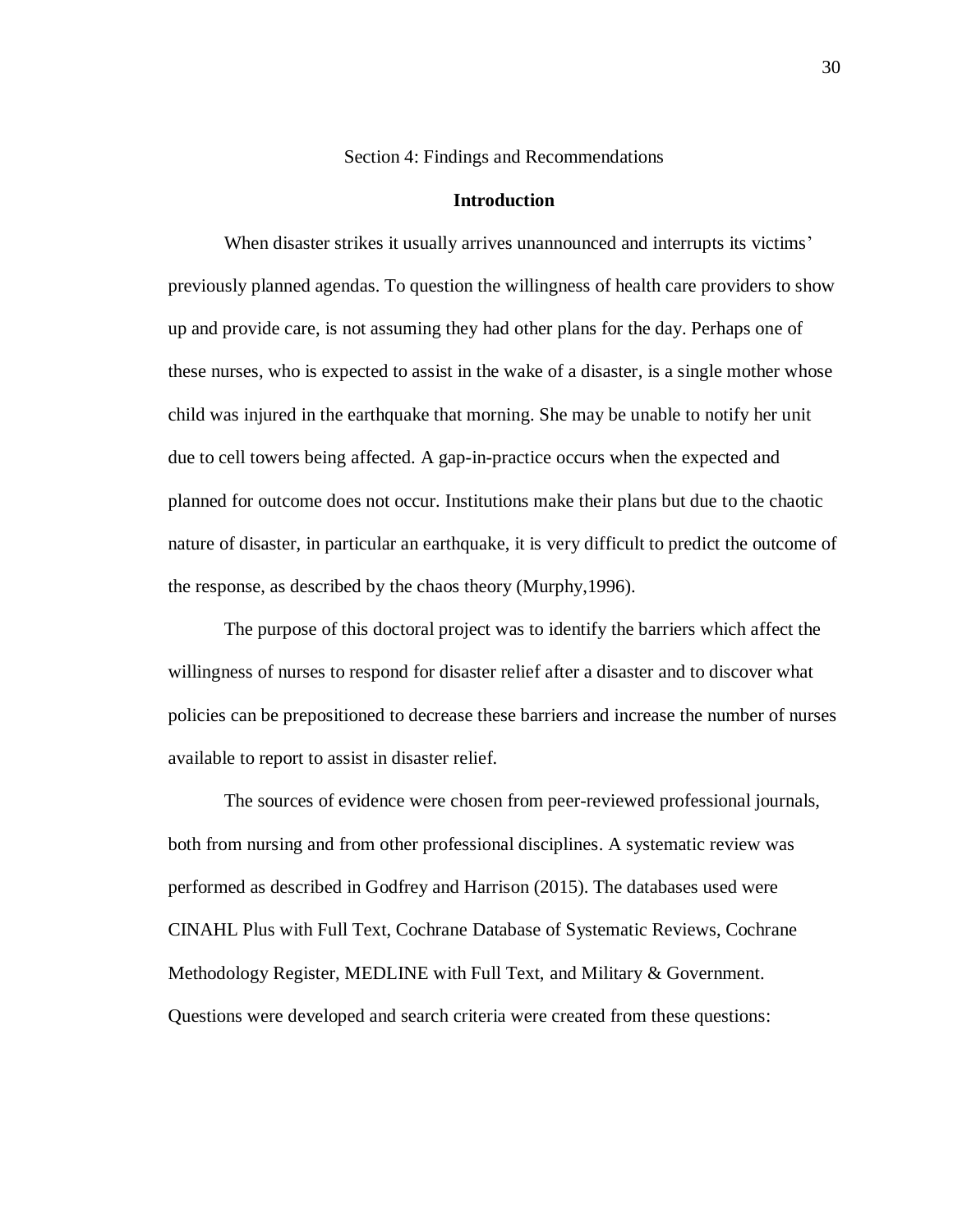- 1. How confident are nurses in themselves, their basic nursing abilities, and being able to assist a community during the time following an earthquake, in both the community and hospital setting?
- 2. How physically and psychologically prepared are nurses to help their community after a disaster?
- 3. How willing are nurses to place themselves in danger, perhaps leaving family or children without a caregiver for periods of time?
- 4. What are the legal and ethical issues nurses must consider when providing care during a disaster?

These questions were combined to reflect the true intent of this study. What barriers face nurses after an Alaskan earthquake which prevents them from reporting for disaster relief? According to ANA (2010), five topics are most prevalent: safety, family, preparation, strength, and legalities. The willingness of nurses to leave their families in order to attend to the needs of others must pass through the lens of these five areas of highest priority.

According to Godfrey and Harrison (2015), a systematic review involves the analysis of all of the available literature to assure rigor and minimal bias. The following search criteria was performed using the above named search engines:

- Nurs\* OR health care worker\*
- AND willingness
- AND disaster\* OR earthquake\*
- AND report OR respond OR work
- NOT student\*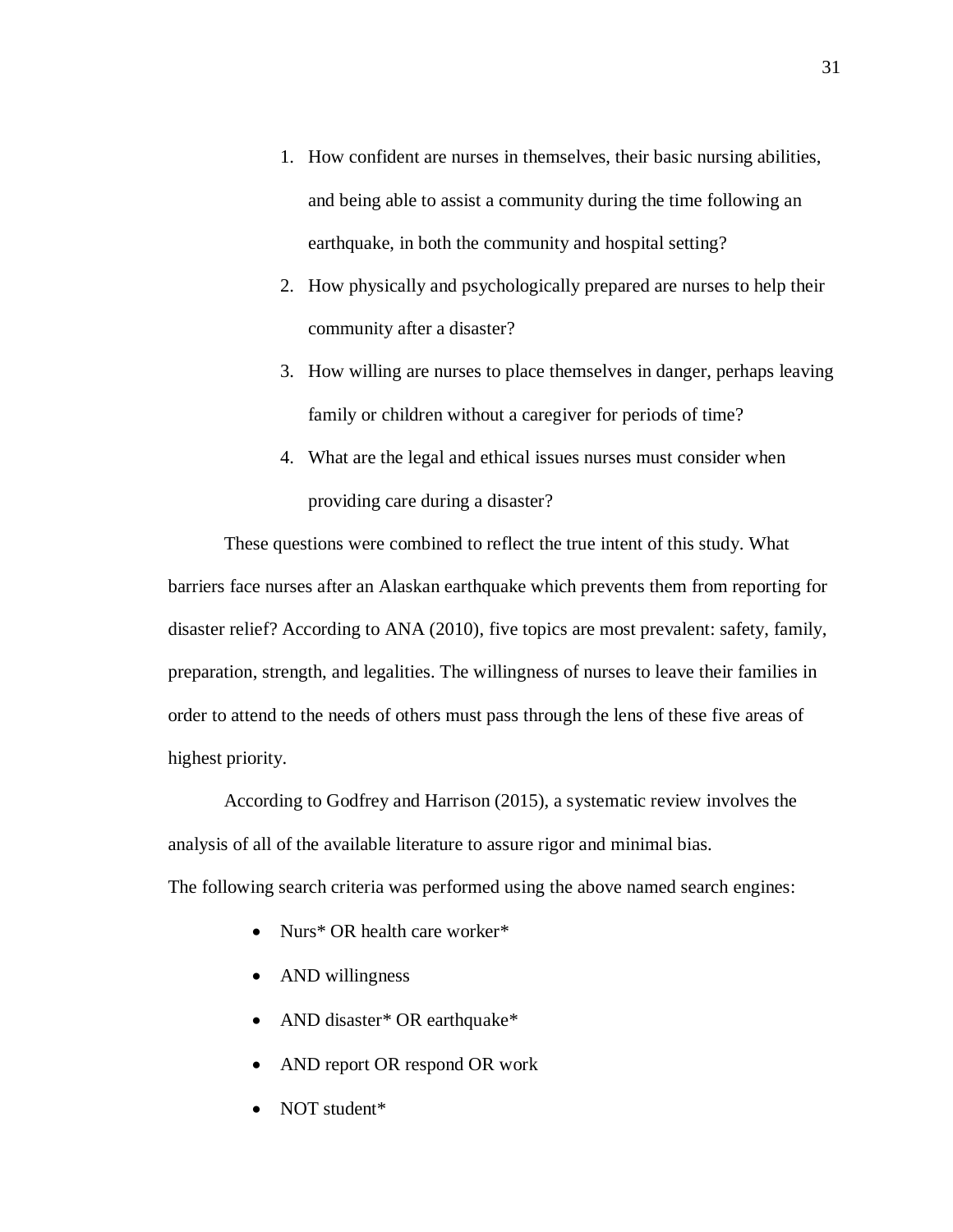The limiters used to further define criteria were articles published within the last 15 years; the text was available in full text from peer reviewed journals and in the English language. The search produced 26 articles, which were critique for appropriateness for inclusion in this literature review. Eleven studies did not meet the selection criteria standards.

# **Exclusion Criteria**

Research studies were excluded due to the following reasons: (a) if willingness to respond or report was not specific to responding to the situation of a disaster or earthquake; (b) if there was no mentioning of barriers which impaired workers from being willing to respond to the disaster; (c) if the willingness measured is related to attending preparedness training. Table 1 reflects the articles of exclusion.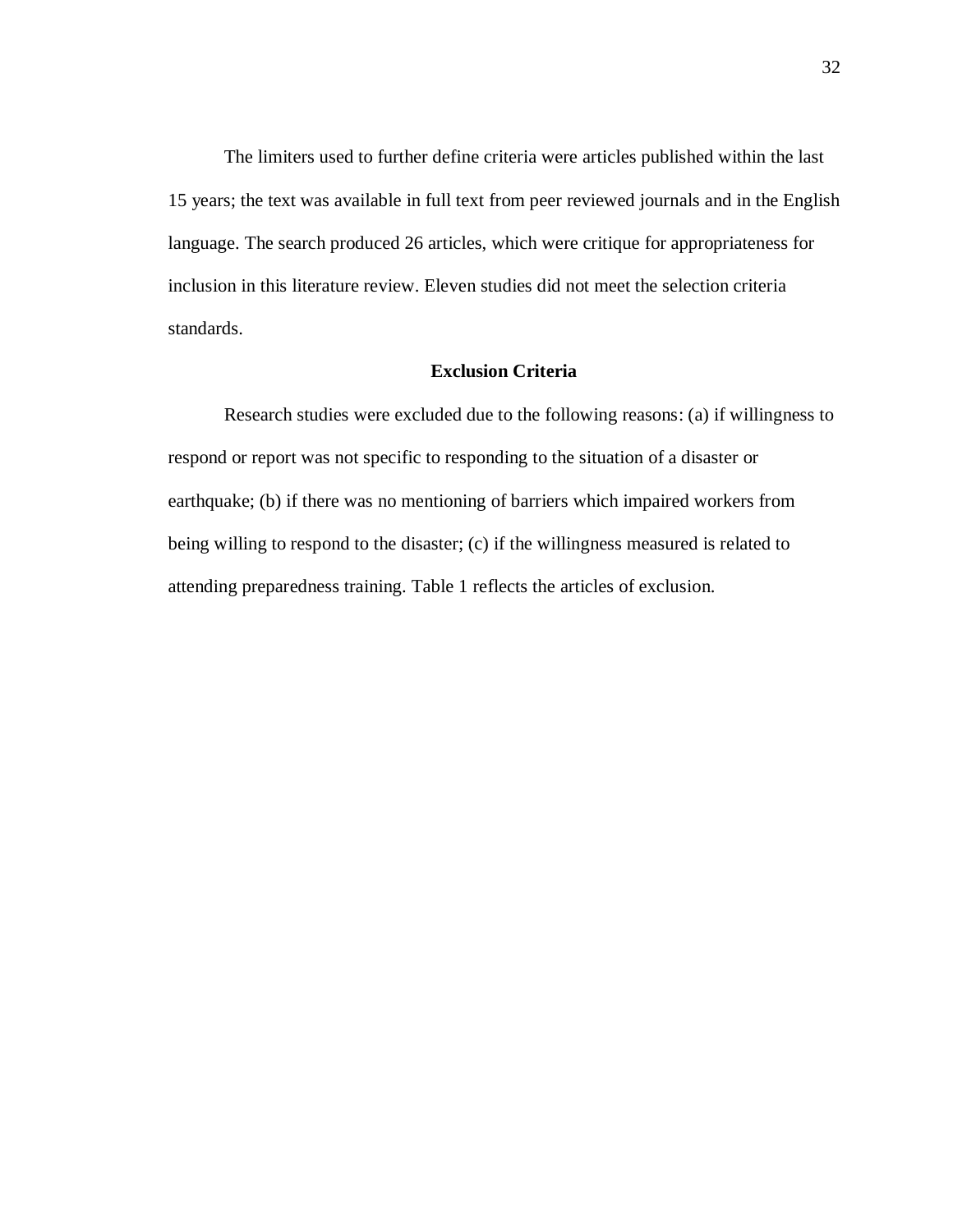# *Table 1*

Articles of Exclusion

| Author, Year               | <b>Articles of Exclusion</b>                                                                                                            | Rationale for Exclusion                                                                                                   |
|----------------------------|-----------------------------------------------------------------------------------------------------------------------------------------|---------------------------------------------------------------------------------------------------------------------------|
| Al-Shaqsi et al, 2015      | Self-reported preparedness<br>of New Zealand acute care<br>providers to mass<br>emergencies before the<br><b>Canterbury Earthquakes</b> | Article includes no barriers that<br>effect nurse's willingness to<br>respond to disaster.                                |
| Al Thobaity et al,<br>2015 | Perceptions of knowledge of<br>disaster management among<br>military and civilian nurses<br>in Saudi Arabia.                            | Article did not address barriers to<br>willingness to respo to disas                                                      |
| Baack & Alfred, 2013       | Nurses' preparedness and<br>perceived Competence in<br>Managing Disasters.                                                              | Study concentrated on nurse's<br>training in disaster preparedness.<br>Did not discuss barriers effecting<br>willingness. |
| Baron et al, 2009          | Protecting home health care<br>workers: A challenge to<br>pandemic influenza<br>preparedness planning                                   | Article had only data from other<br>studies.                                                                              |
| Gershon et al, 2007        | Home health care<br>challenges and avian<br>influenza                                                                                   | Study did not discuss willingness of<br>nurses to work in a disaster                                                      |
| Lin et al, 2013            | Survey of factors affecting<br>health care workers'<br>perception towards<br>institutional and individual<br>disaster preparedness      | Study did not address barriers<br>affecting health care workers'<br>willingness to respond.                               |
| Pahlman et al, 2010        | Pandemic influenza: human<br>rights, ethics and duty to<br>treat.                                                                       | Article did not discuss barriers to<br>willingness to report to disaster.                                                 |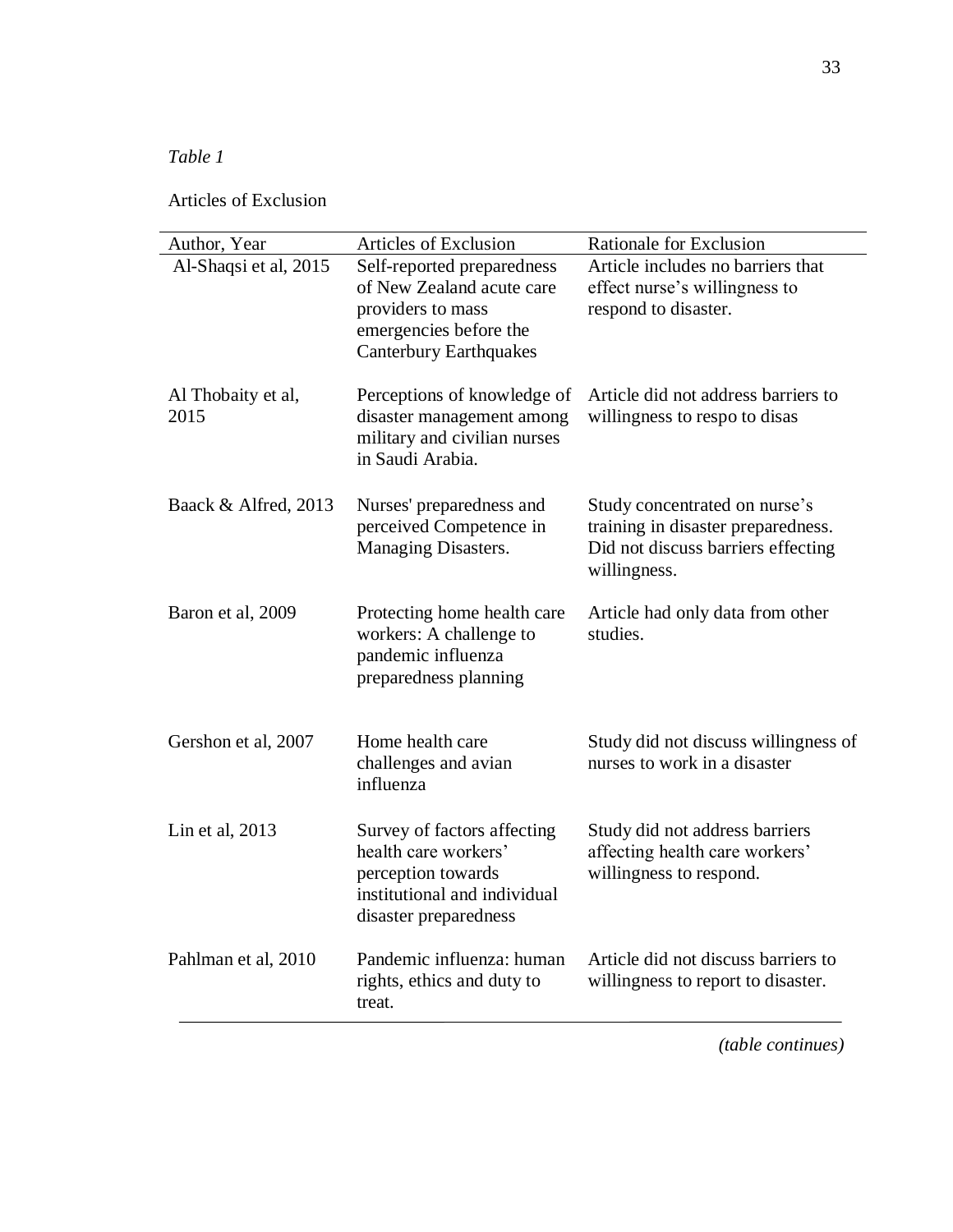| Author, Year             | <b>Articles of Exclusion</b>                                                                                                                                                                                                                             | Rationale for Exclusion                                                                                                                                                                                                              |
|--------------------------|----------------------------------------------------------------------------------------------------------------------------------------------------------------------------------------------------------------------------------------------------------|--------------------------------------------------------------------------------------------------------------------------------------------------------------------------------------------------------------------------------------|
| Conner, S.B. 2014        | Factors associated with the<br>intention of health care<br>personnel to respond to a<br>disaster.                                                                                                                                                        | Article includes no barriers that<br>effect nurse's willingness to<br>respond to disaster.                                                                                                                                           |
| Ranse et al, 2010        | Understanding the<br>willingness of Australian<br>emergency nurses to<br>respond to a health care<br>disaster8 <sup>th</sup> International<br>Conference for Emergency<br>Nurses, The National<br>Convention Centre,<br>Canberra, 14-16, October<br>2010 | Did not include barriers of effecting<br>willingness.                                                                                                                                                                                |
| Smith & Hewison,<br>2012 | Are nurses prepared to<br>respond to a bioterrorist<br>attack: A narrative synthesis                                                                                                                                                                     | Study did not discuss the<br>willingness of nurses only their<br>preparedness.                                                                                                                                                       |
| Vawter et al, 2008       | Health care workers'<br>willingness to work in a<br>pandemic.                                                                                                                                                                                            | Study did discuss financial<br>compensation for working during a<br>pandemic as what impact did it<br>make on staff reporting for work<br>but did not discuss if it was a<br>barrier if there was no financial<br>incentive offered. |

# **Inclusion Criteria**

Inclusion criteria included data concerning nurses or healthcare worker's

willingness to report to work during or after a disaster. The following table, (Table 2),

discussed studies from which the data were discovered. The trends which developed from

the analysis and synthesis of this evidence were indicated in the following heading of

(Table 3) Findings and Implications.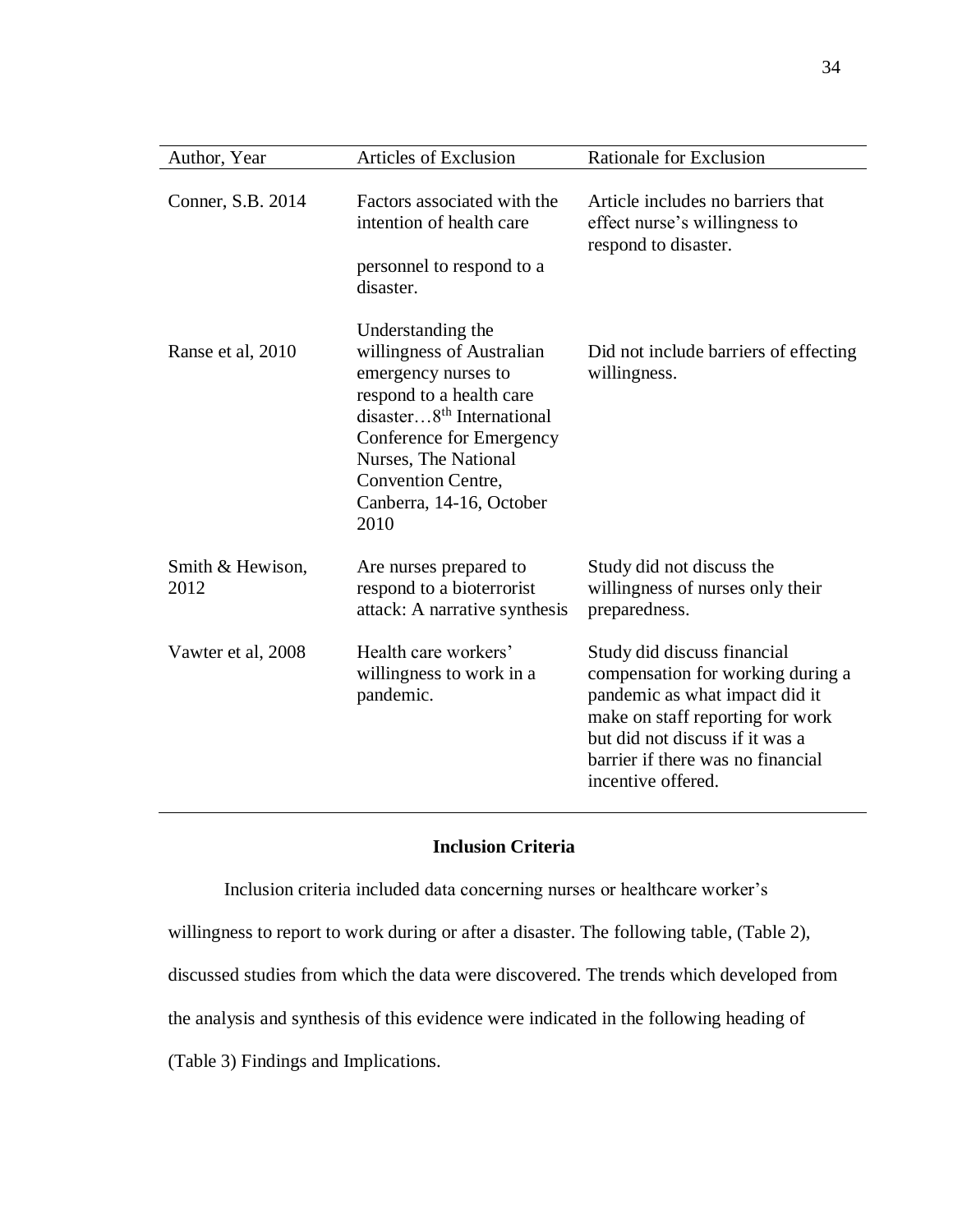To assure a search is rigorous, according to Godfrey and Harrison (2015), the first step is a word search for data selection. This search was conducted using a database search with the limiters of full text, peer review, and published within the last 11 years. Studies that were included discussed the willingness of nurses or health care staff to report to duty after a disaster such as an earthquake. Due to the limited number of studies regarding earthquake response, research which describes the willingness of nurses or healthcare workers to respond to disaster was also included. Inclusion criteria must indicate the barriers affecting the willingness of the responders. Articles which may have been excluded discussed the nurses' willingness but there was no breakdown of what affected their willingness to respond and therefore was excluded.

The inclusion criteria were also further delineated by the levels of evidence as described by Melnyk's levels of evidence to describe systematic literature reviews, (Melnyk, 2015). The levels of evidence were mostly found to be Level 5, "evidence from systematic reviews of descriptive and qualitative studies". Other levels analyzed in this study were Pilot Study and Level 7, "evidence from the opinion of authorities and/or reports of expert committees".

# *Table 2*

# Articles of Inclusion

| Author,<br>Year                | Level of<br>Evidence | <b>Study Design</b> | Setting   | Participants Trends |                                                                             |
|--------------------------------|----------------------|---------------------|-----------|---------------------|-----------------------------------------------------------------------------|
| Arbon et al., Level 5<br>2013a |                      | Survey              | Australia | $n=451$             | Concerns for colleagues<br>and personal safety,<br>inability to communicate |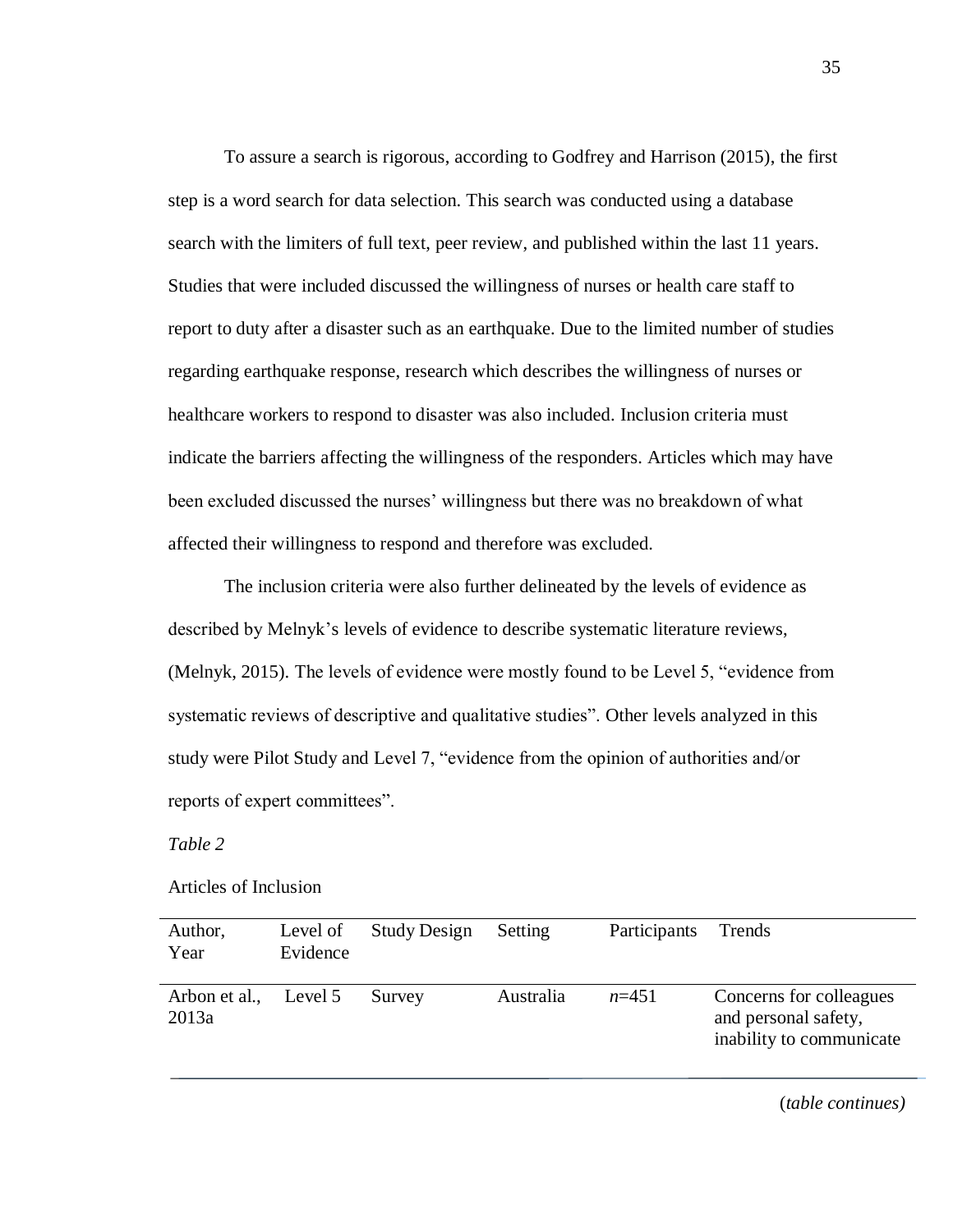| Author,<br>Year                                   | Level of<br>Evidence | <b>Study Design</b>                                | Setting                                                            | Participants | Trends                                                                                                                                                                                                                         |
|---------------------------------------------------|----------------------|----------------------------------------------------|--------------------------------------------------------------------|--------------|--------------------------------------------------------------------------------------------------------------------------------------------------------------------------------------------------------------------------------|
|                                                   |                      |                                                    |                                                                    |              | with family while at<br>work fear of illness or<br>death, and assuring<br>prophylaxis was<br>available.                                                                                                                        |
| Arbon et al.,<br>2013b                            | Level 5              | Survey                                             | Australia                                                          | $n = 41$     | Participants were more<br>willing to report for duty<br>if they had received<br>formal education in<br>disasters planning, had a<br>family disaster plan or<br>did not have children                                           |
| American<br><b>Nurses</b><br>Association,<br>2010 | Level 7              | Professional<br>Organization<br><b>Issue Brief</b> | <b>ANA</b> Issue<br><b>Brief</b>                                   |              | Nurses have difficult<br>decisions to make during<br>disaster. Take care of<br>family and neighbors or<br>report to help at their                                                                                              |
|                                                   |                      |                                                    |                                                                    |              | staff position. Identified<br>gap in practice.                                                                                                                                                                                 |
| Bell et al.,<br>2012                              | Level 5              | Survey                                             | <b>US</b> National<br>survey of<br>hospital<br>emergency<br>nurses | $n = 332$    | Of emergency room<br>nurses, 84% stated they<br>would report to work.<br>Those who would not<br>indicated that were<br>willing to work from<br>their home in their<br>neighborhoods if they<br>were needed near their<br>home. |
| Charney et<br>al., 2015                           | Level 4              | <b>Cohort Study</b>                                | <b>Kansas City</b><br>Missouri<br>Hospital<br>setting              | $n=1822$     | Compared willingness of<br>hospital staff to respond<br>to earthquake related to<br>the willingness to                                                                                                                         |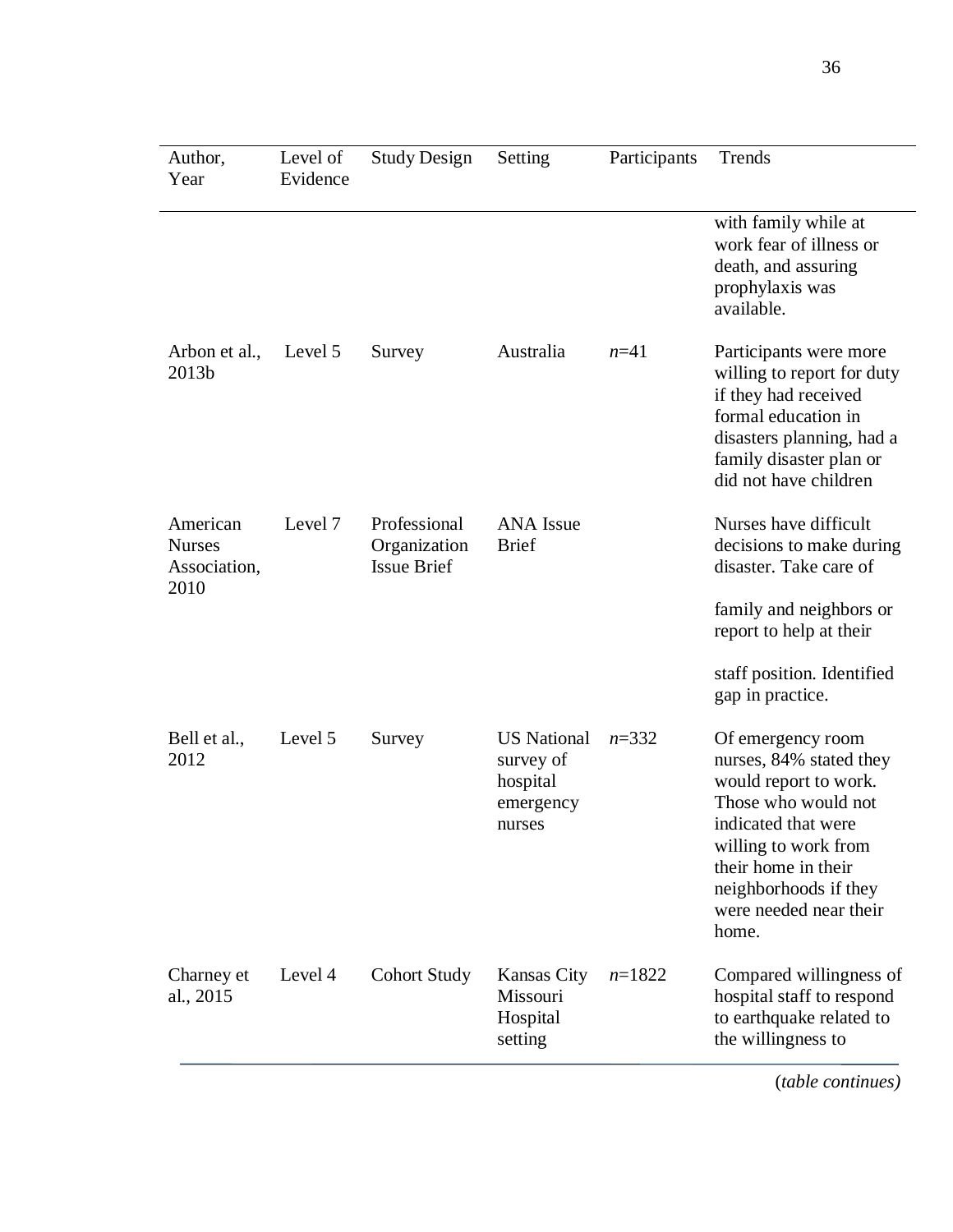| Author,<br>Year                   | Level of<br>Evidence | <b>Study Design</b>  | Setting                                               | Participants                                                                                                                                      | Trends                                                                                                                                                                                                                                                                                                                                                                                |
|-----------------------------------|----------------------|----------------------|-------------------------------------------------------|---------------------------------------------------------------------------------------------------------------------------------------------------|---------------------------------------------------------------------------------------------------------------------------------------------------------------------------------------------------------------------------------------------------------------------------------------------------------------------------------------------------------------------------------------|
|                                   |                      |                      |                                                       |                                                                                                                                                   | respond to a pandemic.<br>Barriers: care of children,<br>elders, disabled family,<br>farm animals. Concerns<br>were also that schools<br>would close for a<br>pandemic with no place<br>for older children to go.                                                                                                                                                                     |
| Considine et Level 5<br>al., 2009 |                      | Survey               | Melbourne,<br>Australia<br>Emergency<br><b>Nurses</b> | $n = 64$                                                                                                                                          | Concerns were caregiver<br>for children, elders, and<br>disabled.                                                                                                                                                                                                                                                                                                                     |
| Couig, 2012                       | Level 5              | Literature<br>Review | United<br><b>States</b>                               | $n = 50$<br>studies<br>were<br>identified,<br>$n = 21$<br>studies<br>were<br>coauthored<br>nurses. All<br>contained<br>barriers for<br>responding | Healthcare workers to be.<br>less likely to respond if<br>thekr safety of family.<br>Self. And access to<br>protrctive equipment,<br>medicine and vaccines<br>were available. The most<br>significant barriers were<br>caretaking<br>responsibilities for<br>children, elders, and pets.                                                                                              |
| Damery et<br>al., 2009            | Level 5              | Survey               | United<br>Kingdom<br>Heath care<br>workers            |                                                                                                                                                   | Unacceptable risk to self<br>or family, Greater risk of<br>becoming ill, infecting<br>family. Less willing if<br>partner fell ill. No<br>childcare if schools were<br>closed. Being asked to<br>take on additional duties,<br>work more hours, or in a<br>different location.<br>Concerns expressed for<br>shortage of fuel for<br>transportation. Fear that<br>colleagues would die. |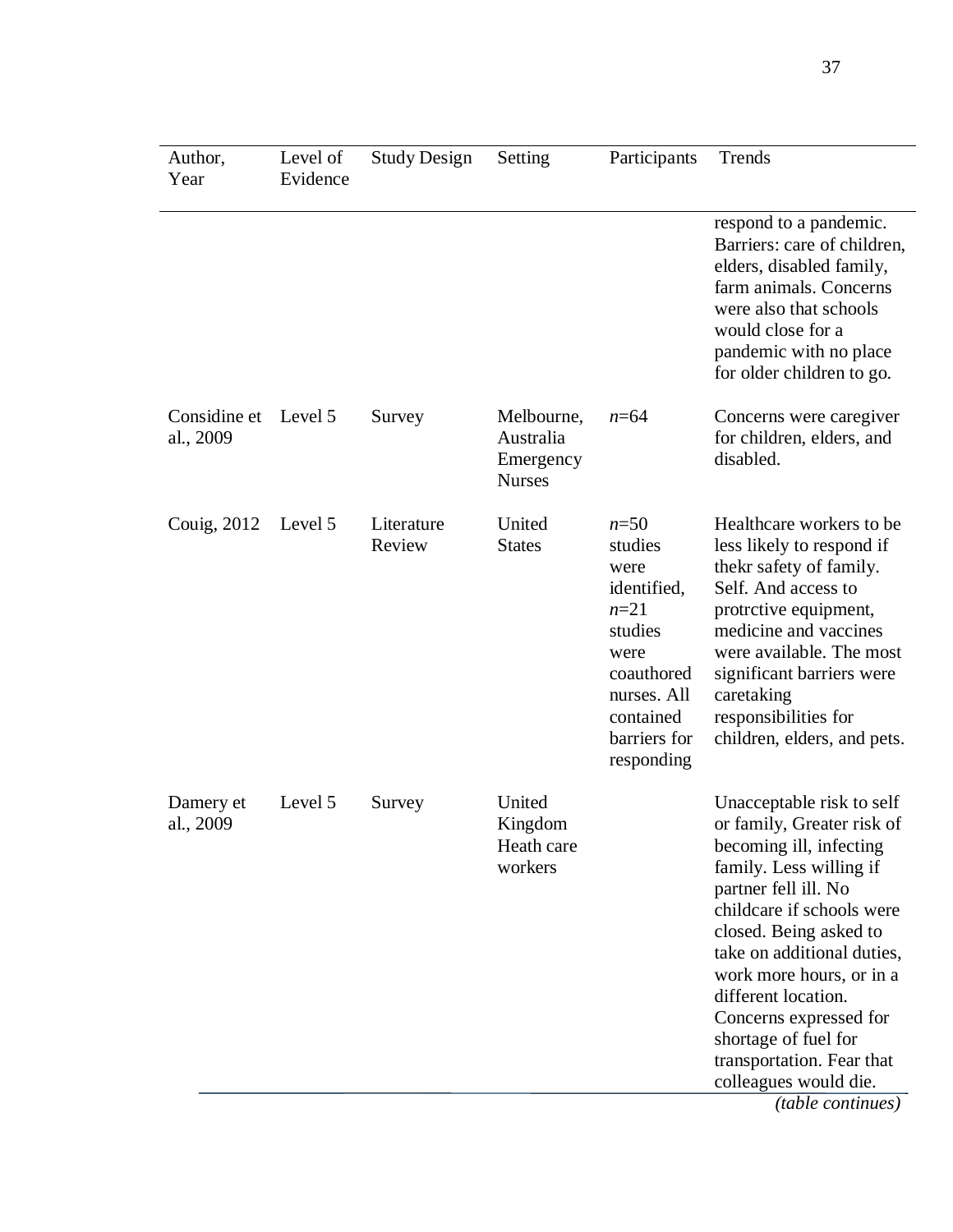| Author,<br>Year         | Level of<br>Evidence | <b>Study Design</b> | Setting                                                         | Participants | Trends                                                                                                                                                                                                                                                                                                                                                                                                                                                                               |
|-------------------------|----------------------|---------------------|-----------------------------------------------------------------|--------------|--------------------------------------------------------------------------------------------------------------------------------------------------------------------------------------------------------------------------------------------------------------------------------------------------------------------------------------------------------------------------------------------------------------------------------------------------------------------------------------|
| Goodhue et<br>al., 2010 | Level 5              | Survey              | United<br><b>States Nurse</b><br>Practitioner                   | $n = 2574$   | <b>Nurse Practitioners</b><br>surveyed found that<br>increased willingness to<br>respond to a disaster<br>included being male,<br>having former military<br>experience and disaster<br>training. Most likely<br>barrier was childcare<br>responsibility and found<br>that the more children a<br>staff person had the less<br>likely they were to<br>respond. Lastly it was<br>discovered that increased<br>financial incentives<br>increased the willingness<br>to report for duty. |
| Martin et<br>al., 2013  | Level 5              | Survey              | <b>Maine State</b><br>Board of<br><b>Nursing</b><br><b>CEUs</b> | $n = 735$    | Barriers included<br>inadequate PPE or if they<br>feared their family would<br>get sick, had a colleague<br>die or if they were ill.                                                                                                                                                                                                                                                                                                                                                 |
| Qureshi et<br>al., 2005 | Level 5              | Survey              | Health care<br>workers in<br>New York<br>City                   | $n = 6428$   | Willingness depends on<br>what kind of disaster.<br>Barriers include<br>childcare, care of elders<br>or pets. Fear for family<br>and self.                                                                                                                                                                                                                                                                                                                                           |
| Rokach et<br>al., 2010  | Level 5              | Survey              | Israel                                                          | $n = 76$     | Willingness of nurses to<br>respond during a disaster<br>is 50 to 55 higher after<br>receiving disaster<br>preparation. The greatest<br>barrier expressed was the<br>lack of knowing how to<br>respond to the disaster.                                                                                                                                                                                                                                                              |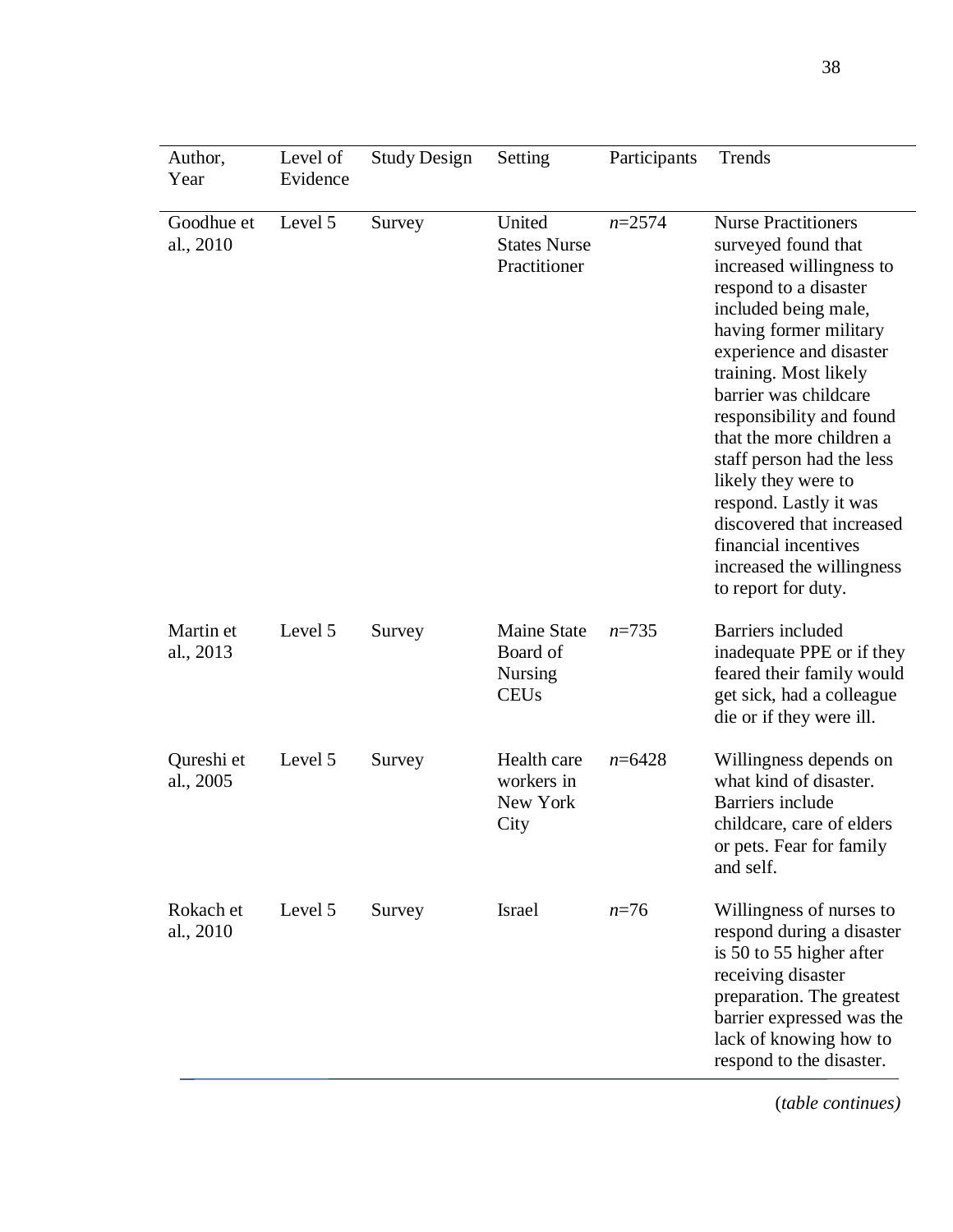| Author,<br>Year           | Level of<br>Evidence | <b>Study Design</b>                                  | Setting                                                                           | Participants                                   | Trends                                                                                                                                    |
|---------------------------|----------------------|------------------------------------------------------|-----------------------------------------------------------------------------------|------------------------------------------------|-------------------------------------------------------------------------------------------------------------------------------------------|
| Shapira et<br>al, 2015    | Pilot<br>Study       | Two<br>comparison<br>groups<br>receiving a<br>survey | Israel and<br>Canada<br>considering<br>earthquake<br>preparednes<br>S             | $n = 56$<br>Israeli and<br>$n=127$<br>Canadian | Both surveys primary<br>barrier was to take action<br>to protect self.<br>Also concern for family's<br>well-being were most<br>important. |
| Stergachis<br>et al, 2011 | Level 5              | Survey                                               | United<br><b>States</b><br>Public<br>Health<br>Preparednes<br>s for<br>earthquake | $n=9211$                                       | During an earthquake the<br>willingness to report to<br>work depended on<br>adequate child care.                                          |
| Veenema et<br>al.2013     | Level 5              | Survey                                               | Ney York<br><b>State</b><br>Emergency<br><b>Nurses</b><br>Association             | $n = 668$                                      | Perception of safety                                                                                                                      |

#### **Summary of Sources of Evidence**

The search was conducted by applying the search terms named above, including limiters of peer-reviewed journals, full text, and no articles published before 2005. This search criterion was applied to the Walden Library search engine resulting in 26 articles. Eleven articles were excluded leaving 15 articles to be analyzed. Of the 15 remaining studies 12 were Level 5, as described by University of Wisconsin (2016), "evidence from systemic reviews of descriptive and qualitative studies". One study was Level 4, "evidence from a well-designed case control and cohort study". One study was Level 7, "evidence from the opinion of authorities and/or reports of expert committees". Lastly, one study was a pilot study.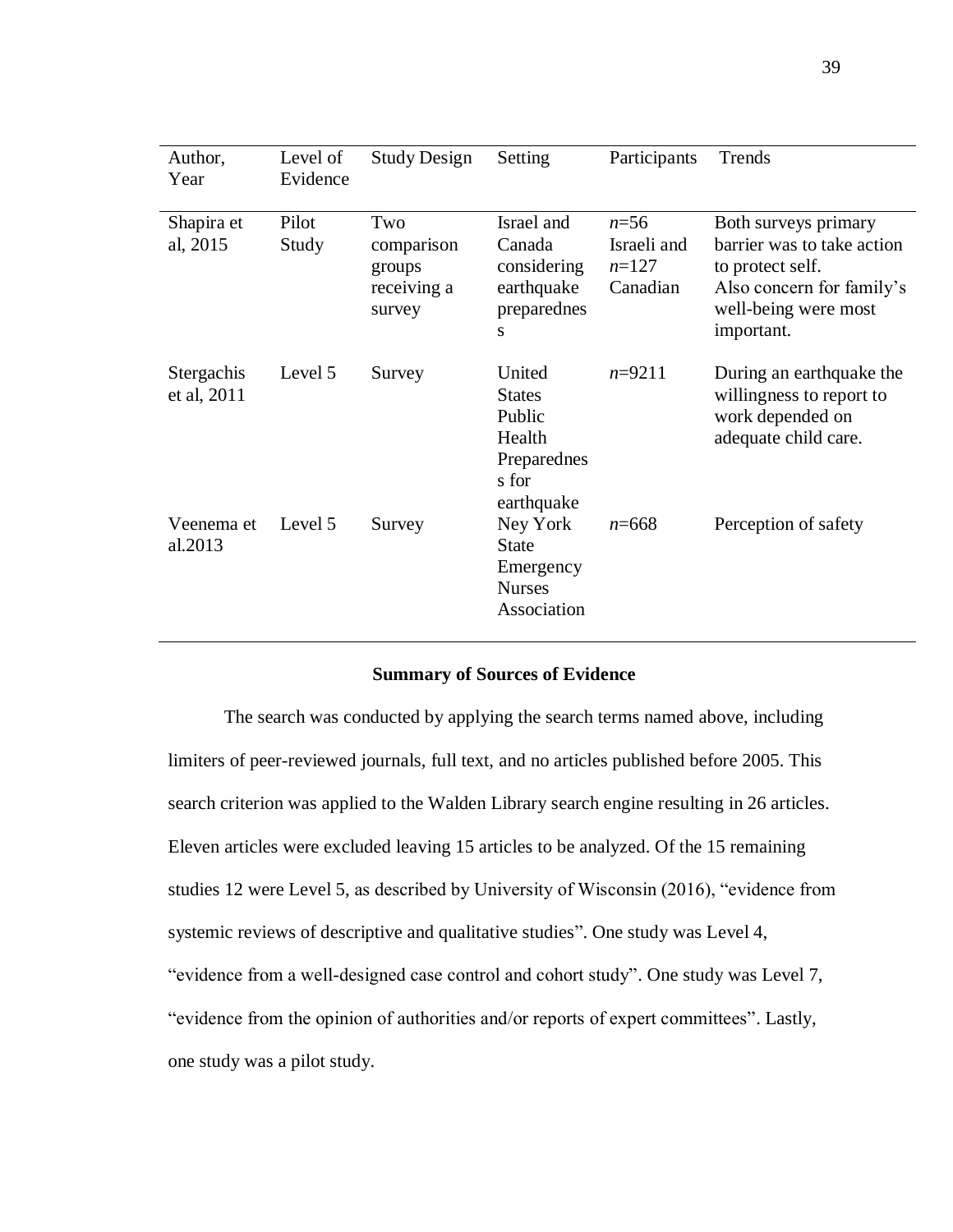# **Pilot Study**

Shapira et al. (2015) studies the willingness to report to work in an earthquake, comparing Canadian and Israeli hospital staff. Both areas have had similar experiences with earthquake aftermath. Knowledge of earthquake preparedness were evaluated. Differences in cultural responses were identified as well as barriers which may influence the decision to respond for disaster relief. Responses for Israeli nurses were *n*=56 and responses from Canadian nurses were *n*=127. Results concluded that Canadian nurses scored higher on questions regarding how to protect self, and who is in charge of staff during an earthquake. Israeli nurses scored higher in patient care after an earthquake. Both studies determined that the willingness of nurses to report was determined by how prepared they felt they were.

# **Level 4 Study**

Charney et al. (2015) conducted a cohort study of measuring the willingness of hospital workers to report to work in two different scenarios. One scenario was during a pandemic influenza outbreak and the other was after an earthquake. In this study, conducted in St. Louis, Missouri, *n*=1822. Results revealed that a significant number of workers were willing to report after an earthquake compared to the other scenario of a pandemic. Barriers to their willingness to respond first were determined by the number of children in the family. Being willing to respond for a pandemic depended upon vaccination being available. Willingness for responding to an earthquake depended upon not having children or family members with special needs, care of elders, and having responsibility for pets or farm animals. In both scenarios concerns were voiced that daycare and schools would be closed making response to an event even more difficult.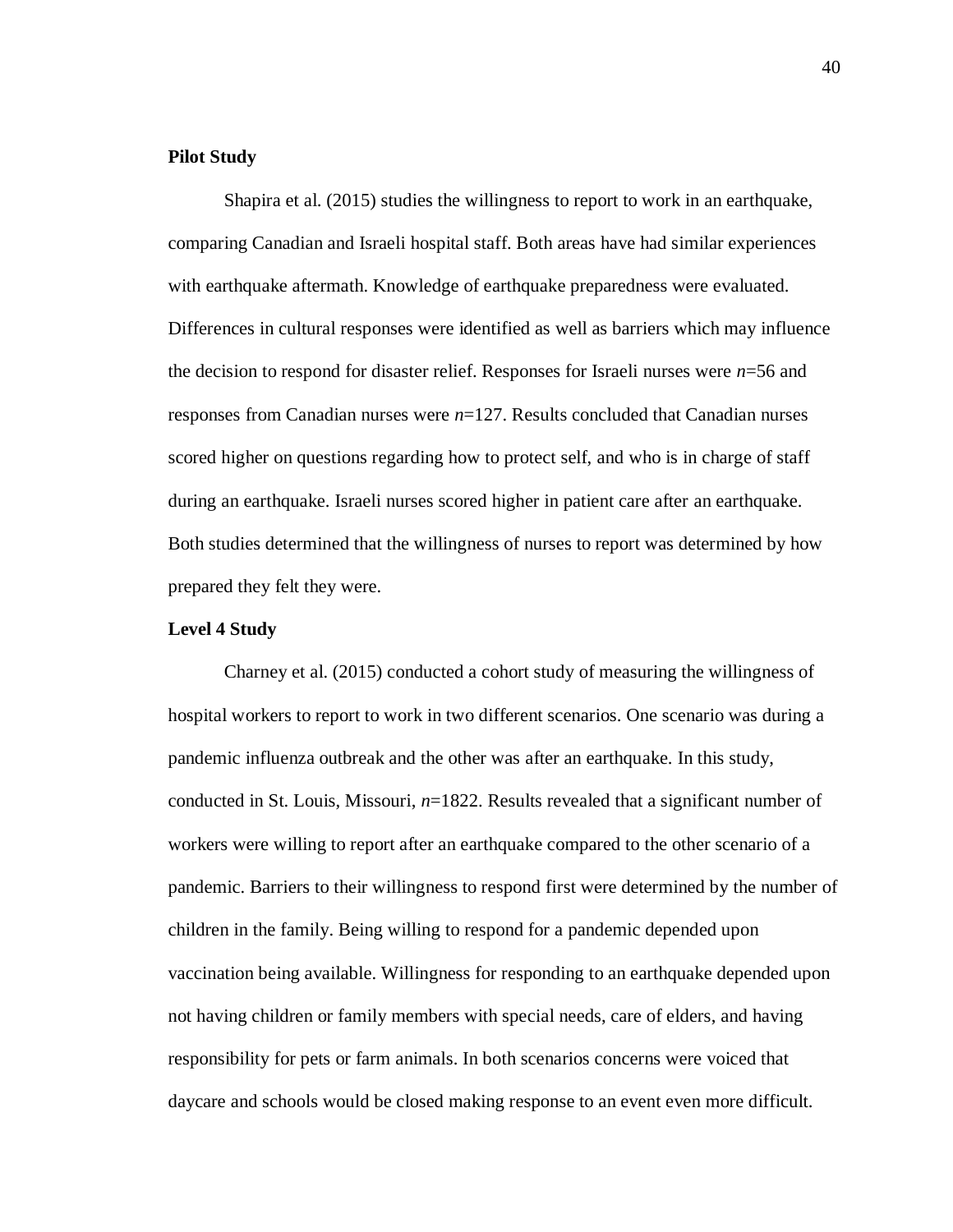# **Level 5 Studies**

Arbon et al. (2013a) surveyed ER nurses in Australia to identify their willingness to work during a pandemic, chemical, biological, radiological or nuclear disaster. Five focus groups were held at four hospitals with an *n*=41 participants. Barriers to report to work were concerns for family, colleagues, and personal safety. According to Arbon (2013a), "healthcare personnel who fear for their own safety in terms of illness, injury or death are reluctant to attend work during a disaster" Another barrier is the concern that they will not be able to communicate with their family. Primarily the barriers to report to work during a disaster are related to "potential risks to family, pets, property, and community"  $(p. 3-24)$ .

Arbon et al. (2013b) in a Survey of Australian ER nurses regarding the willingness to work during a disaster, in this survey,  $n=451$ . This study identified that there was more willingness to respond to a conventional disaster such as a fire, flood, or earthquake versus a non-conventional disaster such as a pandemic, chemical, biologic, or radiologic event. The study discovered that there was no influence of willingness regarding the size of the hospital nor locality.

Bell, Dake, Price, Jordan & Rega (2014), conducted a study of *n*=332 ER nurses regarding their willingness of nurses to respond to an avian influenza pandemic. The study uncovered an interesting response. The finding, obtained through a descriptive cross-sectional survey within the United States, showed that during a pandemic, nurses may be willing to work from home. This finding is surprising as these nurses are acute care nurses not office staff. The strategy of creating perhaps a home based clinic is an intriguing development from this research and needs further investigation.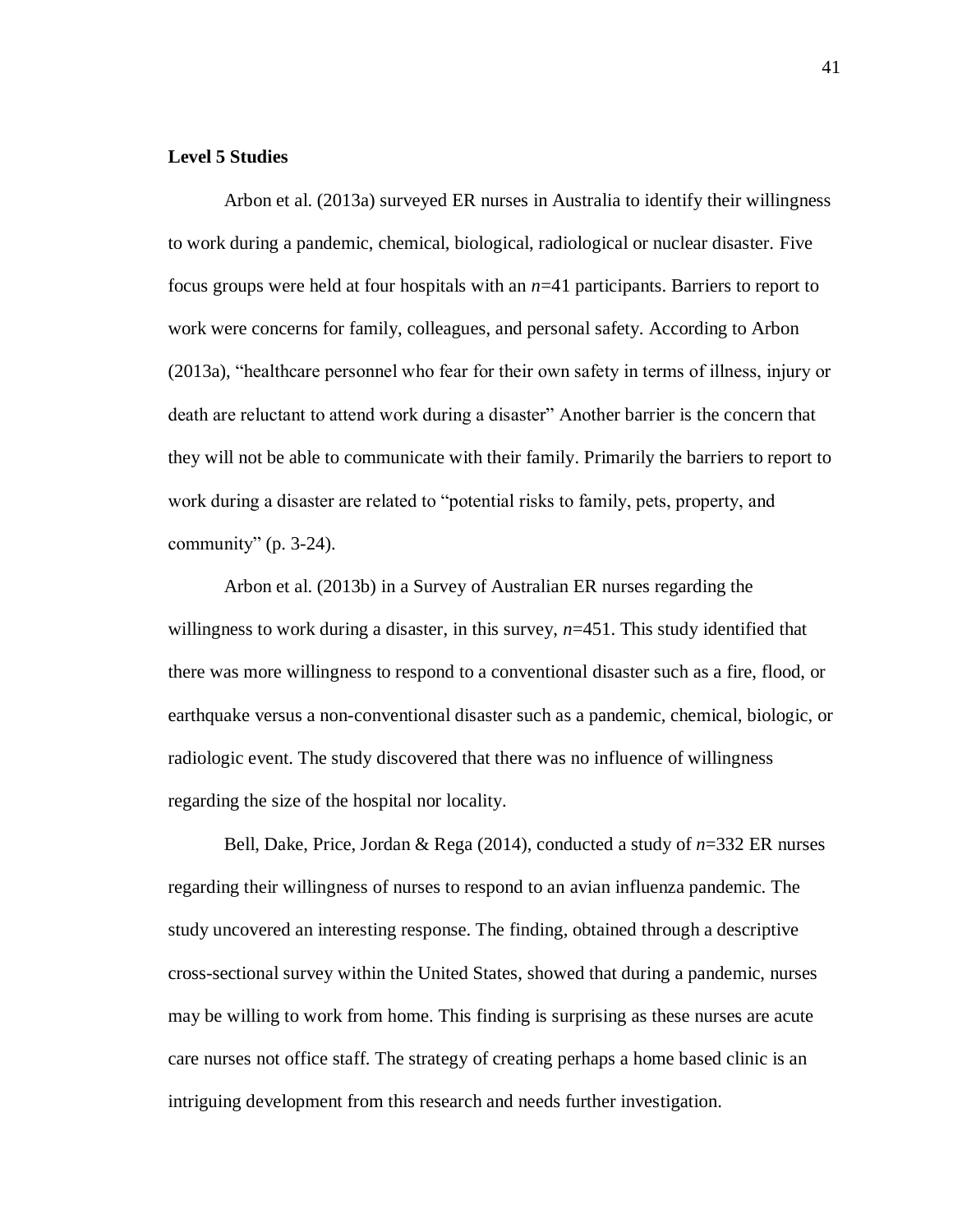Considine et al. (2009) conducted a study of nurse in Australia concerning their willingness to respond to a chemical, biological, or radiological disaster. A survey was conducted and data were inserted into SPSS for analysis. Results concluded that the barriers affecting the willingness to respond were caregiver of children, elderly, and/or the disabled. Many could not work past their own shift if a disaster occurred. Additional post-graduate degrees in nursing had a positive effect on the willingness to participate as did emergency preparedness training. There was also a decrease in willingness when the agent of exposure was unknown.

Couig (2012), studied the willingness, ability and intentions of health care workers when called upon to respond to a disaster. The study consisted of a literature review of 21 published articles. Willingness was dependent upon the type of disaster. Willingness to respond to natural disasters was higher than to exposure to chemical, biologic, nuclear or radiologic. Barriers listed by participants were safety concerns for exposure of family, safety of self, will there be enough medicine, vaccines, care taking responsibilities of children, elders, and pets.

Damery et al. (2009), in West Midlands, UK conducted a study of healthcare workers' willingness to respond during an influenza pandemic with responses of *n*=1032. Barriers to working were noted to be provision of childcare. Other concerns raised were fear of becoming ill, family becoming infected, if their partner became ill, and if schools were closed. Other concerns were related to the work environment, having to work long hours or be pulled to an unfamiliar unit, if there was a fuel shortage, and difficulty having transportation. Lastly, there was concern regarding care of colleagues if they fell ill or were dying.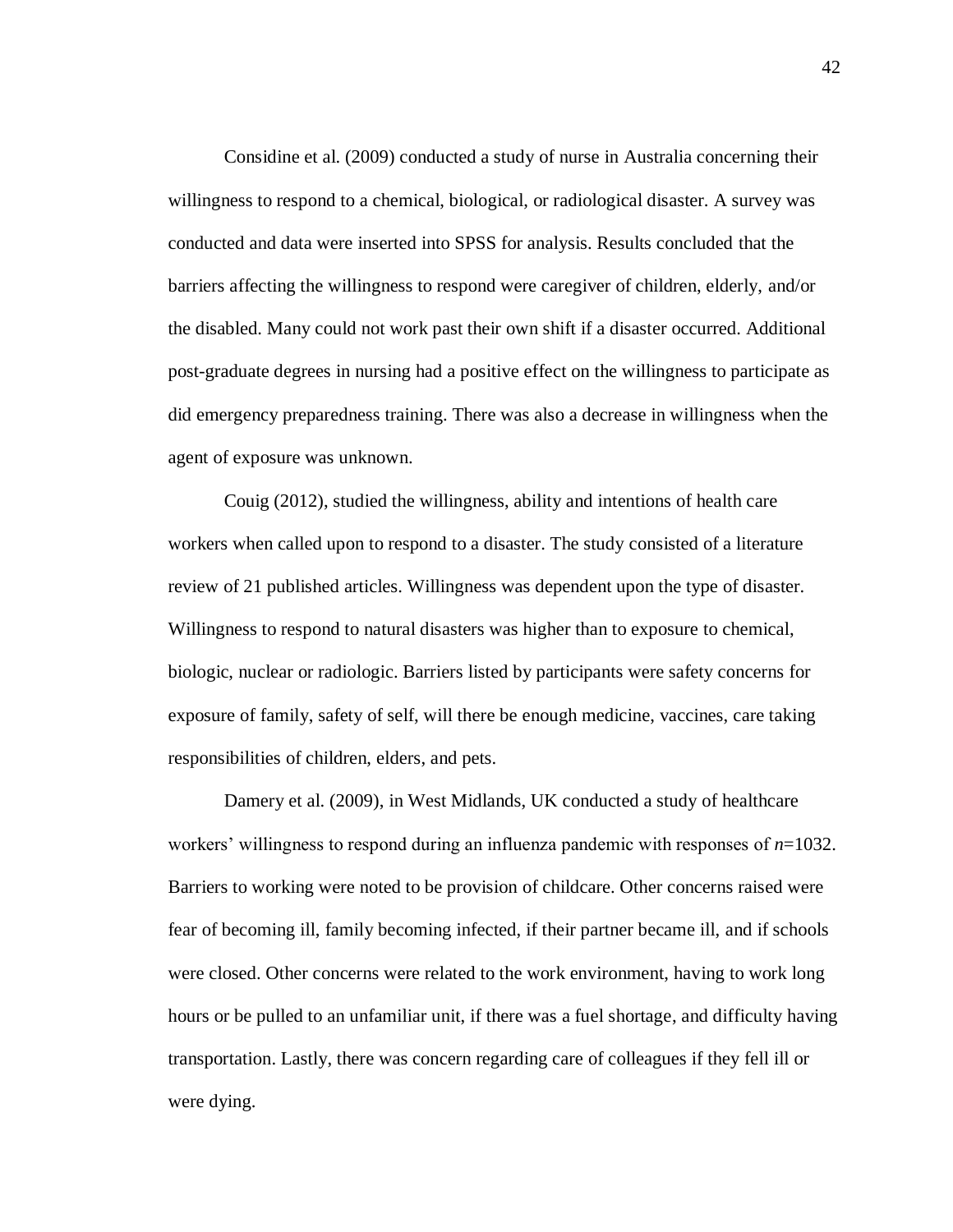Goodhue et al. (2012), studied the willingness of pediatric Nurse Practitioners (NP) to respond in a disaster. In a national U.S. survey, *n*=2627, NPs were asked to discuss preparedness, both personal and professional. Results revealed that willingness to respond of this group of NPs, depended on gender with men more willing to respond, having military experience, and disaster preparedness training. Concern was also expressed that in a disaster, the smaller children's hospital may be over run and pediatric patients may need to be cared for by adult care nurses. This stresses the need for preparation to all scenarios.

Martin, Brown, and Reid (2009), in a study of the willingness of nurses to work during an influenza pandemic. A survey sent to Maine nurses with the response of  $n=1200$ , the barriers reported were as follows; nurses were more willing to work if they knew there was PPE available. Many participants feared their family would become ill. They were less likely to respond if their family was ill or if a colleague had died from the flu. There was positive correlation between willingness to work and increased incentives in pay, but some stated they would not work regardless of how much they were paid.

Qureshi et al. (2005), conducted a study regarding the ability and willingness of health care workers to report during a catastrophic disaster. The study looked at all the nurses reported willingness in the U.S. with *n*=6428. The survey looked at how nurses viewed different event barriers to willingness and fears about becoming ill. Barriers to reporting consisted of child or elder care obligations. The study found more willingness to work if close to home compared with traveling outside the community. Most common were concerns for family and self, followed by personal health problems, child, and elder care.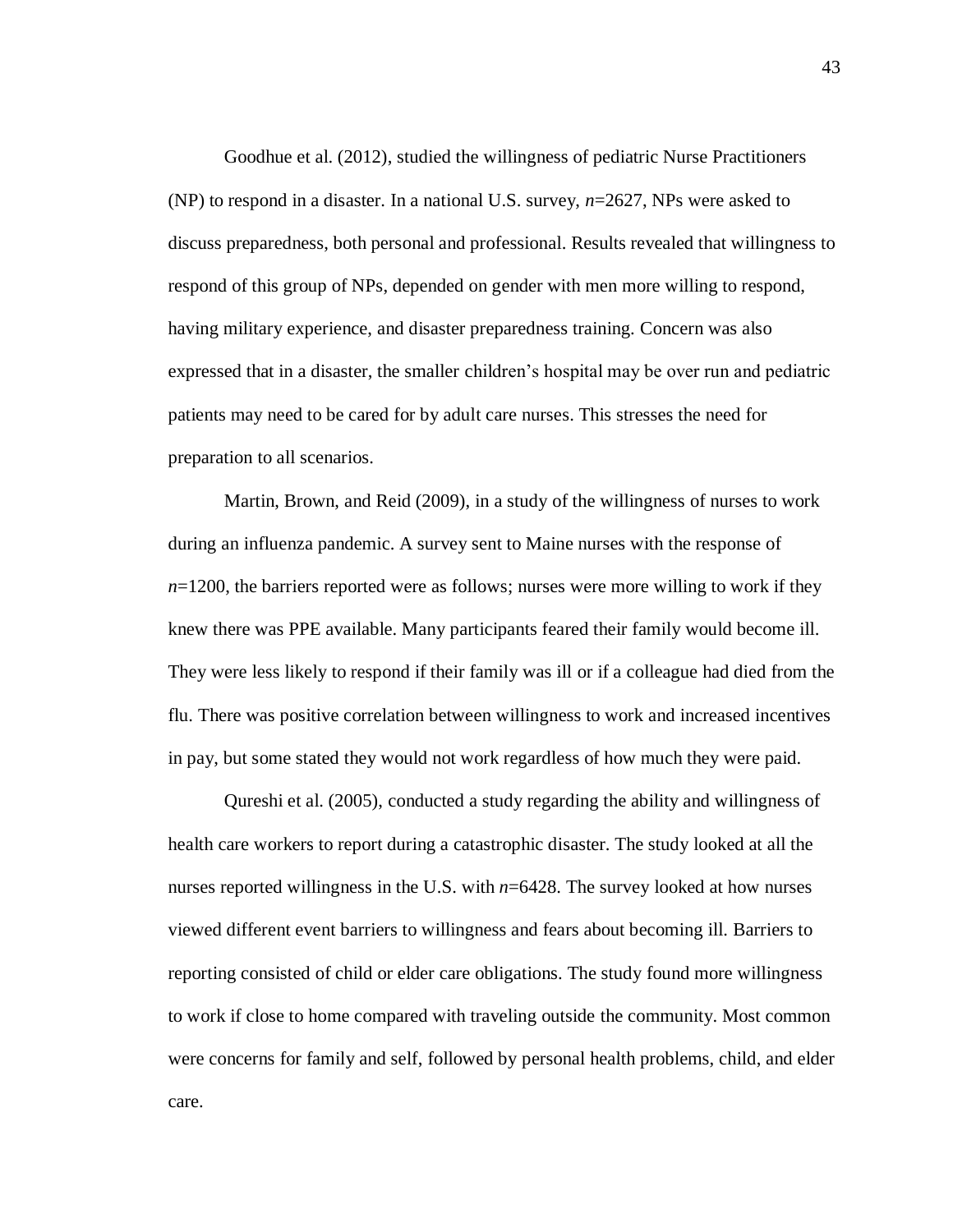Rokach et al. (2010), conducted a study in Israel regarding the willingness of nurses to come to work during a bioterrorism attack of anthrax. The study with participants *n*=76, found that nurses were 50% more willing to come to work in the group that had the most knowledge of anthrax. The author stated "the enhancement of knowledge among health care workers may improve their willingness to come to work during a bioterrorism attack" (p.1).

Stergachis et al. (2011), conducted a county wide survey regarding home health workers' ability and willingness to report to work during public health emergencies. The study from Washington state with  $n=9211$  participants, found that respondents were willing to respond to their usual place of work following a severe earthquake. For a flu pandemic workers were willing to work from home. Barriers for not reporting to work were childcare responsibilities.

Veenema et al. (2008), studied the willingness of hospital-based nurses to respond to a radiation emergency. New York State Emergency Nurses Association members, *n*=668, stated their knowledge base was inadequate and therefore their willingness to respond was negatively affected. Their perception of personal safety had the most effect on willingness to respond.

#### **Level 7 Study**

The American Nurses Association (2010), released an Issue brief discussion the state of disaster preparedness and nurses' willingness to respond. The gap-in-practice reported is that while nurses are considered reliable responders there may be barriers which need to be overcome in order to be available for disaster relief. If hospitals are counting on a certain number of nurses to respond and there are issues preventing them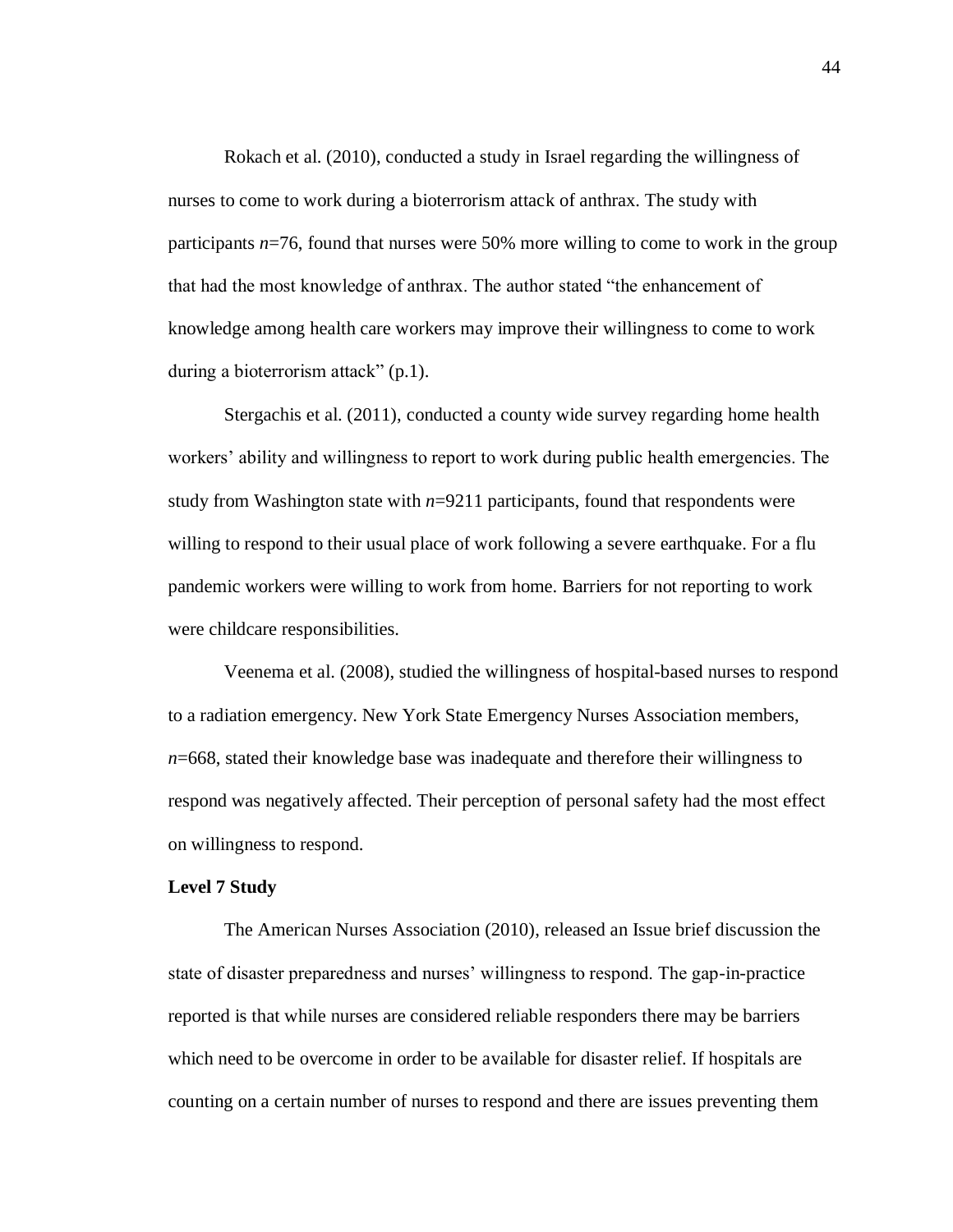from responding there will not be enough caregivers to attend patient's needs. In a disaster setting nurses are just as vulnerable as anyone. Nurses may have to make hard decisions, to care for their family or respond to a call to go to work. Nurses worry about ethical issues that may arise, and safety issues. Nurses must be personally and professionally prepared.

# **Findings and Implications**

Table 3 will report the findings that resulted from analysis and synthesis of the evidence. After analyzing the hierarchy of evidence, trends of data were evident. Table 3 has ranked the category of barriers most often mentioned at the top in Column 1. Column 2 indicates how many times each barrier was mentioned throughout this study as a barrier to the willingness of nurses to respond. The barriers regarding willingness to respond during a disaster fell into two categories; personal barriers and institutional policy barriers.

Personal barriers directly affected the nurse, the nurse's family, and community. These barriers included childcare, elder care, disabled family member care, and pet /farm animal responsibilities. Individual nurses' fear level was also reflected in this table. These include fear of their own illness or death, fear of their family becoming ill because, 1) they were not there to protect their family, or 2) staff may infect their own family by bringing home a contagion. Other fears were their concerns over colleagues becoming ill. Additional concerns raised were the inability to communicate with their family due to cell problems. Personal barriers would affect the nurse's willingness to work regardless of where she/he was needed.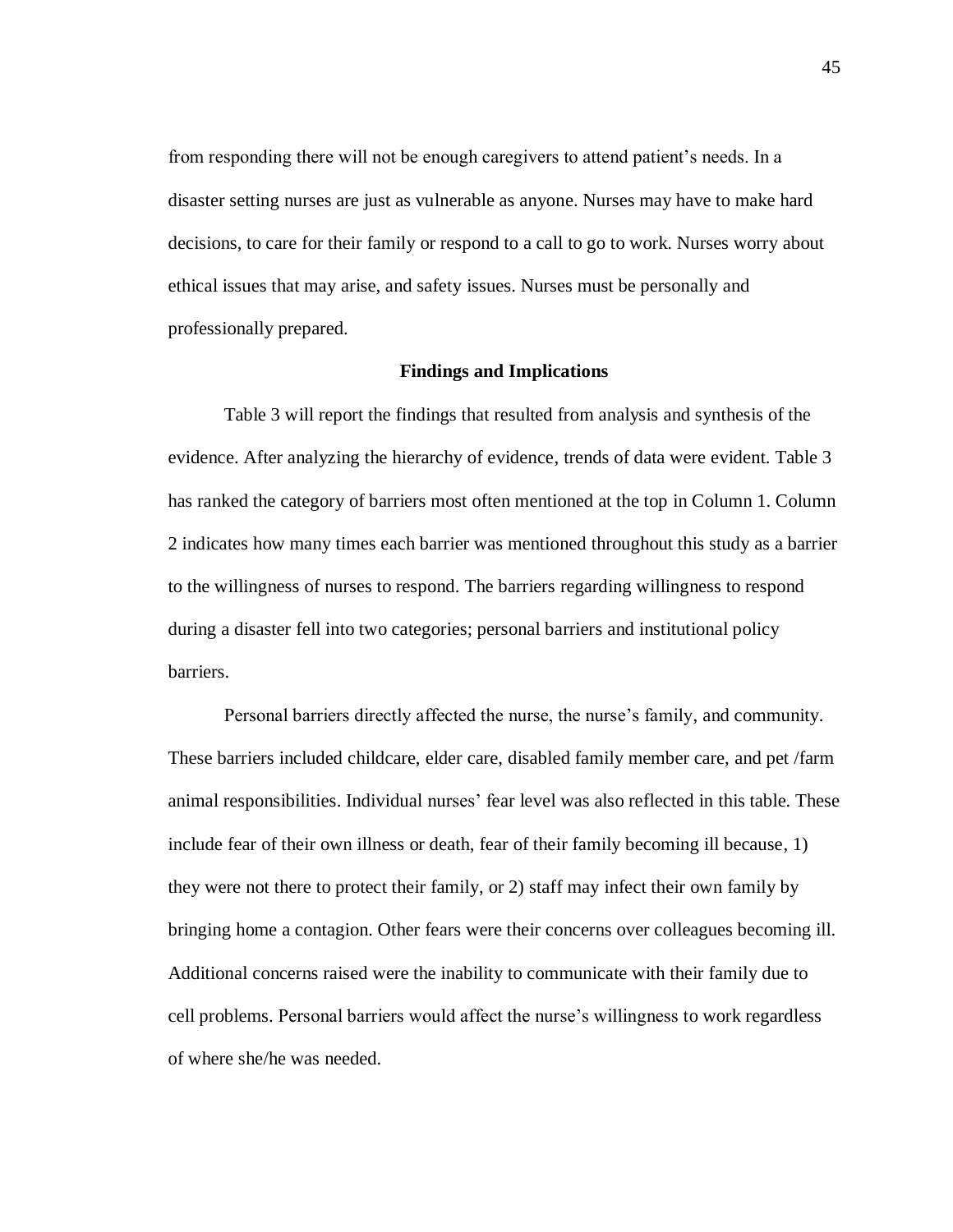Institutional barriers affect the willingness of nurses to respond to an institutional setting. The concerns raised by this study are related to how the institution provides a safe secure environment for its workers. The willingness of nurses to report during a disaster is related to how safe they believe they will be, how long they will have to stay, if they have been properly trained for this duty, and if they will have the equipment needed to do their job.

Questions were developed during the initial phases of project. Search criteria were and analyzed for trends through a rigorous process through Melnyk's Levels of evidence.

> *1. How confident are nurses in themselves, their basic nursing abilities, and being able to assist a community during the time following an earthquake, in both the community and hospital setting?*

In the final results of trends identified nurses reported not feeling prepared to work in a different units and extra long shifts. Most stated they felt their emergency training was inadequate.

> *2. How physically and psychologically prepared are nurses to help their community after a disaster?*

One study discussed the physical and psychological trauma induced by nurses experiencing the trauma of a disaster as being a key factor in post traumatic stress disorder. Many nurses declined to participate in a disaster due to personal physical maladies.

> *3. How willing are nurses to place themselves in danger, perhaps leaving family or children without a caregiver for periods of time?*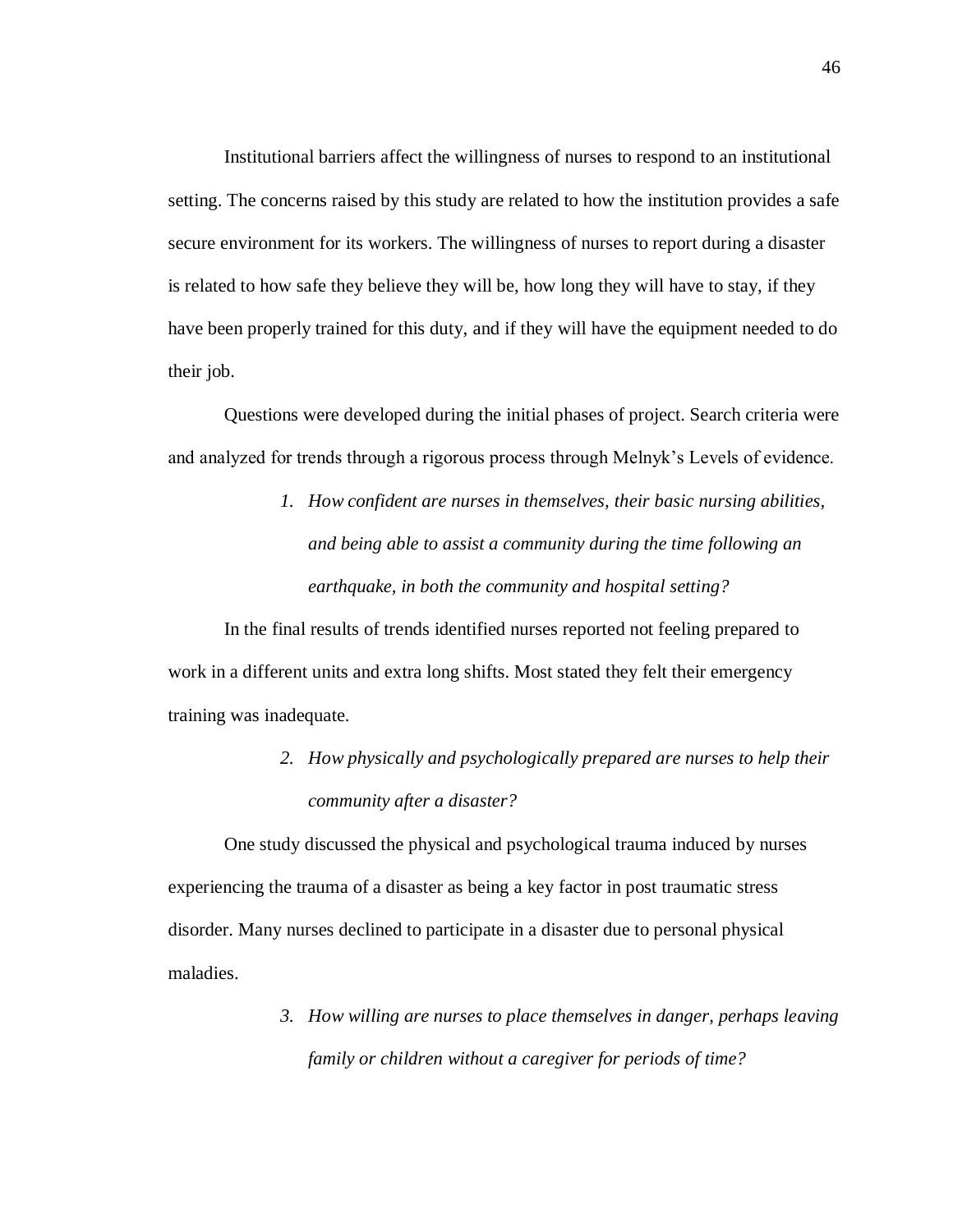This question was the primary reason for nurses being unwilling to respond to a disaster. The concerns for not responding were a) caregiving responsibilities, children; b) concerns for personal safety, c) concers for safety of family, d) Caregiving responsibilities for elders/ disabled family, e) fear of illness or death.

# *4. What are the legal and ethical issues nurses must consider when providing care during a disaster?*

Nurses concern regarding institutional barriers which impacted their willingness to report to work included being asked to work in an unfamiliar unit or for extended hours. They described a fear of not knowing what to do.

These questions were combined to reflect the true intent of this study. What barriers face nurses after an Alaskan earthquake which prevents them from reporting for disaster relief? According to ANA (2010), five topics are most prevalent: safety, family, preparation, strength, and legalities. The willingness of nurses to leave their families in order to attend to the needs of others must pass through the lens of these five areas of highest priority.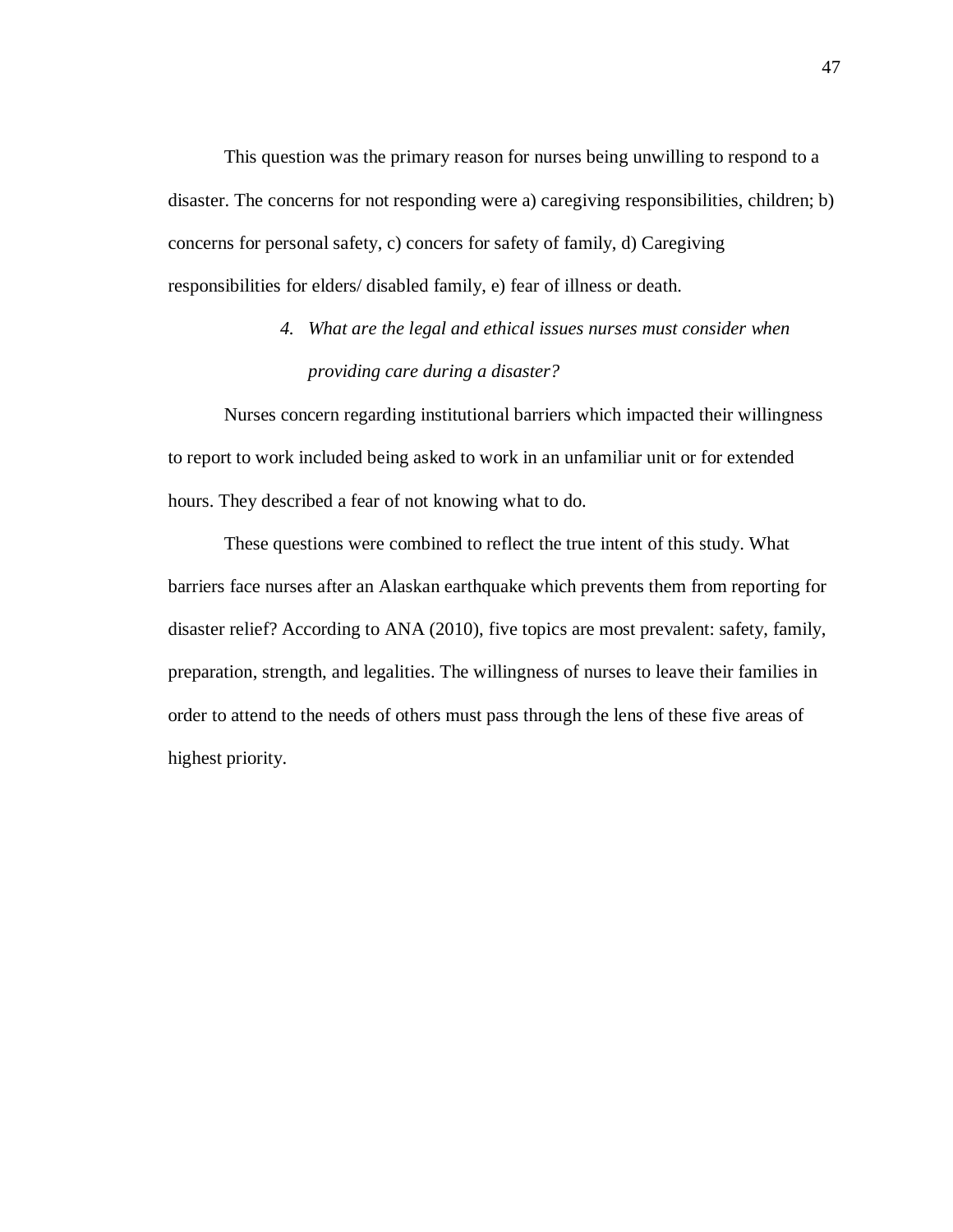# *Table 3*

Findings and Implications: Barriers that nurses report affect nurses' willingness to report to work after disaster

| Personal Barriers listed as influencing their    | How many times each barrier was mentioned |
|--------------------------------------------------|-------------------------------------------|
| willingness to report to work after a disaster   | throughout this study as a barrier to the |
|                                                  | willingness of nurses to respond.         |
| Caregiver responsibilities, children             |                                           |
| Concern for personal safety                      |                                           |
| Concern of safety of family                      |                                           |
| Caregiver responsibilities, elders               | 3                                         |
| Concern for colleagues' safety                   |                                           |
| Fear of illness or death                         | 2                                         |
| Caregiver responsibilities, disabled family      | $\mathcal{D}_{\mathcal{L}}$               |
| member                                           |                                           |
| Responsibility for pets/farm animals             | 2                                         |
| Inability to communicate with family             |                                           |
| Care of community/neighbors                      |                                           |
|                                                  |                                           |
| Institutional Barriers: Those barriers that      | How many times each barrier was mentioned |
| concern policies within the institution to where | throughout this study as a barrier to the |
| they are to report                               | willingness of nurses to respond.         |
| Availability of safety equipment                 | 3                                         |
| Disaster preparedness training                   |                                           |
| No transportation                                |                                           |
| Having to work a different unit                  |                                           |

# **Limitations and Outcomes**

Having to work additional hours 1 Fear of not knowing what to do 1

Limitations and outcomes of this study include the discovery of the small amount of research in peer reviewed journals concerning Alaskan earthquakes and nurses' willingness to provide disaster relief. This study therefore looked at all types of disasters and the willingness of nurses to respond and provide relief. By opening the search criteria to disasters as well as earthquakes the results depict the willingness of nurses to go into the unknown during a time of uncertainty. It is not just about earthquake response, but more about the readiness of nurses to come to the aid of their discipline, to support co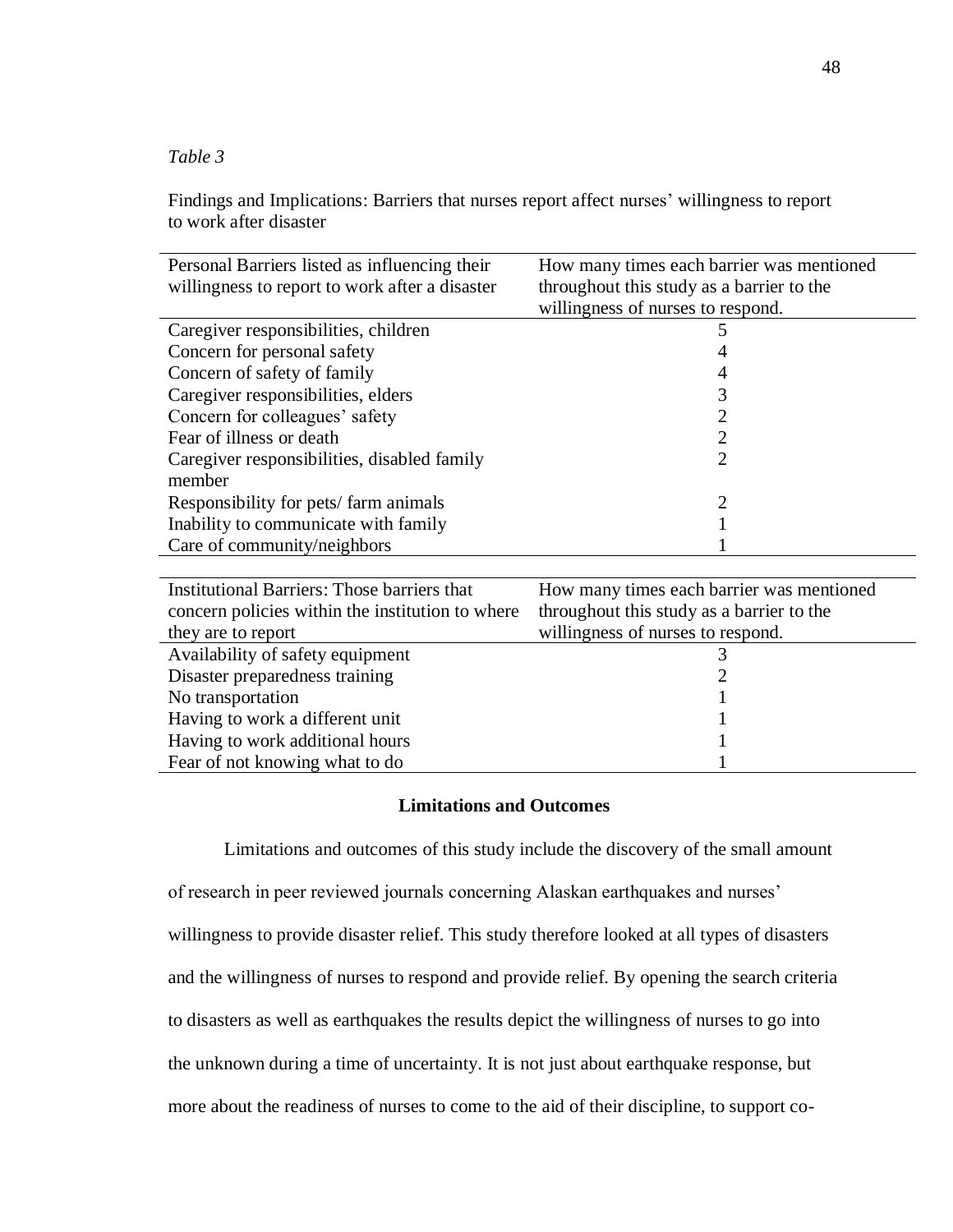workers, and to care for patients wherever they are. It is all about readiness and preparedness, making this study transferable to all disasters.

This study also looked at nurses' response to disasters globally, not just in Alaska. To study Alaska only would be to again focus on the location and not the key focus which was nurses' willingness to respond. The data gathered was applied to the aspect of willingness and the barriers which affect that willingness, therefore making the outcomes more transferable to other geographic locations.

One limitation which was not identified was the influence that different cultures bring to the discussion of willingness. No data was found which identified cultural considerations when discussing the willingness of a nurse to leave their family, neighbors, and community to go to work to assist strangers. Do cultural pressures play a part in the professional and ethical responsibilities which nurses must consider when deciding to respond? This would be a topic for further research in this area, especially when discussing the complexities of Alaskan culture.

The implications resulting from these findings effect the individual nurse on a very personal level. To be prepared for a disaster such as an earthquake must begin long before the event. The data showed that the highest ranked barrier for being unwilling to respond to a disaster was responsibility for children or elders. If a nurse is able to assist during an emergency there must be a backup child/elder care plan. The CDC (2015), discussed a personal plan for nurses to assist them in readiness.

Communities must prepare to assist in disaster relief when the presumed number of healthcare workers are not there to provide patient care. The community organizations,

49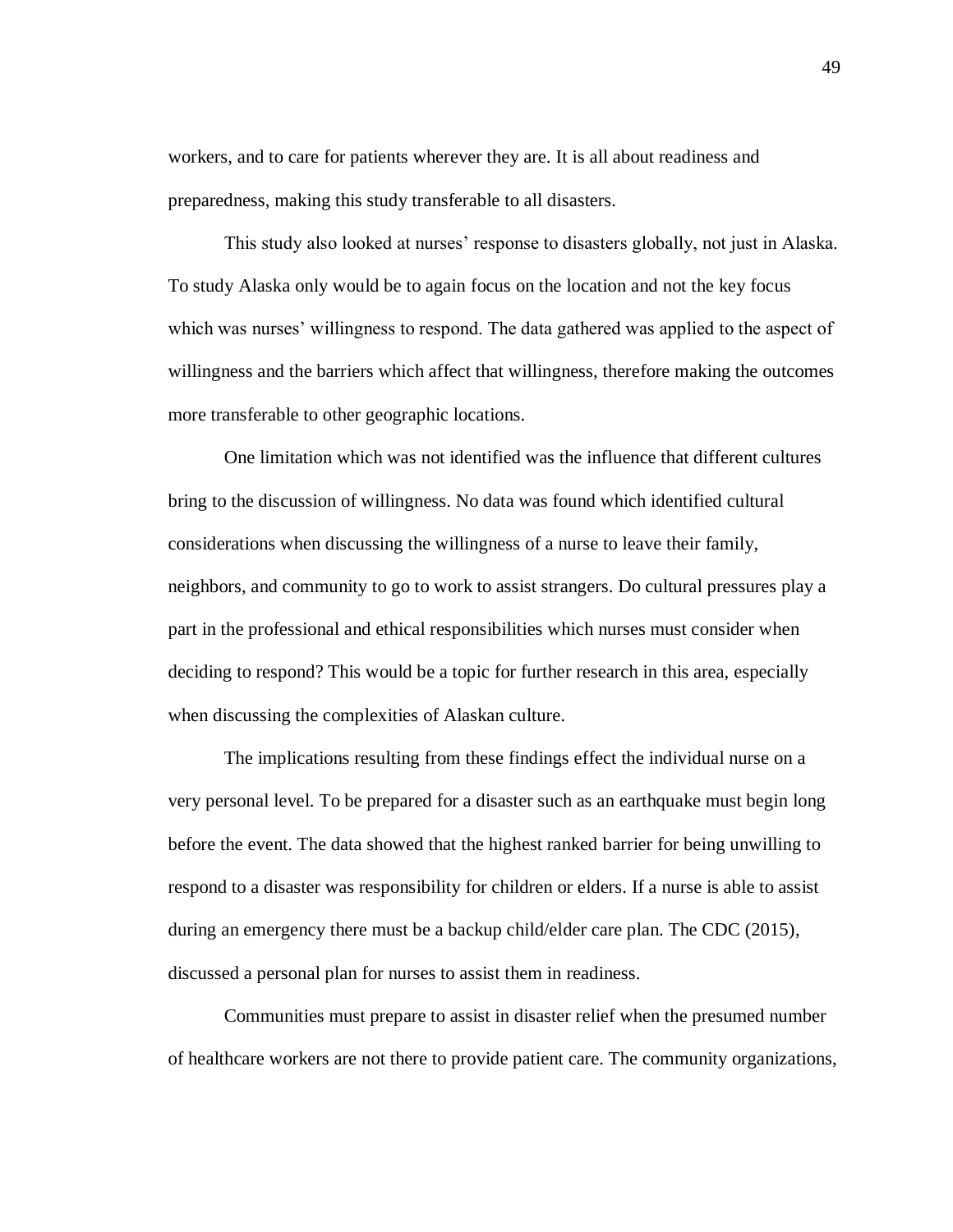such as the Red Cross and Alaska Respond, must recruit from the professional base to provide additional assistance to assure patients receive care.

Institutions must continue to provide disaster preparation education, providing a culture which is welcoming to nurses who respond. Administrator's need to always look for ways to encourage nurses to keep skills sharp and be flexible to work in different environments if called upon to do so. Also, institutions need to keep many options available and consider unusual or atypical solutions to otherwise an improbable situation. For example, ER nurses, according to Bell et al. (2014), who were asked to work during a flu pandemic said they would work from home. The implications for this method of care provision could be tremendously valuable but it would take pre-planning of personnel, supplies, and procedures.

"Positive social change occurs when individuals strongly believe they have the power to make a difference - and they take action" General Board of Church and Society, (2014). Social change does not usually happen until it is driven by a critical need. By keeping current in personal and family preparedness, nurses will have a plan including how to maintain family responsibilities as well as assist in a disaster scenario. Communities have many opportunities to volunteer and provide necessary leadership and skills to assist during a disaster. Institutions must provide education and a strong leadership to provide a safe haven for victims of disaster.

#### **Recommendations**

Nurses are reliable responders to disaster relief as described by ANA (2010), but they often have difficult choices to make when the call comes for them to respond after a disaster. Do they stay with their family who may have been injured in the earthquake, do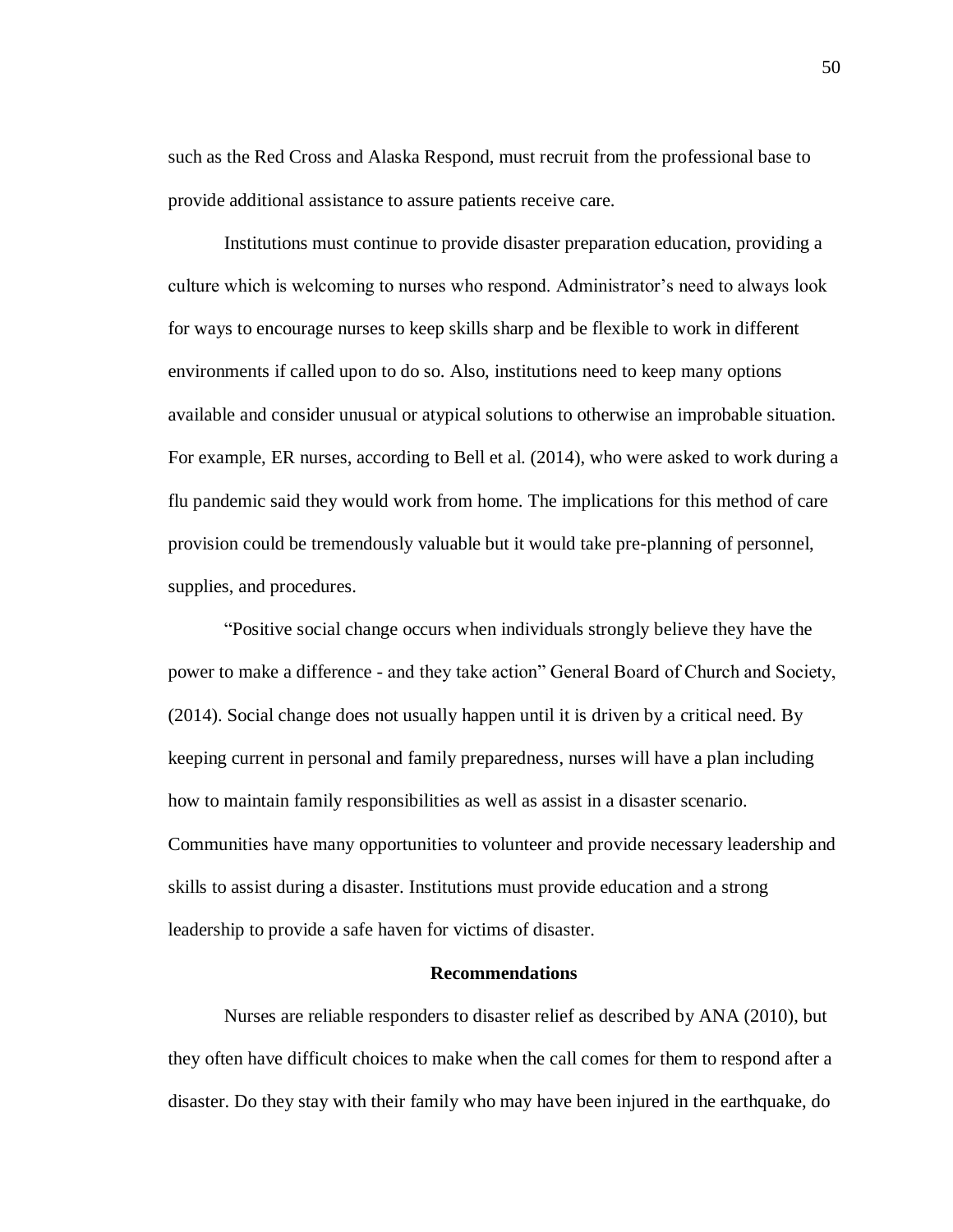they check in on their neighbors to assure they are uninjured, or do they respond to a call on their cell to report to the ER to assist in disaster relief? Many barriers may be in the way of responding. The most important thing a nurse can do is to prepare for the unknown situation early. Taking a disaster preparedness course, registering with a community agency, and taking steps to personally prepare are important. Personal preparation according to CDC (2015), could include keeping a bag or backpack with things you may need to take to a relief site. This could include a change of clothes, 24-48 hours of essential medicine, protein bars, emergency money, stethoscope, and hospital ID for entrance into the ER. A charged cell phone and charger is good to bring as well as a written list of emergency phone numbers to contact family members.

Nurses should always have a backup caregiver for children, elders, pets, or anyone who would prevent you from responding to an emergency if you choose to do so. They should also have an alternative method of transportation available.

Communities, faith based organizations, and institutions should coordinate an emergency childcare center in an area such as a school gym, where nurses could bring children to leave in the care of vetted, compassionate volunteers so hospital workers are free to provide an emergency shift. Nursing homes or assisted living could provide emergency respite for elder care during a disaster to allow nurses to be able to respond. The humane shelter may offer staff to provide pet care also during an emergent event. This takes great coordination and preplanning but is of highest importance. But the primary responsibility for these arrangements is by the health care staff. To have an emergency bag, or to have someone already prepared to take a child or elder in an emergency, and to prepare for alternate transportation.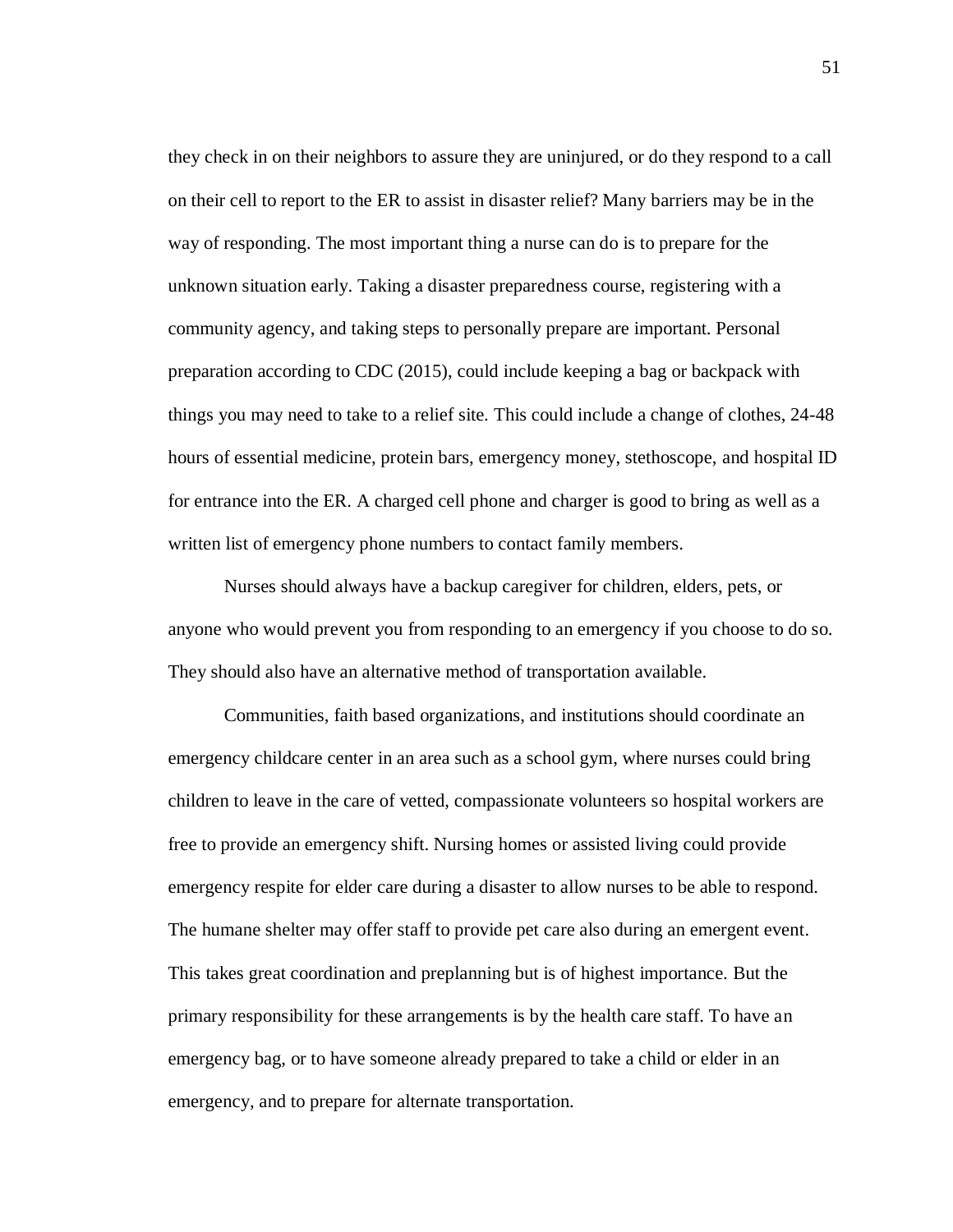# **Strengths and Limitations**

The strength of this study is its transferability. While the basis of the project is to look at the willingness of nurses to respond after an earthquake in Alaska, the subject in this title of nurses can be applied to any person who is responsible to provide care to a vulnerable population. This study is just as prevalent to physicians in the acute hospital setting to the Certified Nursing Assistant in a nursing home. It may include the maintenance workers who keep the water and sewage under control. Every caregiver has a critical role to play in the care of those who cannot care for themselves are indispensable. Their willingness to report to work after a disaster must be addressed before the time comes when they are needed.

The study was transferable to not only the caregiver and the institution, but also to the type of event. As the literature review demonstrates, it is not about the type of emergent event but about the willingness of the health care worker to respond. This transferability allows this study to be practical and beneficent. The study, structured around the response of nurses after an earthquake, support the willingness of health care staff in many different disaster situations, and in every country around the globe. The events discussed in the researched data included influenza pandemic, bioterrorist attack, nuclear, biologic, chemical, attack as well as hurricane, flood, earthquake, and tsunami events. The geographical locations studies nurses from Alaska to Maine, from Israel to Iran, and the United Kingdom to Australia. The transferability allows this study to be appropriate as it identifies barriers preventing willingness to respond.

Limitations of this study is that it does not account for cultural differences. Cultural influences may be instrumentally different in how nurses respond. In certain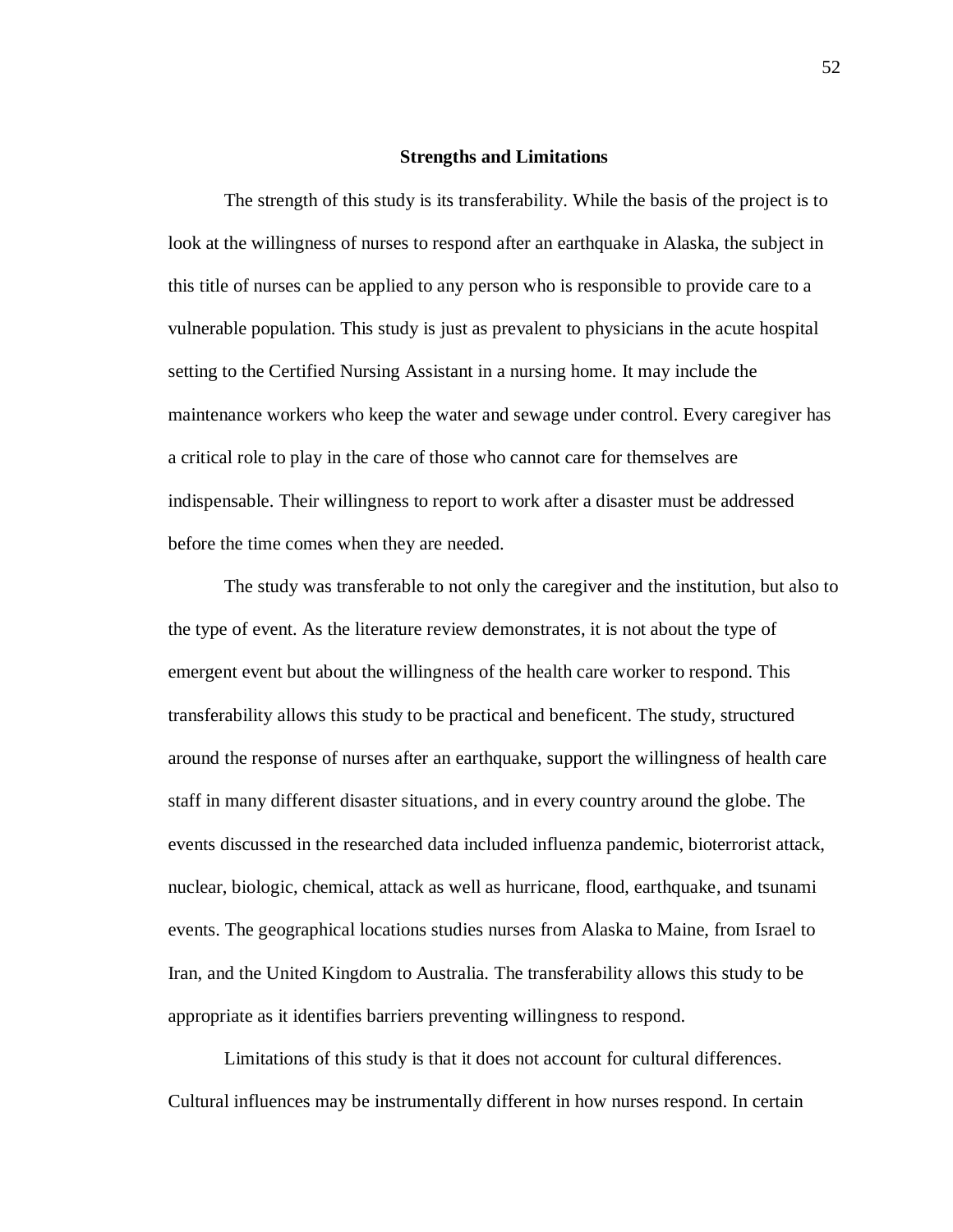culture's it may be considered shameful to abandon your family to help strangers. Community planners in areas where this belief is practices must take lower response numbers into consideration when planning for relief after an earthquake.

Other limitations are the lack of inclusion of volunteer agencies, faith based facilities, military operations as well as governmental support such as FEMA.

# **Recommendations for Future Projects**

A recommendation for a future project would be to survey nurses regarding personal preparedness. A list could be provided to the nurses of what to pack in an emergency bag. Also, an online course could be provided to staff in Alaskan hospitals to see if there is a cultural or community bias toward providing.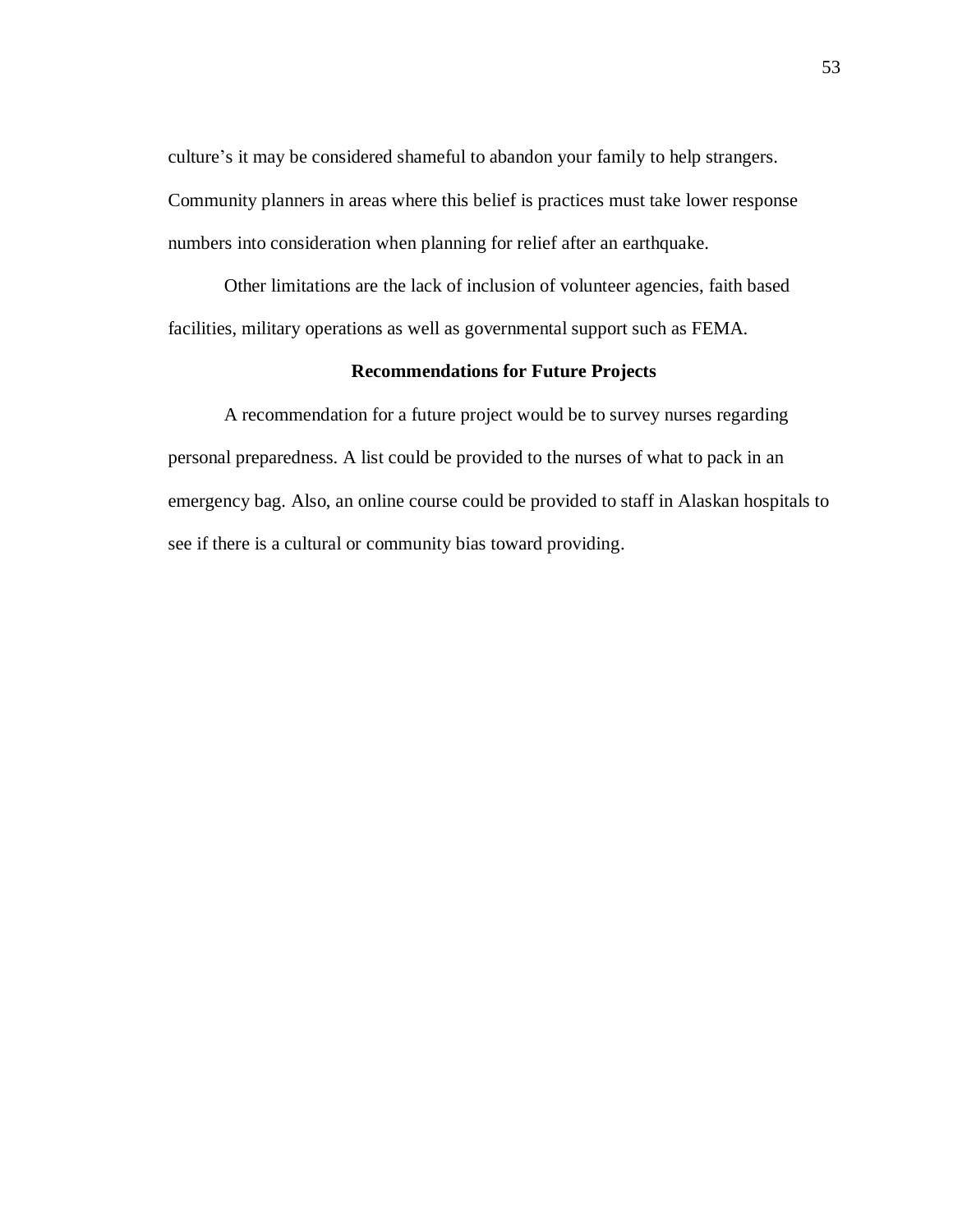# Section 5: Dissemination Plan

The plan for dissemination of this project is to create a professional poster and present it at all three hospitals in Anchorage, Alaska. In addition, I would like to present this project to the University of Alaska, Anchorage and simultaneously video broadcast to the 13 distance sites in the remote villages in the state. The information contained in this DNP project is important for all healthcare workers in this state. Due to the geological instability of the area, all of Alaska is vulnerable to the effects of this problem in practice.

The audiences to whom this project will be disseminated initially are health care workers at the major trauma hospitals in Anchorage, Alaska. It would be beneficial to disseminate to the other hospitals in Alaska which may be able to benefit regarding their emergency planning for disasters. This may be possible through the distance capabilities of the universities in distance sites.

#### **Analysis of Self**

To analyze oneself is never an easy task. This journey has taken me through four different topics before finding my passion in nurses' preparedness. Before moving to Alaska 15 months ago, I had never realized the complexities of the tasks of community leaders, governmental officials, and hospital administrators in the preparation which must take place in order to keep the public safe. Through the analysis of this data I have discovered an important truth. Plans are great but there must have enough people to put the plan into motion.

In the role as a project manager I would like to see the dissemination thorough to the distance sites personally instead of broadcasting it electronically. I would like to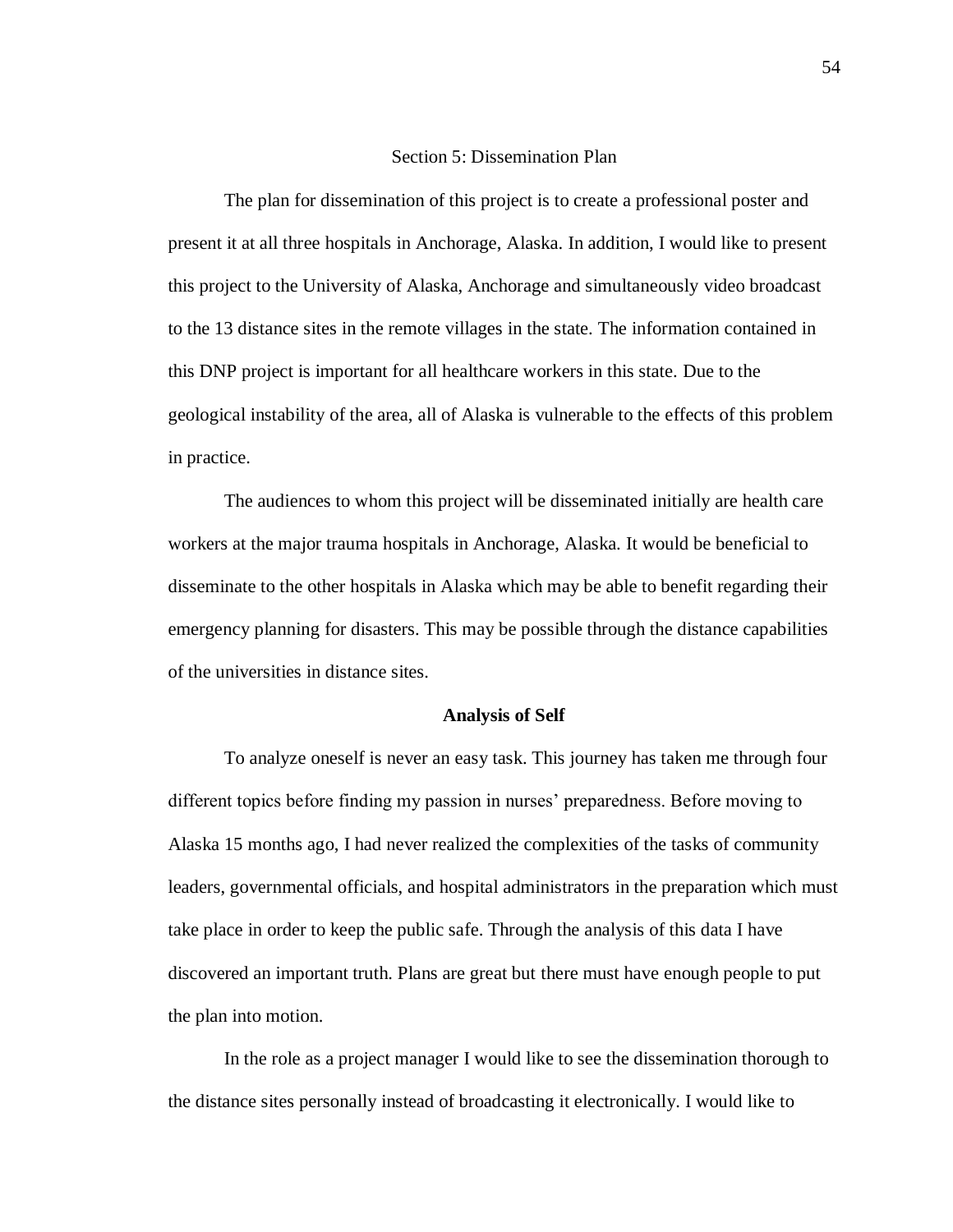address my passion for the project and assure that all who are responsible for the vulnerable are able to prepositioned responsibilities in their life to assure that those barriers do not conflict with the ability to assist in disaster relief. For long-term professional goal, I would like to look at the cultural influences that Alaskan that nurses face, especially in the Alaskan Native population in remote villages.

The completion of this project has been long in coming. I believe I have encountered an important topic. I have spoken to many people who tell me they do not have any idea what to do if a disaster occurs. I have been so blessed to have this opportunity to meet with amazing people, including some who experienced the 1964 earthquake personally. I have spoken with nurses who were on the rooftops in the aftermath of Hurricane Katrina. These conversations have made the urgency of preparation that more clear.

By assuring nurses are personally prepared, that communities are able to assist in providing additional help for hospital staff, and hospitals to create a safe, welcoming environment for caregivers, those who have made the decision to report to work will greatly impact patient care and patient survival.

This DNP project was not just an academic exercise. It could have life or death implication for those caught in the next disaster. It could be an Alaskan earthquake, or it could be something worse. That which is important in regards to preparation is that nurses is not merely expecting that which is taught in disaster preparedness seminars. They must be aware that destruction may come from any direction, in any form, at any time and to be able to adapt. Nurses must be ready to answer the call, to care for the vulnerable, to ignite and enable positive social change.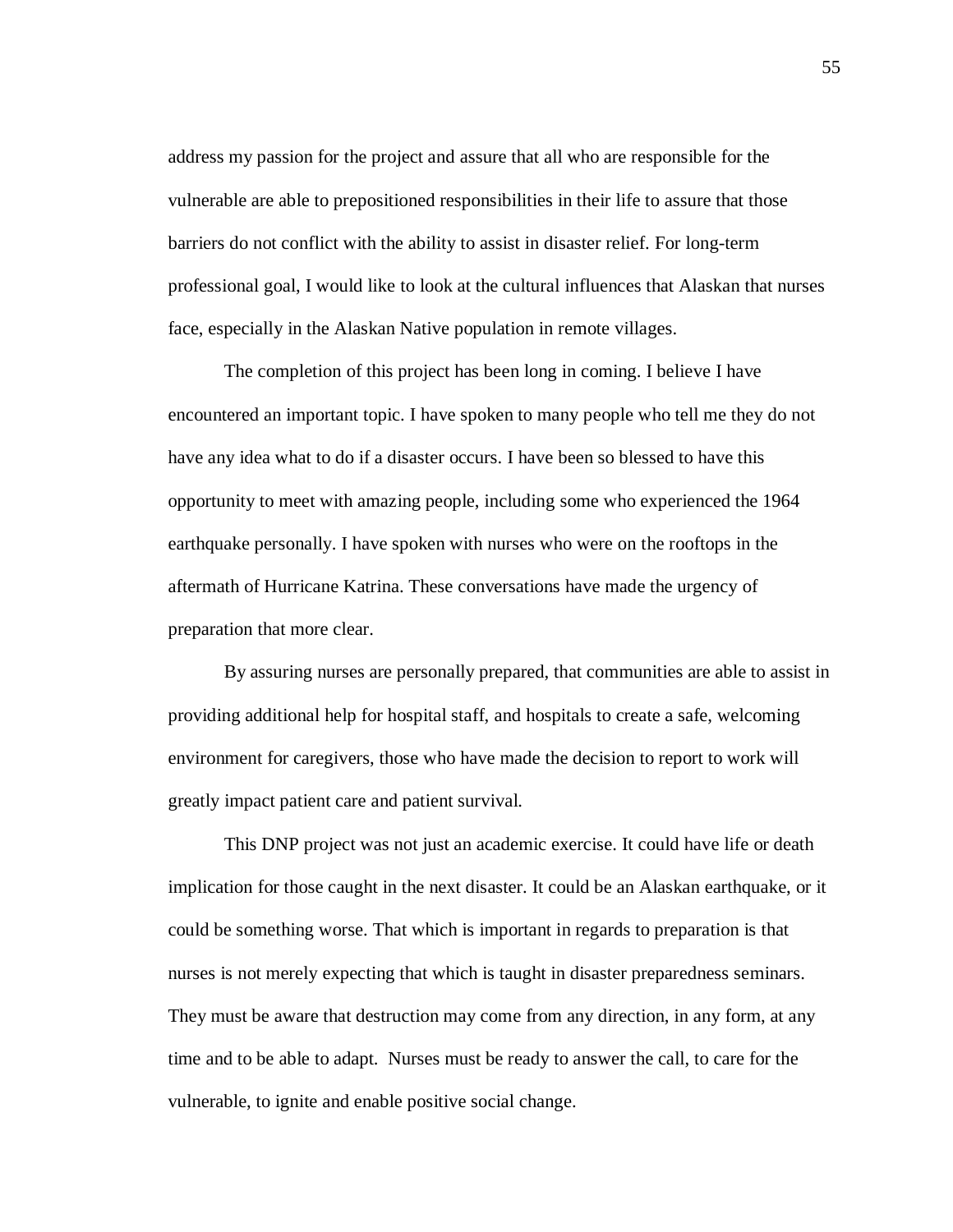### References

- Abbott, L., & Grady, C. (2011). A systematic review of the empirical literature evaluating IRBs: What we know and what we still need to learn. *Journal of Empirical Research on Human Research Ethics, 6*(1), 3–19. doi: 10.1525/jer.2011.6.1.3
- Adams, L. M. (2009). "Exploring the Concept of Surge Capacity" *OJIN: The Online Journal of Issues in Nursing*; 14(2). doi**:** 10.3912/OJIN.Vol14No02PPT03
- Adams, L., & Berry, D. (2012). Who will show up? Estimating ability and willingness of essential hospital personnel to report to work in response to a disaster" *The Online Journal of Issues in Nursing, 17*(2). doi**:** 10.3912/OJIN.Vol17No02PPT02
- Advisen Insurance Intelligence. (2014). Hospital disaster preparedness: Worker safety. Hartford. Retrieved from

[https://www.google.com/search?client=safari&rls=en&q=Advisen+Insurance+Int](https://www.google.com/search?client=safari&rls=en&q=Advisen+Insurance+Intelligence.+(2014).+Hospital+disaster+preparedness:+Worker+safety.+Hartford.&ie=UTF-8&oe=UTF-8) [elligence.+\(2014\).+Hospital+disaster+preparedness:+Worker+safety.+Hartford.&](https://www.google.com/search?client=safari&rls=en&q=Advisen+Insurance+Intelligence.+(2014).+Hospital+disaster+preparedness:+Worker+safety.+Hartford.&ie=UTF-8&oe=UTF-8) [ie=UTF-8&oe=UTF-8](https://www.google.com/search?client=safari&rls=en&q=Advisen+Insurance+Intelligence.+(2014).+Hospital+disaster+preparedness:+Worker+safety.+Hartford.&ie=UTF-8&oe=UTF-8)

- Alaskan Earthquake Center. (2011). The Great Alaskan Earthquake of 1964. Retrieved from http://www.aeic.alaska.edu/quakes/Alaska\_1964\_earthquake.html
- Alaska Respond. (2016). Alaska respond, State of Alaska.org. Retrieved from <http://dhss.alaska.gov/dph/Emergency/Documents/prepared/familyemergencyplan> .pdf
- Al-Shaqsi, S., Gauld, R., McBride, D., Al-Kashmiri, A., & Al-Harthy, A. (2015). Selfreported preparedness of New Zealand acute care providers to mass emergencies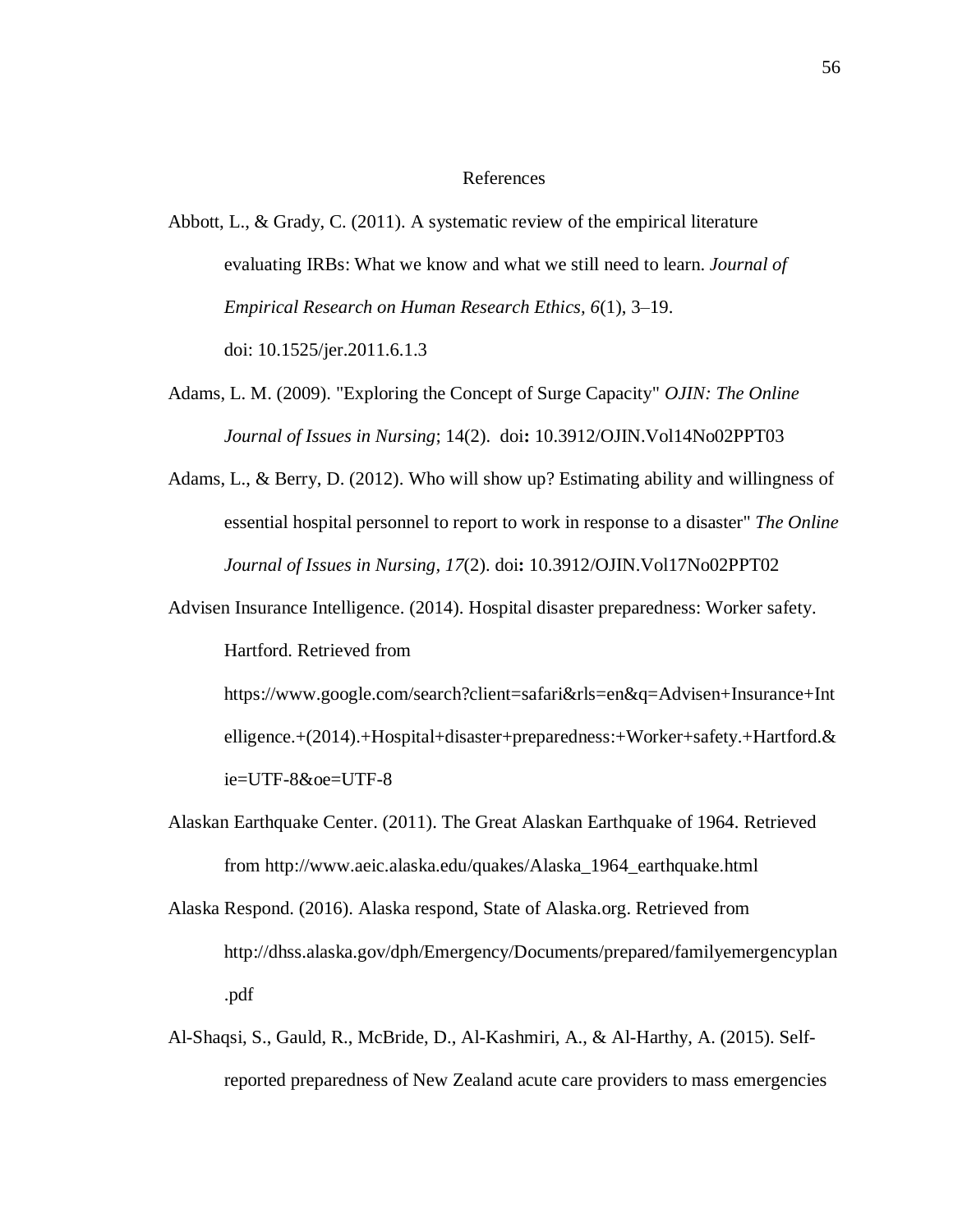before the Canterbury Earthquakes: a national survey. *Emergency Medicine Australasia*, *27*(1), 55-61. doi 10.1111/1742- 6723.12335

- [Al Thobaity A,](https://www.ncbi.nlm.nih.gov/pubmed/?term=Al%20Thobaity%20A%5BAuthor%5D&cauthor=true&cauthor_uid=25864385) [Plummer V,](https://www.ncbi.nlm.nih.gov/pubmed/?term=Plummer%20V%5BAuthor%5D&cauthor=true&cauthor_uid=25864385) [Innes K,](https://www.ncbi.nlm.nih.gov/pubmed/?term=Innes%20K%5BAuthor%5D&cauthor=true&cauthor_uid=25864385) [Copnell B.](https://www.ncbi.nlm.nih.gov/pubmed/?term=Copnell%20B%5BAuthor%5D&cauthor=true&cauthor_uid=25864385) (2015). Perceptions of knowledge of disaster management among military and civilian nurses in Saudi Arabia. *Australas Emergency Nursing* 18(3):156-64. doi: 10.1016/j.aenj.2015.03.001
- American Nurses Association. (2010). Who will be there? Ethics, law, and a nurse's duty to and willingness to report to duty during catastrophic disasters. ANA Issue Brief. Retrieved from [http://www.nursingworld.org/MainMenuCategories/Policy-](http://www.nursingworld.org/MainMenuCategories/Policy-Advocacy/Positions-and-Resolutions/Issue-Briefs/Disaster-Preparedness.pdf)[Advocacy/Positions-and-Resolutions/Issue-Briefs/Disaster-Preparedness.pdf](http://www.nursingworld.org/MainMenuCategories/Policy-Advocacy/Positions-and-Resolutions/Issue-Briefs/Disaster-Preparedness.pdf)
- Arbon, P., Cusack, L., Ranse, J., Shaban, R. Z., Considine, J., Kako, M., & ... Hammad, K. (2013a). Exploring staff willingness to attend work during a disaster: A study of nurses employed in four Australian emergency departments. *Australasian Emergency Nursing Journal*, 16(3).

doi: <http://dx.doi.org/10.1016/j.aenj.2013.05.004>*16*(3),109109.

- Arbon, P., Ranse, J., Cusack, L., Considine, J., Shaban, R. Z., Woodman, R. J., & ... Mitchell, B. (2013b). Australasian emergency nurses' willingness to attend work in a disaster: A survey. *Australasian Emergency Nursing Journal*, *16*(2), 52-57. doi: 10.1016/j.aenj.2013.05.003
- Baack, S., & Alfred, D. (2013). Nurses' preparedness and perceived competence in managing disasters. *Journal of Nursing Scholarship*, *45*(3), 281-287. doi: [10.1111/jnu.12029](https://dx.doi.org/10.1111/jnu.12029)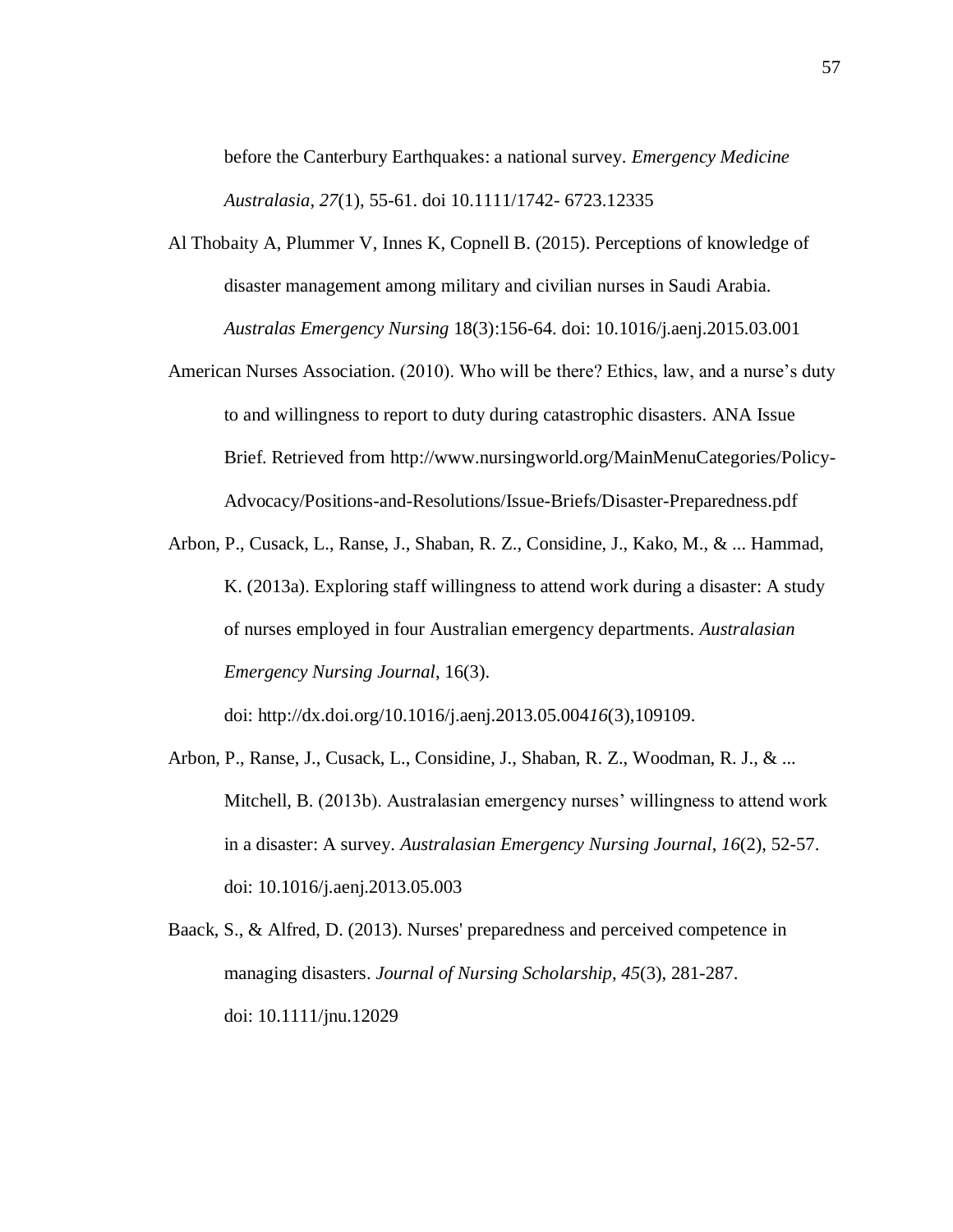Baron, S., McPhaul, K., Phillips, S., Gershon, R., & Lipscomb, J. (2009). Protecting home health care workers: a challenge to pandemic influenza preparedness planning. *American Journal of Public Health*, *99*(S2), S301-7. doi: 10.2105/AJPH.2008.157339

Bell, M. A., Dake, J. A., Price, J. H., Jordan, T. R., & Rega, P. (2014). A national survey of emergency nurses and avian influenza threat. *Journal of Emergency Nursing*, *40*(3), 212-217. doi.org/10.1016/j.jen.2012.05.005

Centers for Disease Control. (2016). Gather emergency supplies. Retrieved fro[m](http://emergency.cdc.gov/preparedness/kit/disasters/) [https://emergency.cdc.gov/preparedness/kit/disasters/](http://emergency.cdc.gov/preparedness/kit/disasters/)

Chaffee, M. (2009). Willingness of health care personnel to work in a disaster: An integrated review of the literature. *Disaster Medicine and Public Health Preparedness, 3*(1), 42-56. doi: 10.1097/DMP.0b013e31818e8934.

- Charney, R. L., Rebmann, T., & Flood, R. G. (2015). Hospital employee willingness to work during earthquakes versus pandemics. *Journal of Emergency Medicine (0736-4679)*, *49*(5), 665-674. doi: 10.1016/j.jemermed.2015.07.030
- Conner, S.B. (2014). Factors associated with the intention of health care personnel to respond to a disaster, *Prehospital & Disaster Medicine. 29*(6), 555-560. doi: [10.1017/S1049023X14001186](https://dx.doi.org/10.1017/S1049023X14001186)
- Considine, J., & Mitchell, B. (2009). Chemical, biological and radiological incidents: preparedness and perceptions of emergency nurses. *Disasters*, *33*(3), 482-497. doi:10.1111/j.1467-7717.2008. 01084.x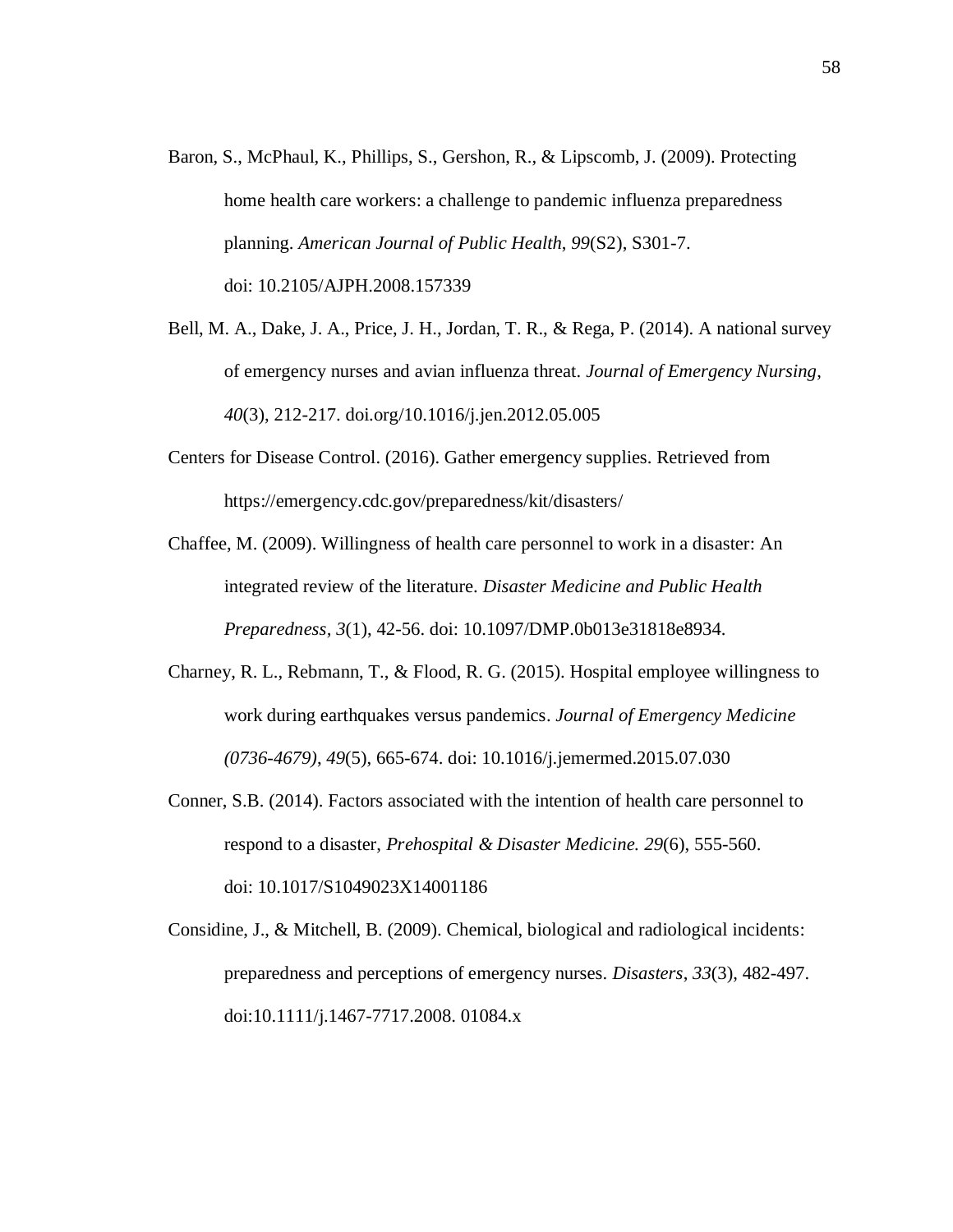- Couig, M.P. (2012). Willingness, ability, and intentions of health care workers to respond. *Annual Review of Nursing Research, 30*(1) 193-208. doi: 10.1891/0739- 6686.30.193.
- Damery, S., Wilson, s., Draper, H., Gratus, C., Greenfield, S., Ives, J. … Sorell, T. (2009). Will the NHS continue to function in an influenza pandemic? A survey of healthcare workers in the West Midlands, UK. *BMC Public Health 9*, 142. doi: 10.1186/1471-2458-9-142
- Department of Homeland Security and Emergency Services. (2016). Alaska disaster updates. Retrieved from http://update.ready.alaska.gov
- Ejeta, L.T. Ardalan, A., & Paton, D. (2015). Application of behavioral theories to disaster and emergency health preparedness: A system review PLOS. Retrieved from ht[tps://ww](http://www.google.com/search?client=safari&rls=en&q=Ejeta%2C%2BL.T.%2BArdalan%2CA)w[.google.com/search?client=safari&rls=en&q=Ejeta,+L.T.+Ardalan,A.](http://www.google.com/search?client=safari&rls=en&q=Ejeta%2C%2BL.T.%2BArdalan%2CA) ,+26Paton,+D.+(2015).Application+of+Behavioral
- Eisenhower, D. D. (1957). Remarks at the National Defense "Executive Reserve Conference, Retrieved from<http://www.presidency.ucsb.edu/ws/?pid=10951>
- Fineout-Overholt, E., Melnyk, B.M. & Shultz, A. (2005). Transforming health care from the inside out: Advancing evidence-based practice in the 21st century. *Journal of Professional Nursing. 21*(6) 335-343. doi: [10.1016/j.profnurs.2005.10.005](https://dx.doi.org/10.1016/j.profnurs.2005.10.005)
- Finfgeld-Connett, D., & Johnson, E. D. (2013). Literature search strategies for conducting knowledge-building and theory-generating qualitative systematic reviews: Discussion paper*. Journal of Advanced Nursing, 69*(1), 194–204[.](http://doi.org/10.1111/j.1365-2648.2012.06037.x) [doi.org/10.1111/j.1365-2648.2012.06037.x](http://doi.org/10.1111/j.1365-2648.2012.06037.x)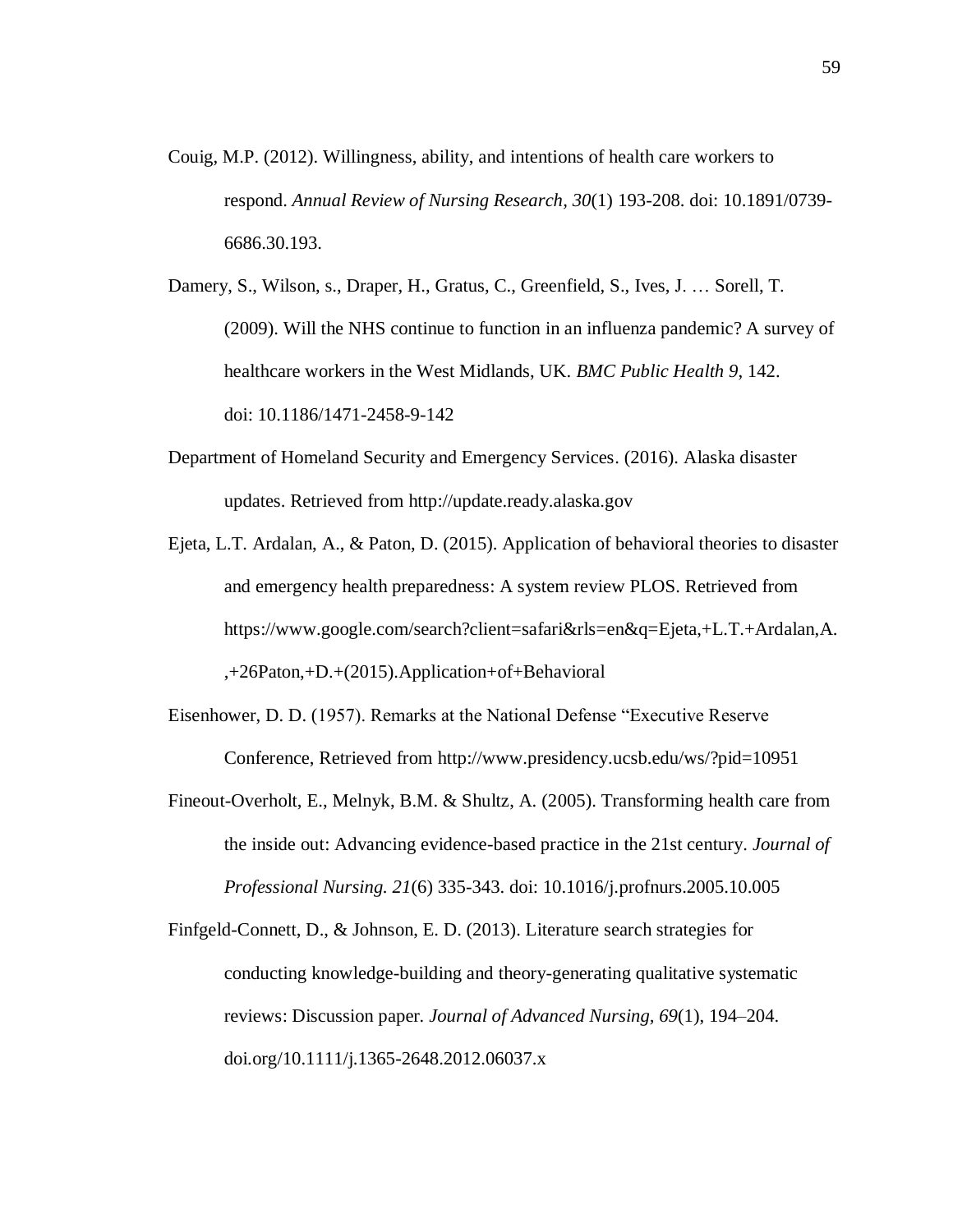Fung, W. M. O., & Loke, A. Y. (2013). Nurses' willingness and readiness to report for duty in a disaster. *Journal of Emergency Management, 11*(1), 25-37. doi: 10.5055/jem.2013.0125

Gage, L.S. (2006). Findings from the NPHHI preliminary emergency preparedness survey. National Public Health and Hospitals Research Brief. Retrieved from [http://essentialhospitals.org/wp-](http://essentialhospitals.org/wp-content/uploads/2014/10/findingsfromthenphhipreliminaryemergencypreparednesssurvey.pdf)

[content/uploads/2014/10/findingsfromthenphhipreliminaryemergencypreparednes](http://essentialhospitals.org/wp-content/uploads/2014/10/findingsfromthenphhipreliminaryemergencypreparednesssurvey.pdf) [ssurvey.pdf](http://essentialhospitals.org/wp-content/uploads/2014/10/findingsfromthenphhipreliminaryemergencypreparednesssurvey.pdf)

- Gebbie, K. M., & Qureshi, K. (2002). Emergency and disaster preparedness: Core competencies for nurses. What every nurse should know but may not know. *American Journal of Nursing, 102*, 46–51/ Journal of Issues in Nursing;14(2). doi: 10.3912/OJIN.Vol14No02PPT03
- General Board of Church and Society of the Methodist Church. (2014). Six types of social change-agent. Minneapolis, MN. Retrieved from https://umcgbcs.org/faith-in-action/6-types-of-social-change-agents
- Gershon, R., Qureshi, K., Stone, P., Pogorzelska, M., Silver, A., Damsky, M., & ... Raveis, V. (2007). Home health care challenges and avian influenza. *Home Health Care Management & Practice*, *20*(1), 58-69. doi: 10.1177/1084822307305908
- Global Security. (2014). Alaska command. Retrieved from <http://www.globalsecurity.org/military/agency/dod/alcom.htm>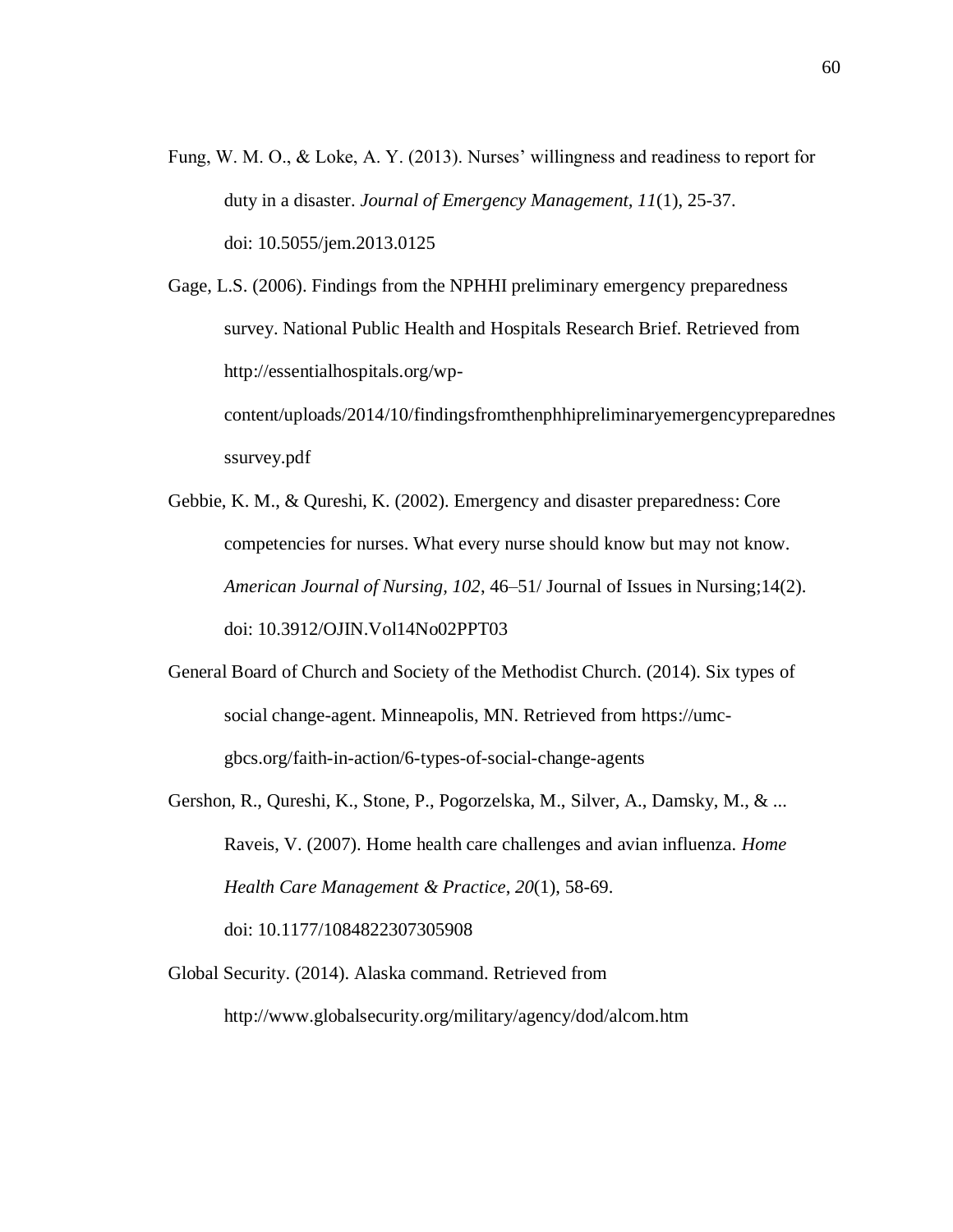- Godfrey, C.M. & Harrison M. B. (2015) Joanna Briggs Institute, Method for Systematic Review Research Quick Reference Guide. Retrieved from [http://joannabriggs.org/assets/docs/jbc/operations/can](http://joannabriggs.org/assets/docs/jbc/operations/can-synthesise/CAN_SYNTHSISE_Resource-V4.pdf)[synthesise/CAN\\_SYNTHSISE\\_Resource-V4.pdf](http://joannabriggs.org/assets/docs/jbc/operations/can-synthesise/CAN_SYNTHSISE_Resource-V4.pdf)
- Goodhue, C. J., Burke, R. V., Ferrer, R. R., Chokshi, N. K., Dorey, F., & Upperman, J. S. (2012). Willingness to Respond in a Disaster: A Pediatric Nurse Practitioner National Survey. *Journal of Pediatric Healthcare*, *26*(4), e7-e20. doi: [10.1016/j.pedhc.2010.11.003](https://dx.doi.org/10.1016/j.pedhc.2010.11.003)
- Gough, D., Oliver, S., & Thomas, J. (2012). *An Introduction to systematic reviews*. London: SAGE. doi**:** 10.1186/2046-4053-1-28
- Holley, C., Salmond, S.W. & Saimbert, M.K. (2012). Comprehensive Systematic Review Retrieved from [http://mceer.buffalo.edu/publications/workshop/97-](http://mceer.buffalo.edu/publications/workshop/97-SP01/preface.as) [SP01/preface.as](http://mceer.buffalo.edu/publications/workshop/97-SP01/preface.as)
- Institute of Medicine. (2016). IOM Future of Nursing Report. In ANA. *Nursing World.* Retrieved fro[m](http://www.nursingworld.org/MainMenuCategories/ThePracticeofProfessionalNursi)

[http://www.nursingworld.org/MainMenuCategories/ThePracticeofProfessionalNu](http://www.nursingworld.org/MainMenuCategories/ThePracticeofProfessionalNursi) [rsin](http://www.nursingworld.org/MainMenuCategories/ThePracticeofProfessionalNursi)g/workforce/IOM-Future-of-Nursing-Report-1

Joint Commission on Accreditation of Health Organizations. (2008). *Emergency management in health care: An all-hazards approach.* Chicago, IL: Joint. Retrieved from [http://www.jointcommission.org/assets/1/18/planning\\_guide.pdf](http://www.jointcommission.org/assets/1/18/planning_guide.pdf)

Jones, B. (2007). Economic consequences of earthquakes: Preparing for the unexpected. Earthquake Engineering to Extreme Events. Retrieved fro[m](http://mceer.buffalo.edu/publications/workshop/97-SP01/preface.asp) <http://mceer.buffalo.edu/publications/workshop/97-SP01/preface.asp>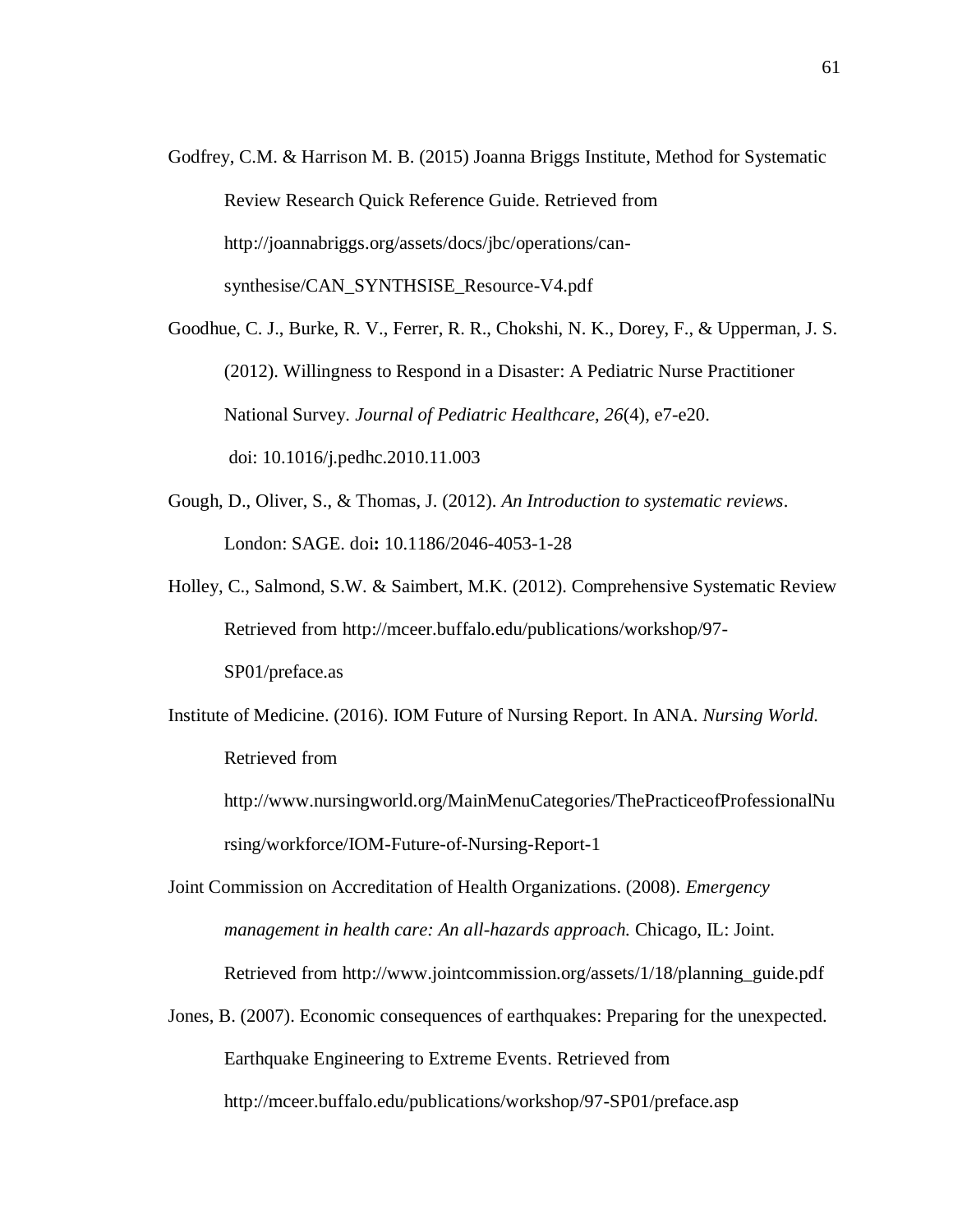- Lin, G.H., Lim, B.L., & Vasu, A. (2013) Survey of factors affecting health care workers' perception towards institutional and individual disaster preparedness. *Prehospital Disaster Medicine.* 201328(4):353-8. doi: 10.1017/S1049023X1300349X.
- Martin, S. D., Brown, L. M., & Reid, W. M. (2013). Predictors of Nurses' Intentions to Work During the 2009 Influenza A (H1N1) Pandemic. *American Journal of Nursing*, *113*(12), 24-32. doi: 10.1097/01.NAJ.0000438865.22036.15
- Melnyk, B.M., & Fineout-Overholt, E. (2010). *Evidence-based practice, step by step: Asking the clinical question: A key step in evidence-based practice*. doi: [10.1097/01.NAJ.0000366056.06605.d2](https://dx.doi.org/10.1097/01.NAJ.0000366056.06605.d2)
- Merriam-Webster's Collegiate Dictionary. (2016). Retrieved from [https://www.merriam](https://www.merriam-/)webster.com/dictionary/
- Murphy, P. (1996). Chaos Theory as a model for managing issues and crises. *Public Relations Review. 22*(2), 95-113. Retrieved from https://mises.org/library/chaostheory.
- National Research Council. Committee of the Alaska Earthquake. (1973-1970, p.19). *The Great Alaskan earthquake of 1964. Human Ecology* Washington, D.C.: Printing and Publishing Offices National Academy of Sciences. Retrieved from https://books.google.co.nz/books?id=WEErAAAAYAAJ&printsec=frontcover&s ource=gbs\_ge\_summary\_r&cad=0#v=onepage&q&f=false
- Office of the Historian. (1968). Cuban Missile Crisis 1962. Bureau of Public Affairs. Retrieved from https://history.state.gov/milestones/1961-1968/cuban-missilecrisis.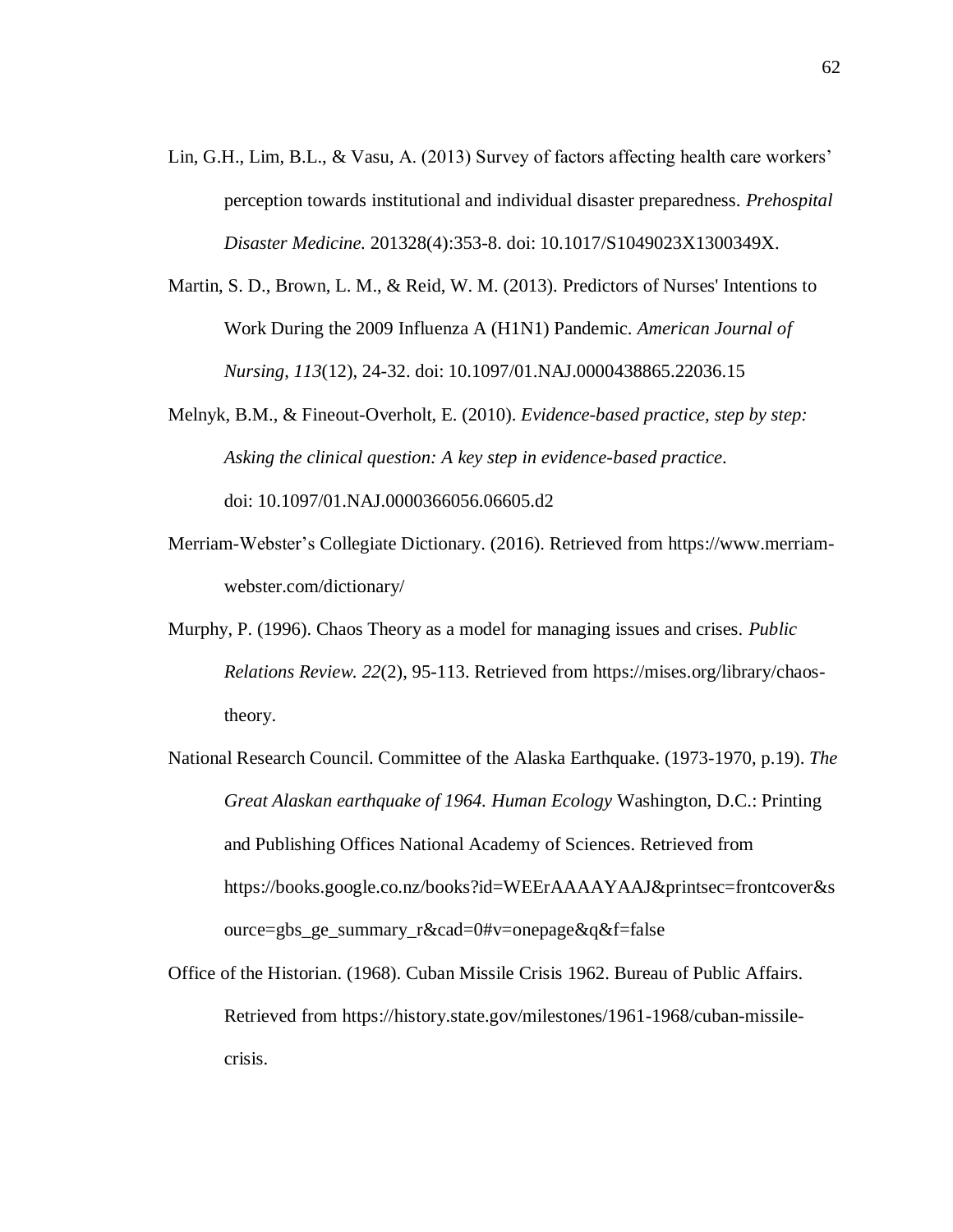Pahlman, I., Tohmo, H., & Gylling, H. (2010). Pandemic influenza: human rights, ethics and duty to treat. *Acta Anaesthesiologica Scandinavia*, *54*(1), 9-15. doi: 10.1111/j.1399-6576.2009. 02163.x

Polit, D.F. & Beck, C.T. (2008). *Essentials of Nursing Research: Appraising Evidence for Nursing Practice Eighth, North American Edition*. p. 37- 38. New York: Saratoga Springs. Retrieved from [https://web2.aabu.edu.jo/tool/course\\_file/lec\\_notes/1001391\\_Essentials%20of%2](https://web2.aabu.edu.jo/tool/course_file/lec_notes/1001391_Essentials%20of%20Nursing%20Research%20Appraising%20Evidence%20for%20Nursing%20Practice%20Essentials%20of%20Nursing%20Research%20Polit.pdf) [0Nursing%20Research%20Appraising%20Evidence%20for%20Nursing%20Pract](https://web2.aabu.edu.jo/tool/course_file/lec_notes/1001391_Essentials%20of%20Nursing%20Research%20Appraising%20Evidence%20for%20Nursing%20Practice%20Essentials%20of%20Nursing%20Research%20Polit.pdf)

[ice%20Essentials%20of%20Nursing%20Research%20Polit.pdf](https://web2.aabu.edu.jo/tool/course_file/lec_notes/1001391_Essentials%20of%20Nursing%20Research%20Appraising%20Evidence%20for%20Nursing%20Practice%20Essentials%20of%20Nursing%20Research%20Polit.pdf)

Polit, D.F. & Beck, C.T. (2014). *Essentials of Nursing Research: Appraising Evidence for Nursing Practice Eighth, North American Edition*. P.32. New York: Saratoga Springs. Retrieved from

https://books.google.com/books?id=N4TpwETZYPQC&pg=PT39&lpg=PT39&d q=research+utilization+(RU)+as+the+use+of+findings+from+disciplined+researc h+in+a+practical+application+that+is+unrelated+to+the+original+research.&sour ce=bl&ots=3EKmjU0VpJ&sig=k69mU1FwVnbOpOnwW07k9Ijsu\_w&hl=en&sa =X&ved=0ahUKEwj\_2-PBgOvQAhXqlFQKHcdqB0YQ6AEIHzAB

- Qureshi, K., Gershon, R. R. M., Sherman, M. F., Straub, T., Gebbie, E., McCollum, M., & Morse, S. S. (2005). Health care workers' ability and willingness to report to duty during a catastrophic disaster. *Journal of Urban Health: Bulletin of the New York Academy of Medicine, 82*(3), 378–388. [doi.org/10.1093/jurban/jti086](http://doi.org/10.1093/jurban/jti086)
- Ranse, J., Arbon, P., Shaban, R., Considine, J., Mitchell, B., Hammad, K., & ... Bahnisch, L. (2010). Understanding the willingness of Australian emergency nurses to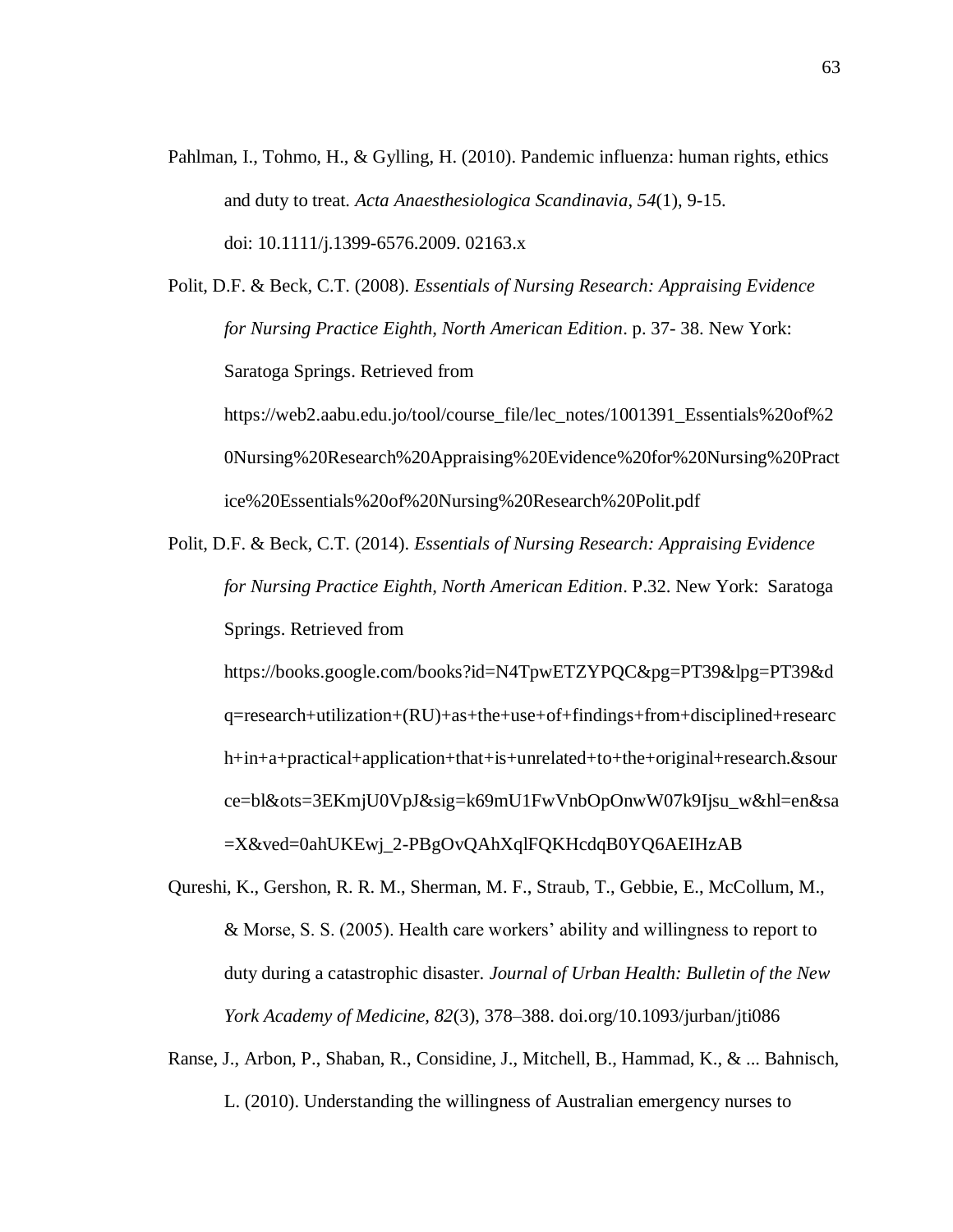respond to a health care disaster...8th International Conference for Emergency Nurses, The National Convention Centre, Canberra, 14-16, October 2010. *Australasian Emergency Nursing Journal*, *13*(4), 138. doi:<http://dx.doi.org/10.1016/j.aenj.2010.08.267>

- [Rokach A.](https://www.ncbi.nlm.nih.gov/pubmed/?term=Rokach%20A%5BAuthor%5D&cauthor=true&cauthor_uid=20187905), [Cohen R.](https://www.ncbi.nlm.nih.gov/pubmed/?term=Cohen%20R%5BAuthor%5D&cauthor=true&cauthor_uid=20187905), [Shapira N.](https://www.ncbi.nlm.nih.gov/pubmed/?term=Shapira%20N%5BAuthor%5D&cauthor=true&cauthor_uid=20187905), [Einav S.](https://www.ncbi.nlm.nih.gov/pubmed/?term=Einav%20S%5BAuthor%5D&cauthor=true&cauthor_uid=20187905), [Mandibura A.](https://www.ncbi.nlm.nih.gov/pubmed/?term=Mandibura%20A%5BAuthor%5D&cauthor=true&cauthor_uid=20187905), Bar-Dayan Y. (2010). Preparedness for anthrax attack: the effect of knowledge on the willingness to treat patients. *Disasters*. 34(3):637-43. doi: 10.1111/j.1467-7717.2010.01161
- Rotter, J. B. (1982). *The development and applications of social learning theory*. New York, NY: Praeger. Retrieved from <http://psych.fullerton.edu/jmearns/rotter.htm>

Secor-Turner, M. & O'Boyle, C. (2006). Nurses and emergency disasters: What is known? *American Journal of Infection Control, 34*(7), 414-420. doi.org/10.1016/j.ajic.2005.08.005

- Shapira, S., Aharonson-Daniel, L., Bar-Dayan, Y., Sykes, D., & Adini, B. (2016). Knowledge, perceptions, attitudes and willingness to report to work in an earthquake: A pilot study comparing Canadian versus Israeli hospital nursing staff. *International Emergency Nursing*, 257-12. doi: [10.1016/j.ienj.2015.06.007](https://dx.doi.org/10.1016/j.ienj.2015.06.007)
- Smith, C., & Hewison, A. (2012). Are nurses prepared to respond to a bioterrorist attack: a narrative synthesis. *Journal of Advanced Nursing*, *68*(12), 2597-2609. doi: 10.1111/j.1365-2648.2012.06061.x
- State of Alaska Emergency Operations Plan. (2011) Retrieved from [http://www.poa.usace.army.mil/Portals/34/docs/AKdistrict/StateofAlaskaEmerge](http://www.poa.usace.army.mil/Portals/34/docs/AKdistrict/StateofAlaskaEmergencyOperationsPlan2011.pdf) [ncyOperationsPlan2011.pdf](http://www.poa.usace.army.mil/Portals/34/docs/AKdistrict/StateofAlaskaEmergencyOperationsPlan2011.pdf)